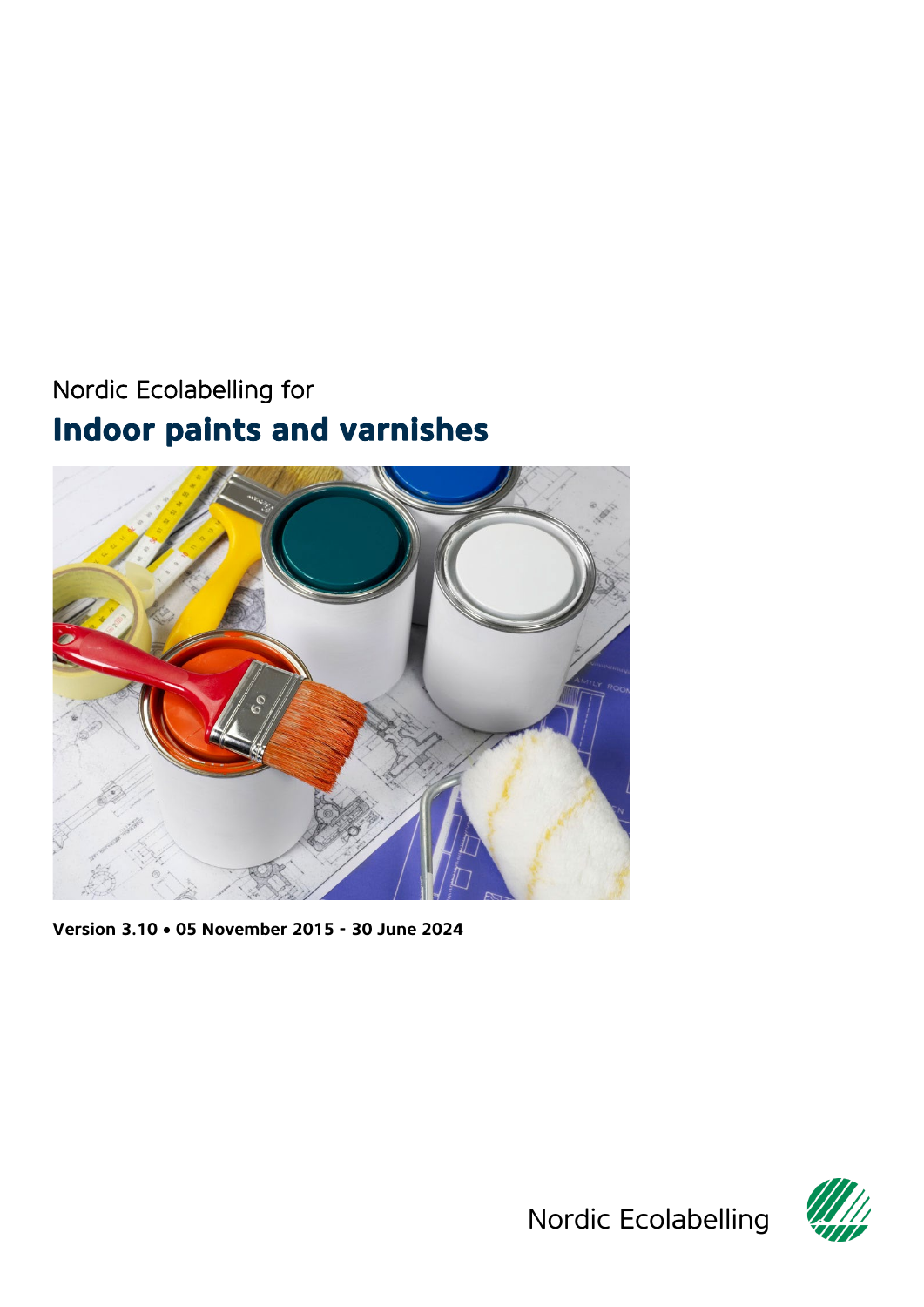## **Content**

|                         | What is a Nordic Swan Ecolabelled Indoor paint and varnish? | 3  |
|-------------------------|-------------------------------------------------------------|----|
|                         | Why choose the Nordic Swan Ecolabel?                        | 3  |
|                         | What can carry the Nordic Swan Ecolabel?                    | 3  |
|                         | How to apply                                                | 4  |
| 1                       | <b>General environmental requirements</b>                   | 6  |
| $\overline{\mathbf{2}}$ | <b>Quality requirements</b>                                 | 16 |
| 3                       | Consumer information, packaging and take-back systems       | 19 |
| 4                       | Quality management and regulatory requirements              | 20 |
|                         | <b>Regulations for the Nordic Ecolabelling of products</b>  | 22 |
|                         | <b>Follow-up inspections</b>                                | 22 |
|                         | History of the criteria                                     | 22 |
|                         | New criteria                                                | 23 |
|                         | <b>Terms and definitions</b>                                | 24 |
|                         |                                                             |    |

Appendix 1 [Declaration from the manufacturer of the indoor paint or varnish](#page-25-0) Appendix 2 [Declaration from the manufacturer of the raw material](#page-32-0) Appendix 3 [Example of recipe structure](#page-37-0) Appendix 4 [Requirements on the analysis laboratory](#page-38-0)

<span id="page-1-0"></span>096 [Indoor paints and varnishes,](#page-0-0) version [3.10,](#page-0-1) 01 March 2022

## **Addresses**

In 1989, the Nordic Council of Ministers decided to introduce a voluntary official ecolabel, the Nordic Swan Ecolabel. These organisations/companies operate the Nordic Ecolabelling system on behalf of their own country's government. For more information, see the websites:

#### **Denmark**

Ecolabelling Denmark Fonden Dansk Standard Göteborg Plads 1 DK-2150 Nordhavn Fischersgade 56 DK-9670 Løgstør Tel: +45 72 300 450 info@ecolabel.dk www.ecolabel.dk

#### **Finland**

Ecolabelling Finland Uhro kekkosen katu 4-6 E FI-00100 Helsinki Tel: +358 9 61 22 50 00 joutsen@ecolabel.fi www.ecolabel.fi

#### **Iceland**

Ecolabelling Iceland Umhverfisstofnun Suδurlandsbraut 24 IS-108 Reykjavik Tel: +354 591 20 00 ust@ust.is [www.svanurinn.is](http://www.svanurinn.is/)

#### Norway

Ecolabelling Norway Henrik Ibsens gate 20 NO-0255 Oslo Tel: +47 24 14 46 00 info@svanemerket.no www.svanemerket.no

<span id="page-1-1"></span>

#### **Sweden**

Ecolabelling Sweden Box 38114 SE-100 64 Stockholm Tel: +46 8 55 55 24 00 info@ecolabel.se www.svanen.se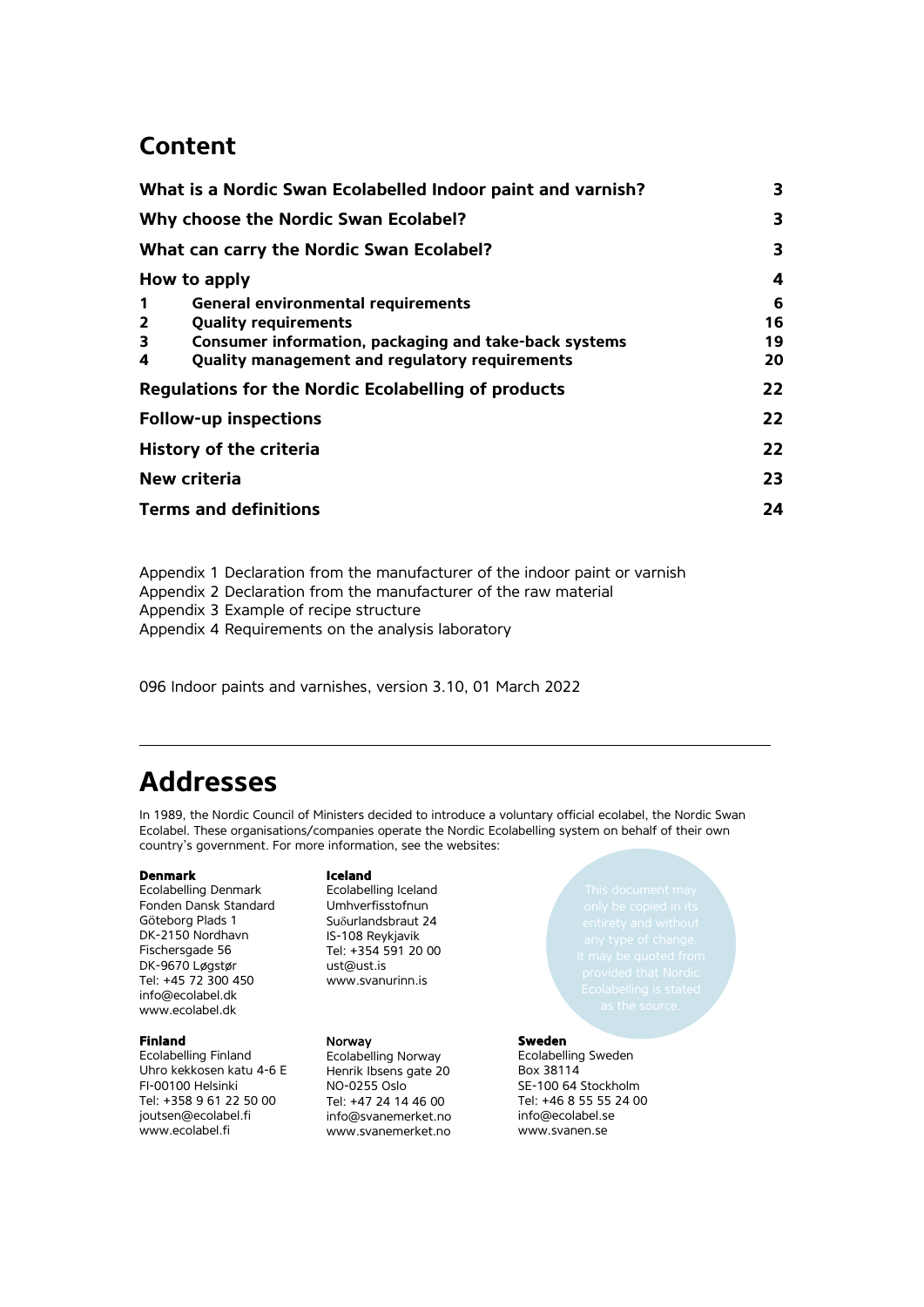# <span id="page-2-0"></span>**What is a Nordic Swan Ecolabelled Indoor paint and varnish?**

A Nordic Swan Ecolabelled indoor paint or varnish is amongst the least environmentally harmful within its product group. The Nordic Swan Ecolabel shows that the product fulfils strict environmental and health requirements.

Indoor paints and varnishes labelled with the Nordic Swan Ecolabel contain less environmentally harmful substances and fewer substances with health effects than other indoor paints.

Nordic Swan Ecolabel paints and varnishes are considered to have:

- Strict requirements for solvents (VOC and SVOC).
- Strict requirements for substances dangerous to the environment and for preservatives.
- Does not contain softeners.
- Quality requirements include coverage.

# <span id="page-2-1"></span>**Why choose the Nordic Swan Ecolabel?**

- The licencee may use the Nordic Swan Ecolabel trademark for marketing. The Nordic Swan Ecolabel is a very well-known and well-reputed trademark in the Nordic region.
- The Nordic Swan Ecolabel is a simple way of communicating environmental work and commitment to customers.
- The Nordic Swan Ecolabel clarifies the most important environmental impacts and thus shows how a company can cut emissions, resource consumption and waste management.
- Environmentally suitable operations prepare the indoor paints and varnishes for future environmental legislation.
- Nordic Ecolabelling can be seen as providing a business with guidance on the work of environmental improvements.
- The Nordic Swan Ecolabel not only covers environmental issues but also quality requirements, since the environment and quality often go hand in hand. This means that a Nordic Swan Ecolabel licence can also be seen as a mark of quality.

# <span id="page-2-2"></span>**What can carry the Nordic Swan Ecolabel?**

The product group of indoor paints and varnishes shall comprise indoor decorative paints and varnishes, woodstains and related products intended for use by cconsumers and professional users falling under the scope of Directive 2004/42/CE ("the paints directive")<sup>[1](#page-2-3)</sup> of the European Parliament and of the Council [\(5\).](http://eur-lex.europa.eu/legal-content/EN/TXT/HTML/?uri=CELEX:32014D0312&from=EN#ntr5-L_2014164EN.01004501-E0005)

<sup>1</sup> Directive: 2004/42/C

<span id="page-2-3"></span>http://ec.europa.eu/environment/air/pollutants/stationary/paints/paints\_legis.htm (visited 2014-10- 10)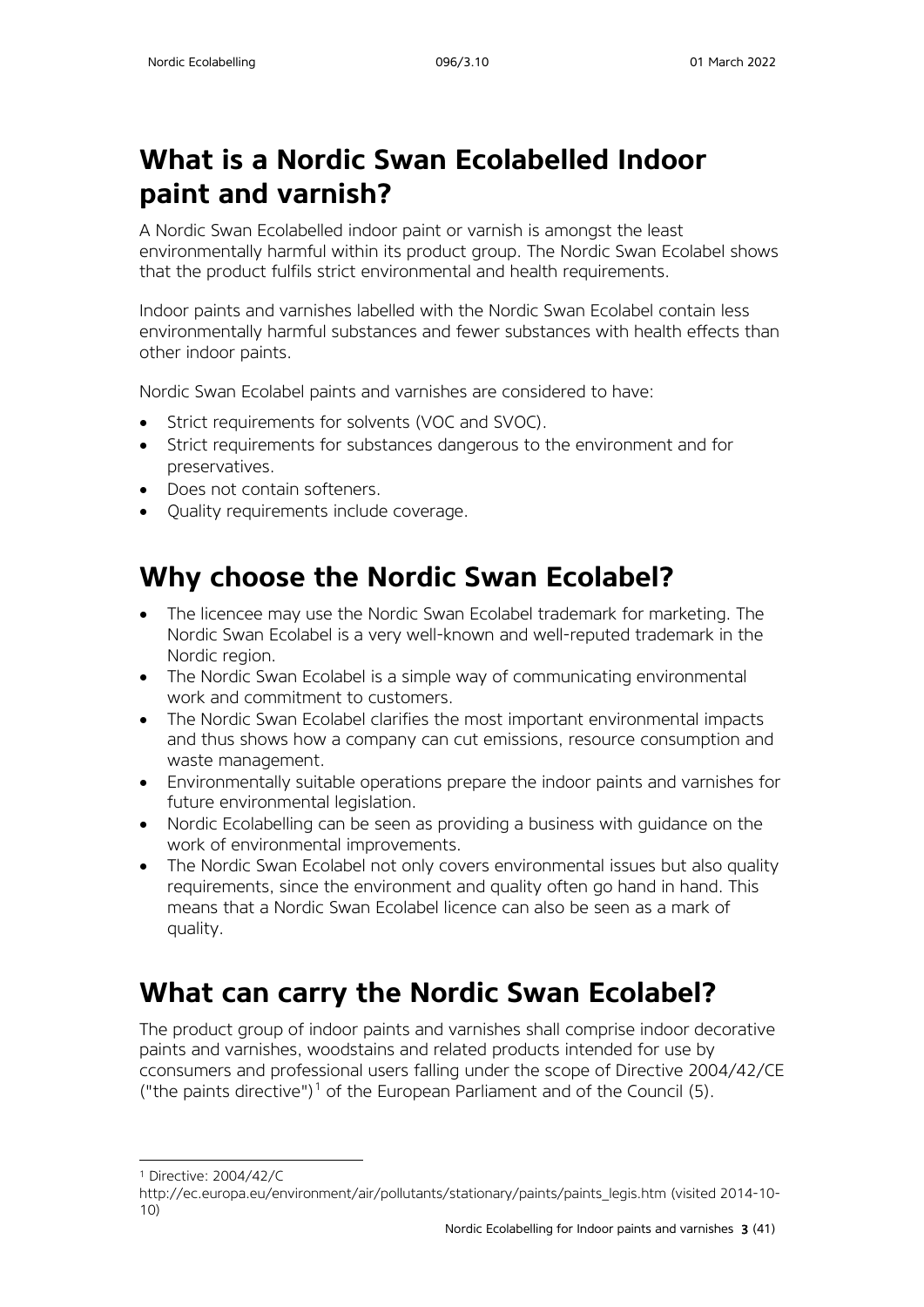The product group of indoor paints and varnishes shall comprise: floor coatings and floor paints; paint products which are tinted by distributors at the request of consumer (non-professional) or professional decorators, tinting systems, decorative paints in liquid or paste formulas which may have been pre-conditioned, tinted or prepared by the manufacturer to meet consumer's needs, including wood paints, wood and decking stains, masonry coatings and metal finishes primers and undercoats of such product systems as defined in Annex I to Directive 2004/42/CE for indoor usage.

The product group shall not comprise the following products:

- Anti-fouling coatings
- preservation products for wood impregnation
- coatings for particular industrial and professional uses, including heavy-duty coatings, powder coatings, UV curable paint systems
- paints primarily intended for vehicles
- products which primary function is not to form a film over the substrate, e.g. oils and waxes, fillers as defined by EN ISO 4618
- road-marking paints
- anti-rust paints
- products for exterior usage
- products for industrial applications

Exterior products and products for Industrial applications are covered by the Nordic Ecolabelling criteria for chemical building products.

# <span id="page-3-0"></span>**How to apply**

## **Application and costs**

For information about the application process and fees for this productgroup, please refer to the respective national web site. For addresses see page 2.

## **What is required?**

The application must consist of an application form/web form and documentation showing that the requirements are fulfilled.

Each requirement is marked with the letter O (obligatory requirement) and a number. All requirements must be fulfilled to be awarded a licence.

The text describes how the applicant shall demonstrate fulfilment of each requirement. There are also icons in the text to make this clearer. These icons are:

- $\boxtimes$  Enclose
- $\mathsf{p}$ The requirement checked on site.

All information submitted to Nordic Ecolabelling is treated confidentially. Suppliers can send documentation directly to Nordic Ecolabelling, and this will also be treated confidentially.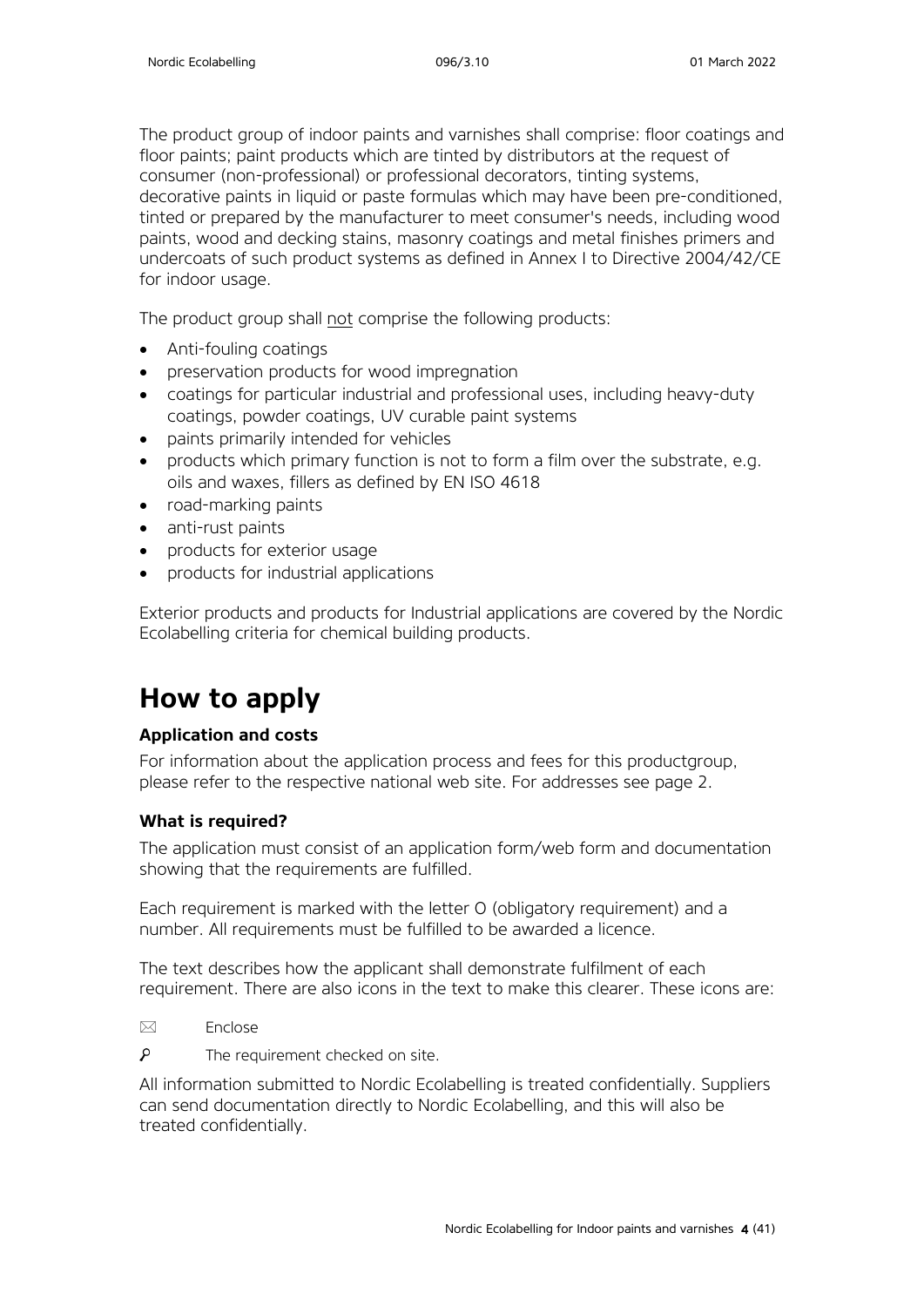## **Licence validity**

The ecolabel licence is valid providing the criteria are fulfilled and until the criteria expire. The validity period of the criteria may be extended or adjusted, in which case the licence is automatically prolonged, and the licensee informed.

Revised criteria shall be published at least one year prior to the expiry of the present criteria. The licensee is then offered the opportunity to renew their licence.

## **On-site inspection**

In connection with handling of the application, Nordic Ecolabelling normally performs an on-site inspection to ensure adherence to the requirements. For such an inspection, data used for calculations, original copies of submitted certificates, test records, purchase statistics, and similar documents that support the application must be available for examination.

## **Queries**

Please contact Nordic Ecolabelling if you have any queries or require further information. See page 2 for addresses. Further information and assistance (such as calculation sheets or electronic application help) may be available. Visit the relevant national website for further information.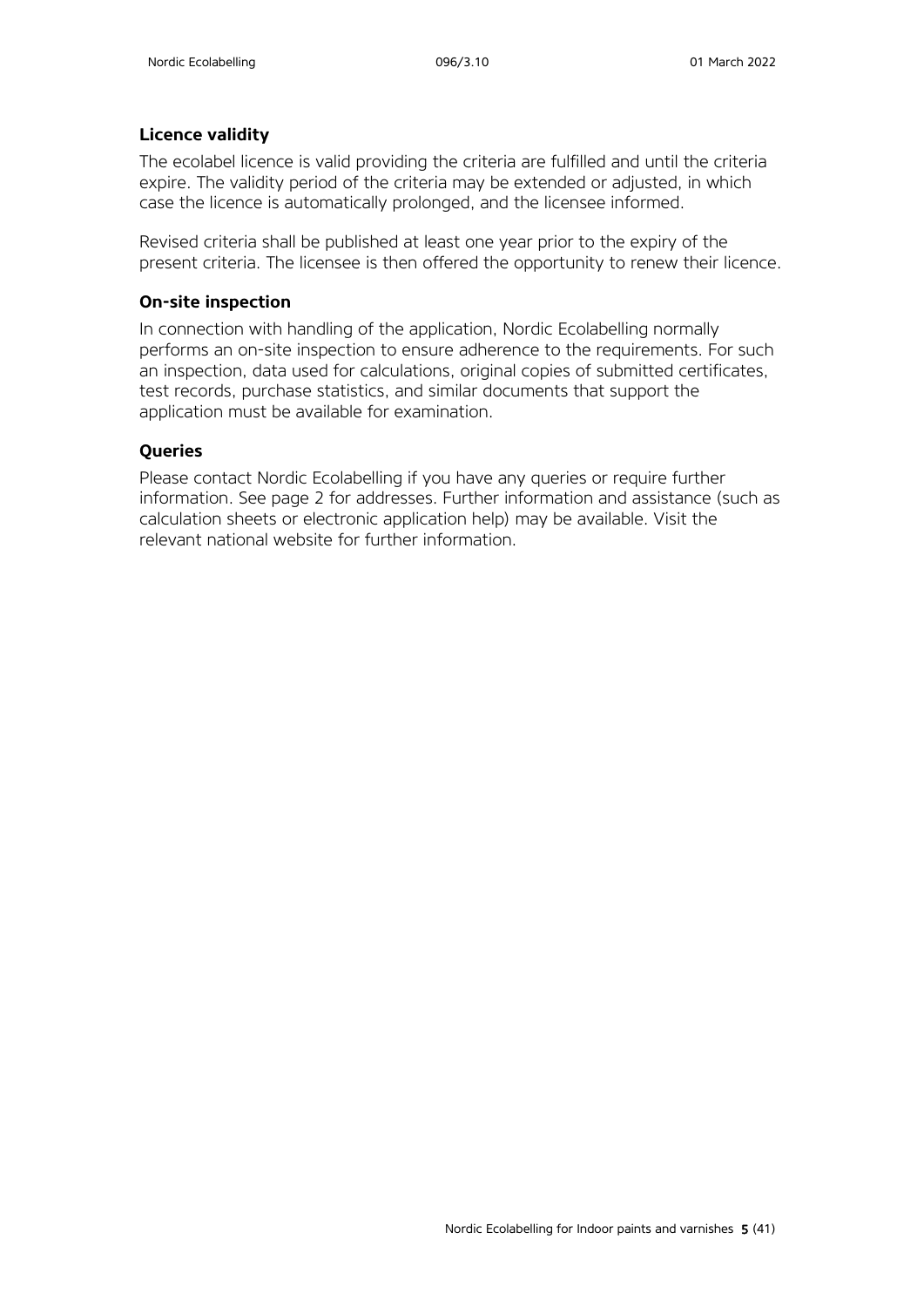## <span id="page-5-0"></span>**1 General environmental requirements**

The requirements in Chapter 1 "General environmental requirements" apply to all ingoing substances unless otherwise stated.

## Ingoing substances/residuals

Ingoing substances are defined, unless stated otherwise, as all substances in the product – including additives (e.g. preservatives or stabilisers) in the raw materials/ingredients, but not residuals from the production, incl. production of raw materials.

Residuals from production, incl. production of raw materials are defined as residuals, pollutants and contaminants derived from the production, incl. production of the raw materials, which are present in the final product in amounts less than 100 ppm (0.0100 %w, 100 mg/kg), but not substances added to the raw materials or product intentionally and with a purpose – regardless of amount. Residuals in the raw materials above 1.0 % are regarded as ingoing substances. Known substances released from ingoing substances are also regarded as ingoing substances.

## Raw material

A raw material may consist of one or more ingoing substances. A raw material may e.g. be a drying agent or a neutralising agent. The raw materials are the materials that are bought by the paint producer and mixed to together to generate the final product e.g. the paint.

## Preservatives

With the term preservatives is meant all preservatives, biocides and biocidal active substances, including in-can preservatives and dry-film preservatives.

More terms and definitions can be found under chapter "Terms and definitions" in the end of this document.

If a product has or a raw material is approved in the Nordic Swan Ecolabel for chemical building products see appendix 3 in the background document to find out what complimentary information that needs to be collected.

## **O1 Information about the product**

The applicant must give detailed information on the indoor paint and varnish product to which the application relates. The following information is required:

- Describe the product and its application method and the way in which it fulfils the definition of a product that qualifies for a Nordic Swan Ecolabel
- If the product forms part of a component system that jointly ensures the functioning of the product, the entire product must be Nordic Swan Ecolabelled and not simply parts of it (e.g., a tinting system comprising a base and coloured tints or two-component varnishes comprising a base and a hardener). The requirement thus refers to the individual product and not to products in the same range (a range is here e.g., systems for exterior painting comprising primer, undercoat and paint).
- Formulation detailing complete composition with a specification of all ingoing substances (see definition of raw materials and ingoing substances in Chapter 1). The description must include:
	- The trade name of the raw materials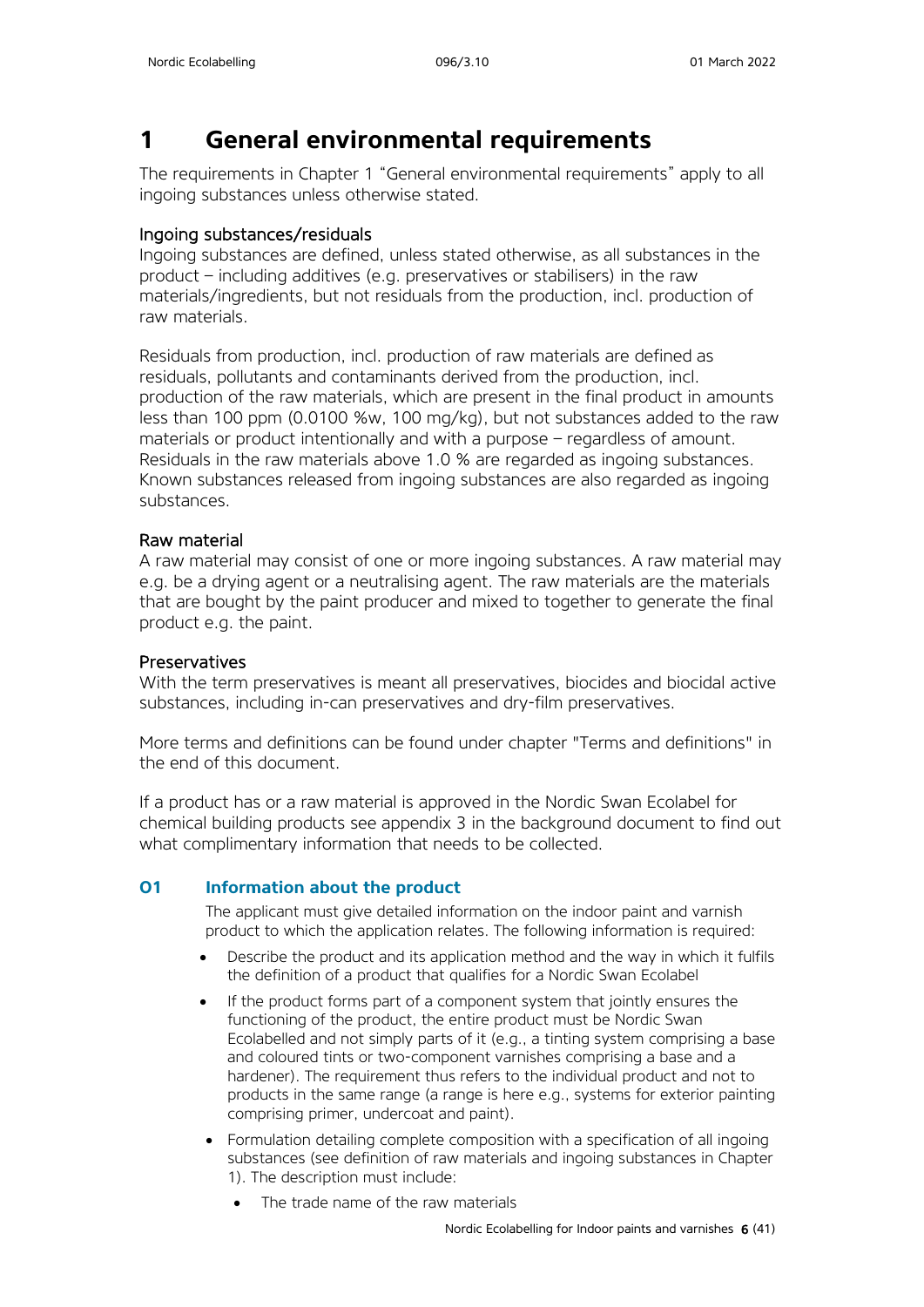- The function of each raw material
- The chemical name and CAS# (if possible) of the ingoing substances
- Content in % per ingoing substance in the product
- $\boxtimes$  Description of the product in accordance with the definition of what may be Nordic Swan Ecolabelled.
- $\boxtimes$  Description of how the product is to be used to achieve functionality (as a single component, tinting system or part of a multi-component system) and what application method it is intended for.
- $\boxtimes$  Formulation detailing complete composition with a specification of all raw materials and ingoing substances, as set out in Appendix 3.

## **O2 Classification of the products**

The final product shall not be classified and labelled according to table 1 below.

The most recent classification rules adopted by the Union shall take precedence over the listed hazard classifications and risk phrases. In accordance with Article 15 of Regulation (EC) No 1272/2008 applicants shall therefore ensure that classifications are based on the most recent rules on the classification, labelling and packaging of substances and mixtures.

| Classification according to CLP Regulation 1272/2008                                                     |                                                                                                                                                                                             |  |  |
|----------------------------------------------------------------------------------------------------------|---------------------------------------------------------------------------------------------------------------------------------------------------------------------------------------------|--|--|
| Hazard class and category                                                                                | H-phrase                                                                                                                                                                                    |  |  |
| Toxic to aquatic organisms<br>Category acute 1<br>Chronic 1-4                                            | H400, H410, H411, H412, H413                                                                                                                                                                |  |  |
| Hazardous to the ozone layer                                                                             | H420                                                                                                                                                                                        |  |  |
| Acute toxicity 1-4                                                                                       | H300, H310, H330,<br>H301, H311, H331,<br>H302, H312, H332                                                                                                                                  |  |  |
| Specific target organ toxicity (STOT) with<br>single and repeated exposure<br>STOT SE 1-2<br>STOT RE 1-2 | H370, H371,<br>H372, H373                                                                                                                                                                   |  |  |
| Aspiration hazard 1                                                                                      | H304                                                                                                                                                                                        |  |  |
| Respiratory or skin sensitising<br>Resp. Sens. 1, 1A or 1B<br>Skin sens. 1, 1A or 1B                     | H334, H317 and the product must not contain<br>ingoing substances in quantities that result in the<br>label "Contains (name of sensitising substance). May<br>cause an allergic reaction."* |  |  |
| Skin corrosion or irritation<br>Skin corr. 1A/1B/1C                                                      | H314                                                                                                                                                                                        |  |  |
| Carcinogenic<br>Carc 1A/1B/2                                                                             | H350, H351                                                                                                                                                                                  |  |  |
| Mutagenic<br>Mut 1A/1B/2                                                                                 | H340, H341                                                                                                                                                                                  |  |  |
| Toxic for reproduction<br>Repr 1A/1B/2                                                                   | H360, H361, H362                                                                                                                                                                            |  |  |
| Explosive1.1-1.6                                                                                         | H200, H201, H202, H203, H204, H205                                                                                                                                                          |  |  |
| Oxidizing Liquids and solids Ox. Liq. 1-<br>3/0x. Sol. 1-3                                               | H271, H272                                                                                                                                                                                  |  |  |
| Self-reactive<br>substances and<br>mixtures and Organic                                                  | H240, H241, H242                                                                                                                                                                            |  |  |

#### Table 1 Classification of the product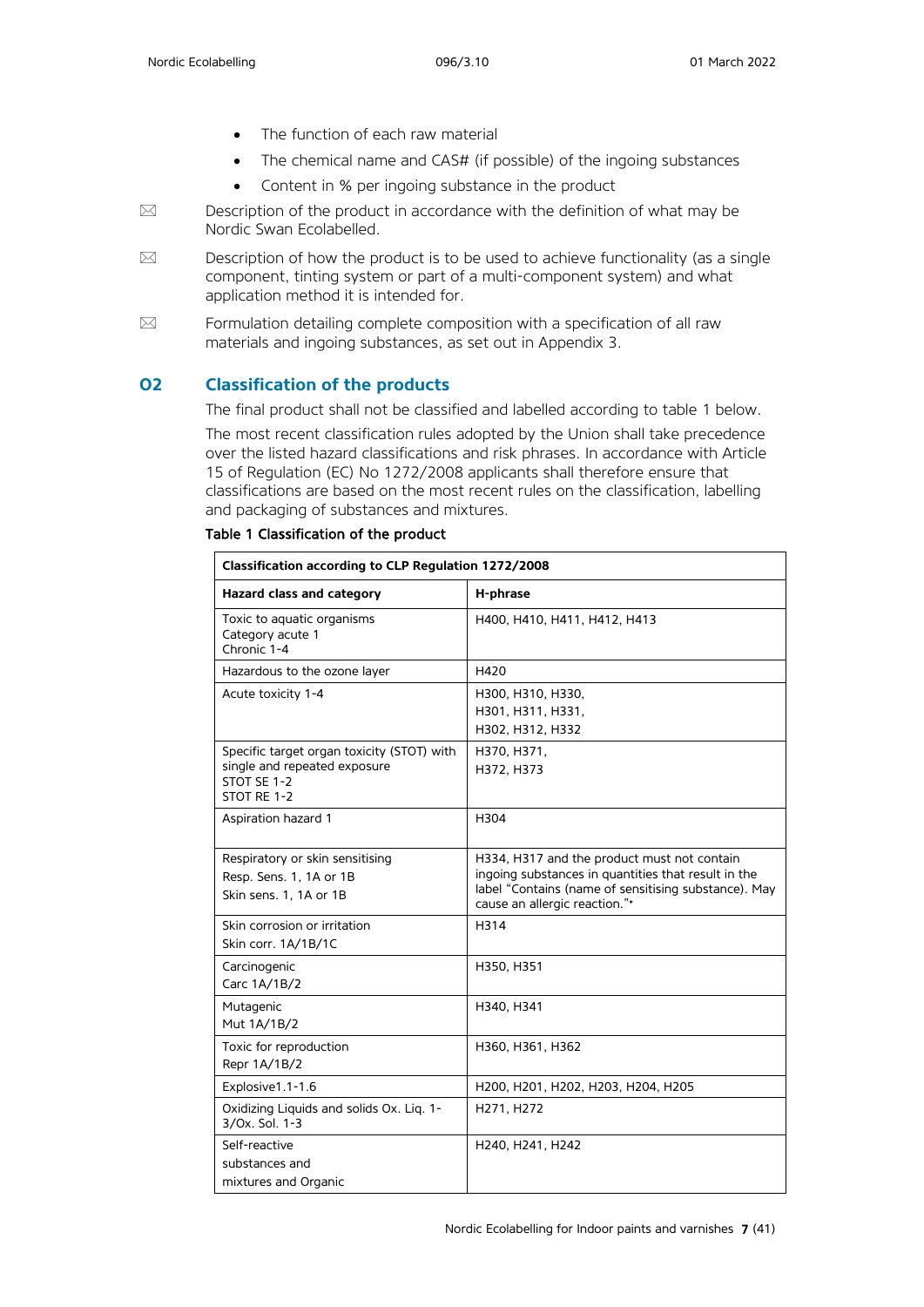| Peroxides Type A-EF Self-react. A-<br>EF/Org. Perox. A-EF         |            |
|-------------------------------------------------------------------|------------|
| Extremely flammable aerosol and liquids<br>Flam Lig 1 / Aerosol 1 | H222. H224 |

#### Exemption

\* The statement "Contains (name of sensitising substance). May produce an allergic reaction" is excepted if it is due to the content of preservatives. See also O5 concerning limits for preservatives.

*Note that responsibility for correct classification lies with the manufacturer.*

- $\boxtimes$  Safety data sheet in accordance with Annex II of REACH (Regulation 1907/2006) for each product in the application.
- $\boxtimes$  A declaration of the concentration of the preservatives if the above exemption for preservatives is used.

### **O3 Classification of constituent chemical substances**

The product must not contain ingoing substances that are classified according to table 2. Classification shall be according to CLP Regulation (No) 1272/2008.

| Classification according to CLP Regulation 1272/2008                  |                  |  |
|-----------------------------------------------------------------------|------------------|--|
| Hazard class and category                                             | H-phrase         |  |
| Carcinogenic<br>Carc 1A/1B/2                                          | H350, H351       |  |
| Mutagenic<br>Mut 1A/1B/2                                              | H340, H341       |  |
| Toxic for reproduction<br>Repr 1A/1B/2                                | H360, H361, H362 |  |
| Respiratory sensitising<br>1/1A/1B                                    | H334             |  |
| Specific target organ toxicity with single<br>exposure<br>STOT SE 1   | H370             |  |
| Specific target organ toxicity with<br>repeated exposure<br>STOT RE 1 | H372             |  |

### Table 2 Classification of ingoing substances

#### Exemptions:

- Preservatives classified with specific target organ toxicity with single or repeated exposure (H370, H372) (further requirements concerning preservatives are stated in O5).
- Formaldehyde (CAS#: 50-00-0) as a residual, maximum content of 10 ppm (0.0010% by weight) in the final product, see separate requirement O6.
- Respirable crystalline silica/quartz classificatied with STOT RE 1 with H372. Respirable crystalline silica can be less than 1% in the raw material, see requirement O10 regarding powder raw materials.
- Glyoxal (CAS#: 107-22-2), if the pH in the final product is above 8.
- The dispersant trimethylol propane (CAS #: 77-99-6) self-classified as H361 in up to 1% in pigments.
- Titanium dioxide (CAS#: 13463-67-7) which is added in powder form during raw material production (additional requirements for titanium dioxide is stated in O9).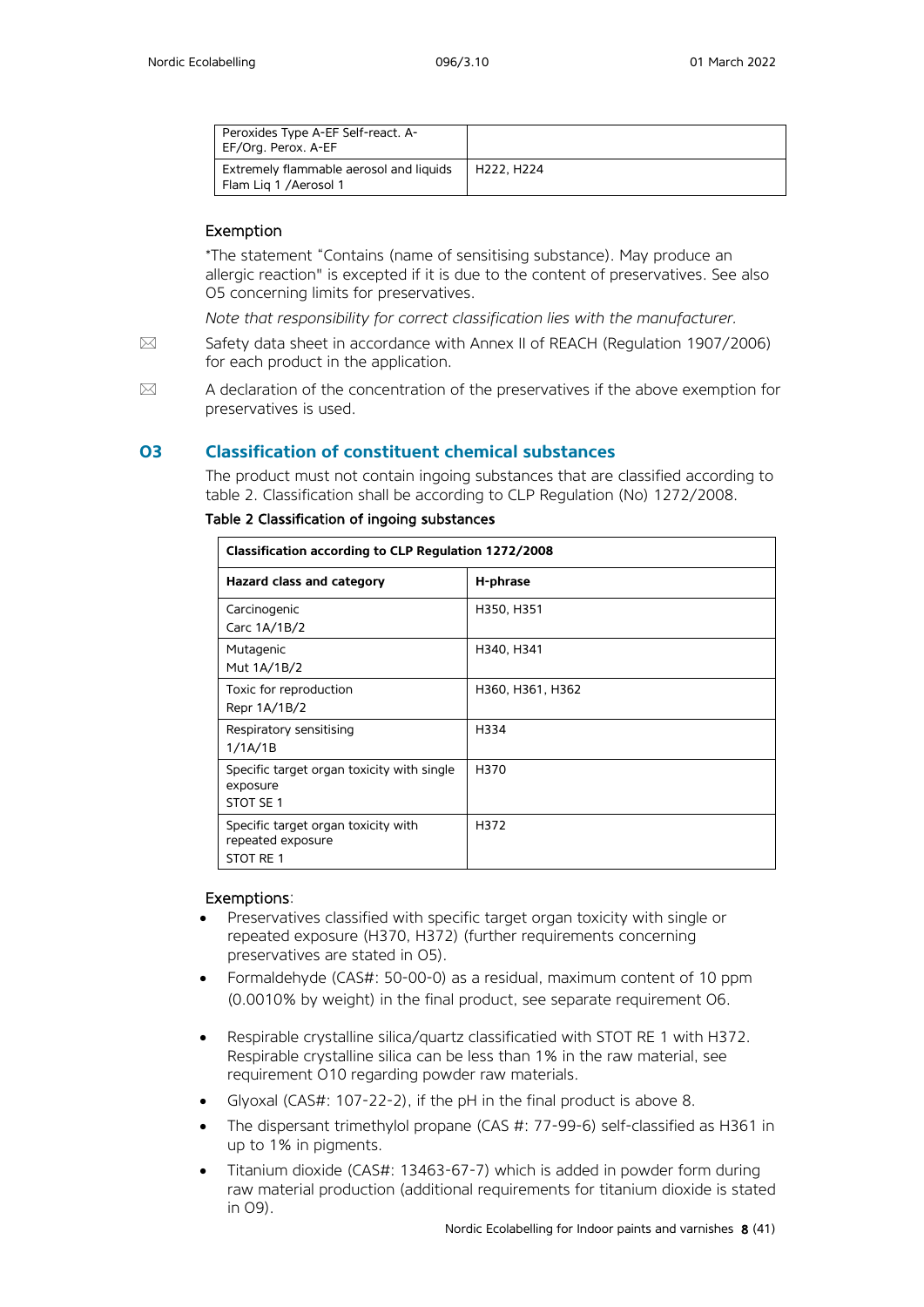- Zinc pyrithione (CAS#: 13463-41-7) classified as H360D, is exempted for a transition period until 2023-01-01 for paint bases and standard colours/readymixed colours and 2024-01-01 for tinting pastes/tinting systems.
- $\boxtimes$  Declaration in line with Appendices 1 and 2 from the manufacturer of the product and the manufacturer of each raw material. Documentation of exemptions for each substance is done in appendix 1 and 2, together with a statement why the substance is present in the product/raw material and other documentation if appropriate.
- $\boxtimes$  Safety data sheet for all raw materials in line with Annex II to REACH (Regulation (EC) No 1907/2006).

### **O4 Environmentally harmful substances**

Ingoing substances classified as environmentally harmful with risk phrases H410, H411and/or H412, according to CLP Regulation (No) 1272/2008, are limited in the product according to the following formula (calculation model taken from current classification rules, except that here the limit value is tougher):

### M\*100\*H410 + 10\*H411 + H412 ≤ 9.0%

*Where:*

*H410 is the concentration of substances classified with H410 in percent H411 is the concentration of substances classified with H411 in percent*

*H412 is the concentration of substances classified with H412 in percent*

*Where M is the multiplying factor for H410 linked to the substance's LC50, EC50 or NOEC value and biodegradable read in accordance with Table 3 below (from the CLP classification rules).* 

| <b>Acute toxicity</b>              |              | <b>Chronic toxicity</b>            |                                                               |                                                              |
|------------------------------------|--------------|------------------------------------|---------------------------------------------------------------|--------------------------------------------------------------|
| L(E)C50 value (mg/l)               | м-<br>factor | NOEC value (mg/l)                  | M-factor<br>non readily<br>biodegra-<br>dable sub-<br>stances | M-factor<br>readily<br>biode-<br>gradable<br>sub-<br>stances |
| $0.1 < L(E)$ C50 ≤ 1               |              | $0.01 < \text{NOEC} \leq 0.1$      |                                                               |                                                              |
| $0.01 < L(E)$ C50 $\leq 0.1$       | 10           | $0.001 < NOEC \le 0.01$            | 10                                                            |                                                              |
| $0.001 < L(E)$ C50 $\leq 0.01$     | 100          | $0.0001 < NOEC \le 0.001$          | 100                                                           | 10                                                           |
| $0.0001 < L(E)$ C50 $\leq 0.001$   | 1000         | $0.00001 < NOEC \le 0.0001$        | 1000                                                          | 100                                                          |
| $0,00001 < L(E)$ C50 $\leq 0,0001$ | 10 000       | $0,000001 < NOEC \le 0,00001$      | 10 000                                                        | 1000                                                         |
| Continues with factor 10 intervals |              | Continues with factor 10 intervals |                                                               |                                                              |

#### Table 3 Concentration limits and multiplying factors for substances classified as H410

*If information about a substance's harmfulness to the environment (in the form of data concerning toxicity and biodegradability or toxicity and bioaccumulation) is not available, the substance is treated as a worst case, i.e., as environmentally harmful – H410, and multiplication factor 1000.*

*For tinting systems, a worst-case calculation is done with the colour with most tinting paste and the base paint with most environmentally hazardous substances.* 

#### Exemptions:

Preservatives and boosters are exempted from the requirement. However, requirement O2 and O5 (for preservatives) must still be fulfilled.

 $\boxtimes$  Declaration in line with Appendices 1 and 2 from the manufacturer of the product and the manufacturer of each raw material.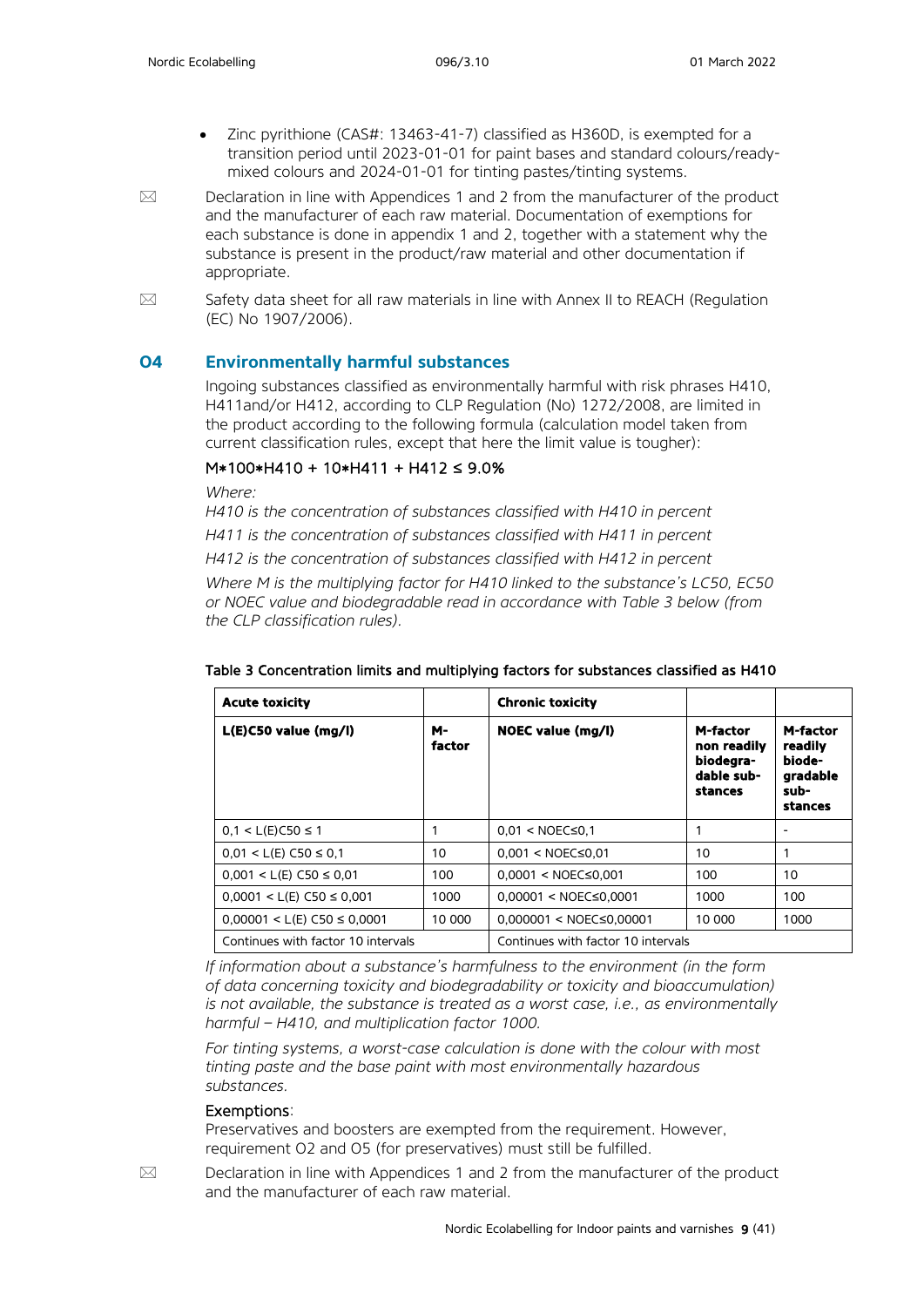- $\boxtimes$  Safety data sheet for all raw materials in line with Annex II to REACH (Regulation (EC) No 1907/2006).
- $\boxtimes$  Calculation clearly showing that the requirement is fulfilled.

### **O5 Preservatives**

- Only preservatives compliant with Directive 98/8/EC of the European Parliament and of the Council and Regulation (EU) No 528/2012 can be used.
- No preservatives added to the product or its raw materials may be bioaccumulative.

*The bioaccumulative properties of a substance can be tested on fish in line with OECD test method 305 A-E. If the bioconcentration factor (BCF) is ≥ 500, the substance is considered to be bioaccumulative. If there is no BCF for a substance, that substance is considered to be bioaccumulative if logKow ≥ 4 under the OECD's guidelines 107 or 117 or equivalent.* 

*Note that if there is a measured BCF value and a logKow value, it is always the highest measured BCF that is used, rather than the logKow value.*

• The amounts of preservatives in the products must not exceed the limit values in Table 4a and 4b below. However, requirement O2 must still be fulfilled, and it takes superiority over requirement O5.

The amounts of preservatives includes preservatives from raw materials. The limits in table 4a and 4b are the maximum theoretical amount at the time of production. The amount shall be calculated on the basis of the added preservatives and the maximum amount in the raw materials.

For tinting systems, a worst-case calculation is done with the colour with most tinting paste and the base paint with highest content of preservative and isothiazolinone compounds.

|                                                                                    | <b>Concentration limit</b> |
|------------------------------------------------------------------------------------|----------------------------|
| Preservatives totally* (paints, varnishes, base paints with tinting<br>paste etc.) | 900 ppm (0.0900% w/w)      |
| Wet room paints**                                                                  | 1600 ppm (0.1600% w/w)     |

**Table 4a Concentration limits for preservatives in the final product.**

*\* This requirement only applies to preservatives classified with one or more classifications listed in requirement 03 and the total amounts of isothiazolinones from table 4b.*

*\*\* Indoor paints intended for use in areas with high humidity, including kitchens and bathrooms.*

| <b>Preservative</b>                                                                                       | <b>Concentration limit</b> |
|-----------------------------------------------------------------------------------------------------------|----------------------------|
| Total amounts of isothiazolinones                                                                         | 600 ppm (0.0600% w/w)      |
| 2-methyl-2H-isothiazol-3-one (CAS# 2682-20-4) (MIT**)                                                     | 15 ppm (0.0015% w/w)       |
| 5-Chloro-2-Methyl-2H-Isothiazol-3-one/2-Methyl-2HIsothiazol-3-<br>one (3:1) (CAS#: 55965-84-9) (CMIT/MIT) | 15 ppm (0.0015% w/w)       |

*\*\* Note that the shortening MI may also be used.*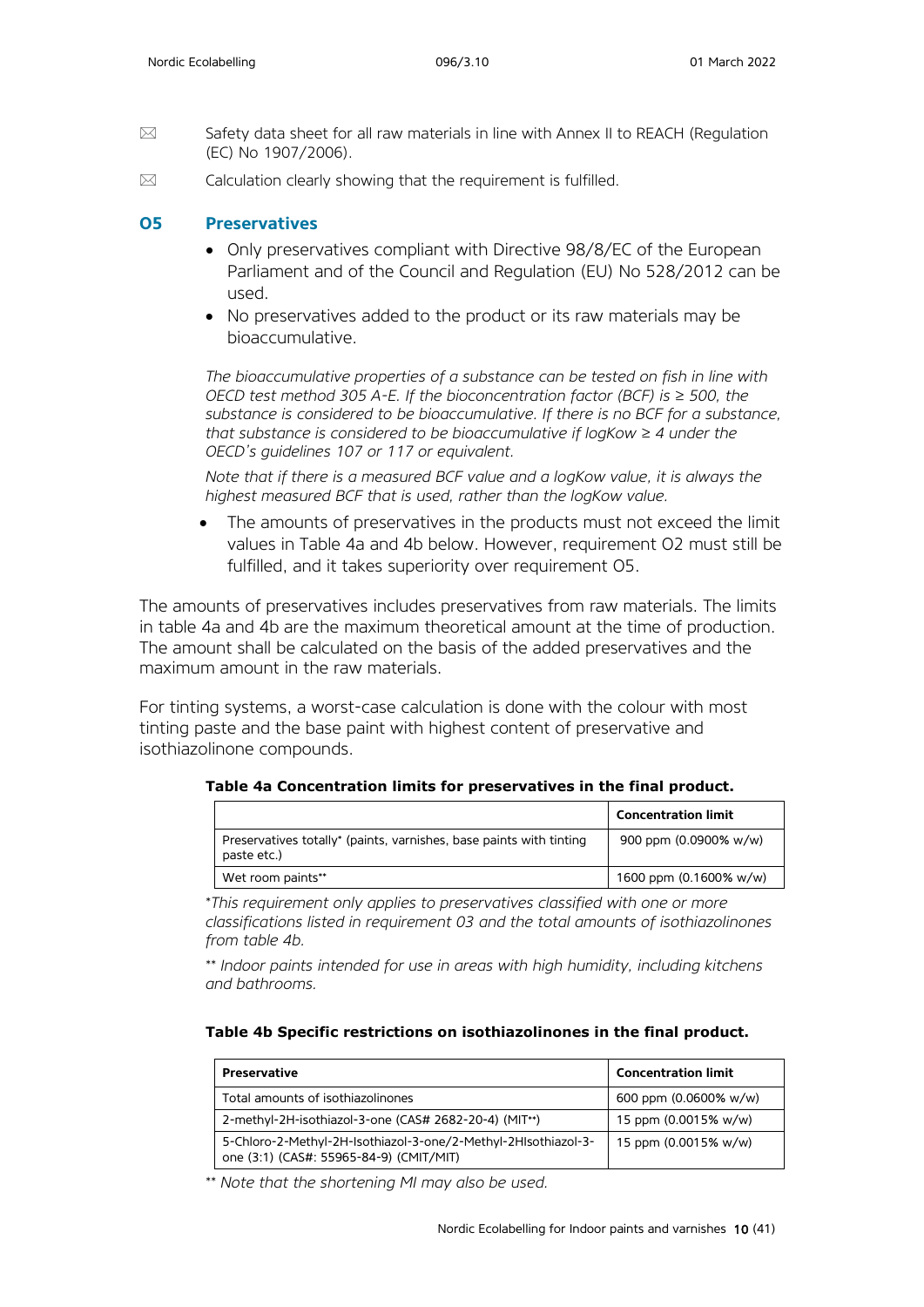*Note that Dithio-2,2'-bis-benzmethylamide (DTBMA) is to be included in the total amount of isothiazolinones.*

- $\boxtimes$  Documentation showing that none of the preservatives are bioaccumulative.
- $\boxtimes$  Declaration in line with Appendices 1 and 2 from the manufacturer of the product and the manufacturer of each raw material.
- $\boxtimes$  Calculation clearly showing that the requirement concerning preservatives is fulfilled.

#### **O6 Formaldehyde**

• Products must not contain actively added formaldehyde (CAS#: 50-00-  $(0)$ .

*Note that the definition of ingoing substances has been waived regarding potential formaldehyde releasing substances.*

- The level of free formaldehyde (from formaldehyde not intentionally added) in the final product must not exceed 10 ppm (0.0010% by weight, 10 mg/kg)\* .
- In case bronopol (CAS#: 52-51-7) or formaldehyde releasers are required for in-can preservation, the level of free formaldehyde must not exceed 25 ppm (0,0025% by weight, 25 mg/kg) in the final product\*.

The level of free formaldehyde must be measured for the final product. A calculation based on the contents of free formaldehyde in each raw material cannot be done. The test laboratory must fulfil the requirements in appendix 4.

For tinting systems, the colour with the tinting paste and the base paint predicted to contain the highest theoretical amount of formaldehyde (worst case) shall also be determined and measured.

*\* Measured with EPA 8315A, VdL-RL03, the Merckoquant method (appendix 2 to RAL-UZ 102), or other equivalent test method.* 

- $\boxtimes$  Declaration in line with Appendices 1 and 2 from the manufacturer of the product and the manufacturer of each raw material.
- $\boxtimes$  Test report according to EPA 8315A, VdL-RL03, Merckoguant method (see appendix 2 to RAL-UZ 102), or other equivalent test method for the products showing that requirement is met.
- $\boxtimes$  Documentation showing that the test laboratory fulfils the requirements in appendix 4.

### **O7 Residual monomers in polymers**

For each polymer present in the product >1 % the quantity of residual monomers<sup>\*</sup> and its classification must be stated and may be no more than 100 ppm of each classification in table 5.

For tinting systems, a worst-case calculation is done with the colour with most tinting paste and the base paint with most residual monomers.

*\* The quantity of residual monomers is to be stated for newly produced polymers and on the basis of the content in the raw material.*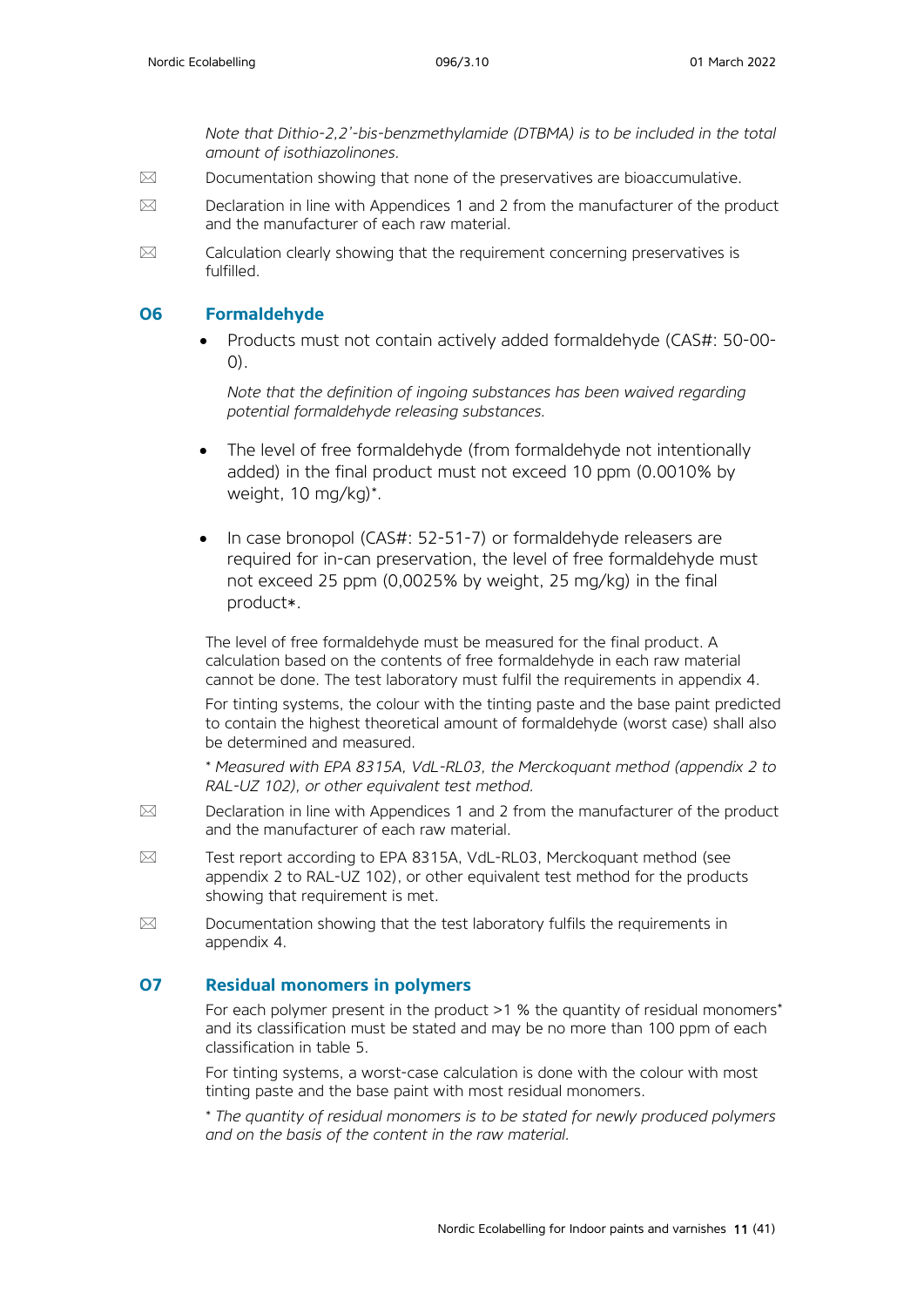#### Table 5 Classification of residual monomers

| Classification according to CLP Regulation 1272/2008                    |                  |  |
|-------------------------------------------------------------------------|------------------|--|
| Hazard class and category                                               | H-phrase         |  |
| Carcinogenic<br>Carc 1A/1B/2                                            | H350, H351       |  |
| Mutagenic<br>Mut 1A/B/2                                                 | H340, H341       |  |
| Toxic for reproduction<br>Repr 1A/1B/2, Lact                            | H360, H361, H362 |  |
| Specific target organ toxicity with single<br>exposure<br>STOT SE 1-2   | H370, H371       |  |
| Specific target organ toxicity with<br>repeated exposure<br>STOT RE 1-2 | H372, H373       |  |
| Respiratory sensitisation<br>1/1A/1B                                    | H334             |  |

The classifications are in accordance with the prevailing CLP Regulation EC (No) 1272/2008.

#### Exemption:

Vinyl acetate (CAS#: 108-05-4) can be in the polymer as residual monomer up to 1000 ppm.

 $\boxtimes$  Declaration in line with Appendices 1 and 2 from the manufacturer of the product and the manufacturer of each raw material.

#### **O8 Heavy metals**

The following heavy metals or heavy metal compounds must not be present in the product or in its raw materials:

- Cadmium
- Lead
- Chromium VI
- **Mercury**
- **Arsenic**
- Barium (with the exception of barium sulphate, and other equally insoluble barium compounds)
- **Selenium**
- Antimony\*

Traces of the above-mentioned metals from residuals can be included up to 100 ppm (100 mg/kg, 0.0100% by weight) per single metal in the raw material.

*\* An exception is made for antimony in pigments contained in a TiO2 rutile lattice on the following terms: test results must prove that the molecular structure is inert and that the environmental and health effects of the pigment are on the same level as, or better than, the results for C.I Pigment Brown 24 CAS no. 68186-90-3 and C.I Pigment Yellow 53 CAS no. 8007-18-9 in the report: UNEF Publications, OECD SIDS Initial Assessment Profile [\(www.inchem.org\)](http://www.inchem.org/).* 

- $\boxtimes$  Declaration in line with Appendices 1 and 2 from the manufacturer of the product and the manufacturer of each raw material.
- $\boxtimes$  For pigment that contains antimony integrated into a TiO2 rutile lattice, documentation must be submitted to show that the molecular structure is inert and that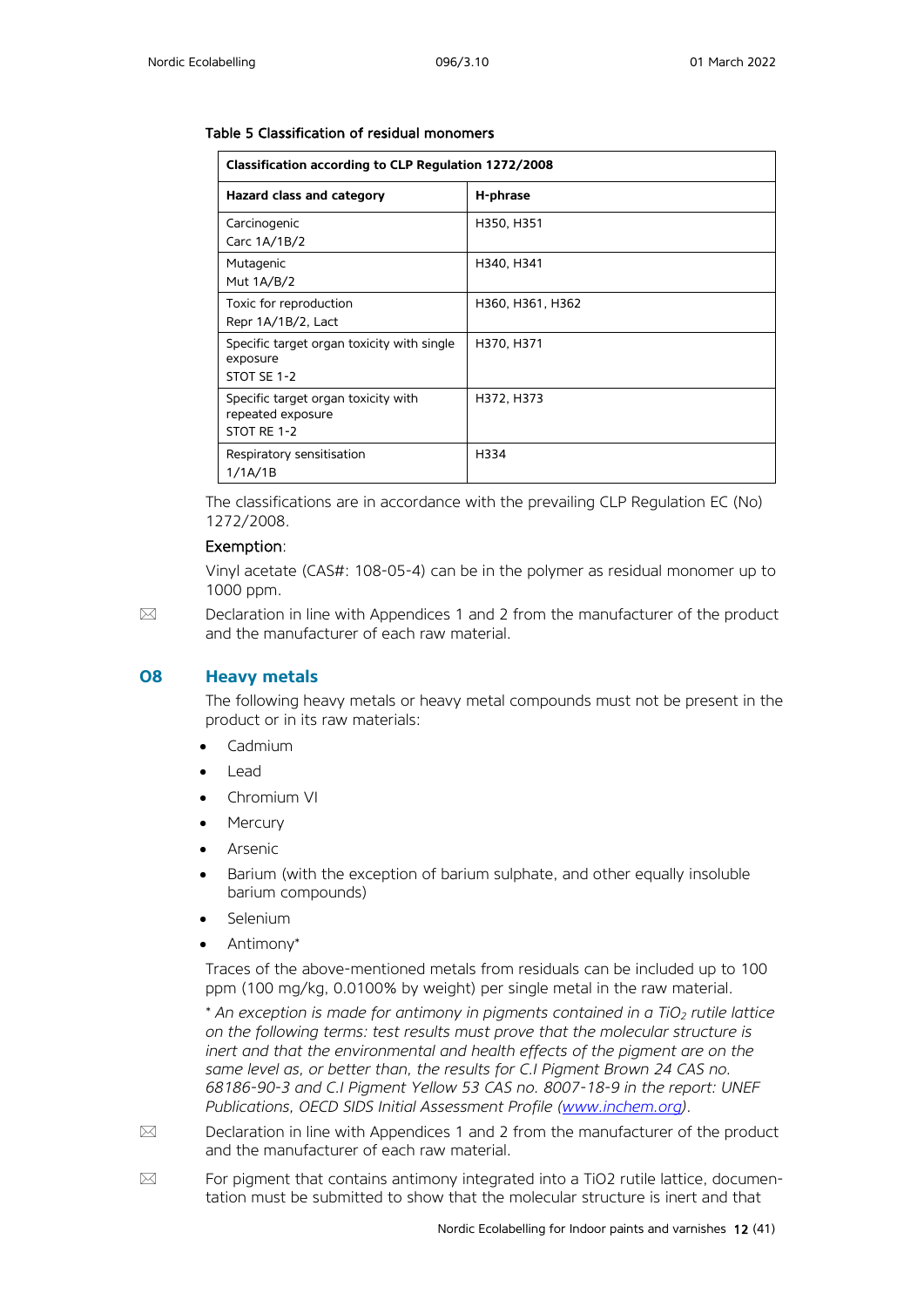the environmental and health effects of the pigment are on the same level as, or better than, the results for C.I Pigment Brown 24 CAS no. 68186-90-3 and C.I Pigment Yellow 53 CAS no. 8007-18-9 in the report: UNEF Publications, OECD SIDS Initial Assessment Profile [\(www.inchem.org\)](http://www.inchem.org/).

## **O9 Titanium dioxide**

If the product contains more than 3.0% by weight of titanium dioxide (CAS No: 13463-67-7):

1. The raw material manufacturer must meet the requirements for powder handling according to O10.

2. In addition, emissions from the production of titanium dioxide shall not exceed the values given below during the sulphate process and the chloride process, respectively.

### Sulphate process:

 $SO_{X}$  expressed as  $SO_{2}$ : 7.0 kg/tonne TiO<sub>2</sub>

Sulphate waste: 500 kg/tonne TiO<sub>2</sub>

### Chloride process:

When using natural ore: 103 kg chloride waste/tonne  $TiO<sub>2</sub>$ 

When using synthetic ore: 179 kg chloride waste/tonne  $TiO<sub>2</sub>$ 

When using slag ore: 329 kg chloride waste/tonne TiO<sub>2</sub>

If more than one type of ore is used, the values apply proportionately to the ore types used.

- $\boxtimes$  Declaration, see Appendices 1 and 2, from the manufacturer of the product and the manufacturer of each raw material.
- $\boxtimes$  If the product contains titanium dioxide, a calculation is to be submitted showing the amount in % by weight in the final product. If the final product contains more than 3.0% by weight titanium dioxide a description from the titanium dioxideproducer and calculation is to be submitted, clearly showing that the requirement is fulfilled.
- $\boxtimes$  Description of how powdered raw materials are handled during the production process.

## **O10 Powdered raw materials**

Raw materials in powder form must be added in a closed system, in a suspension or by means of a method that promotes a "low-dust" working environment e.g. using protective equipment which heavily reduce the dust or completely remove the dust from the raw materials (e.g. exhaust ventilation, personal protective equipment and clear safety instructions).

 $\boxtimes$  Description of how powdered raw materials are handled during the production process.

## **O11 Nanoparticles**

a) Nanoparticles (from nanomaterials\* ) are not permitted in the product.

The following are exempted from the requirement:

- Pigments\*\*
- Naturally occurring inorganic fillers this applies to fillers covered by annex V point 7 in REACH.
- Synthetic amorphous silica\*\*\*
- Unmodified calcium carbonate (Ground calcium carbonate, GCC) and precipitated calcium carbonate (PCC))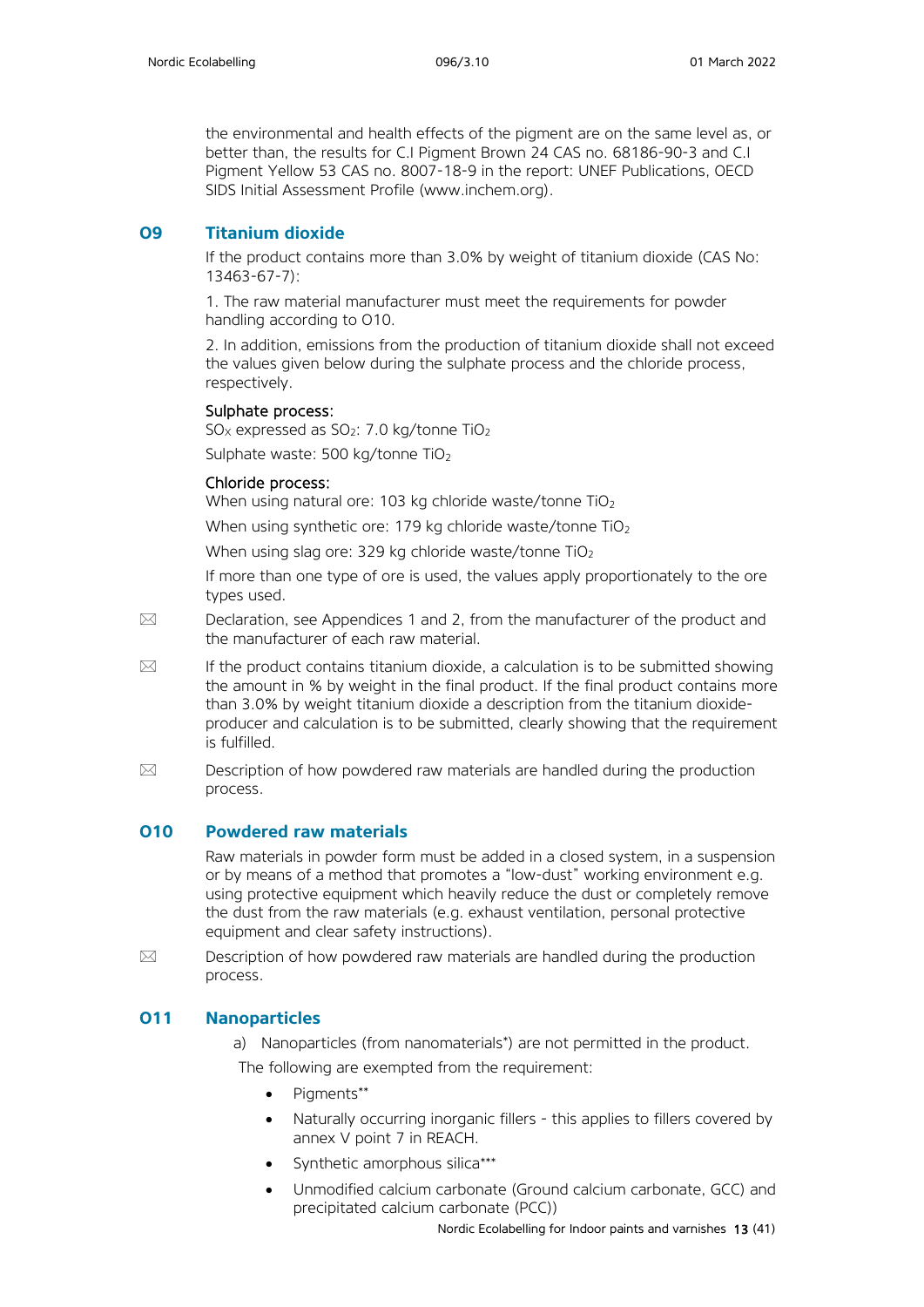• Polymer dispersions

*\* The definition of nanomaterials follows the European Commission's definition from 18 October 2011 (2011/696/EU): 'Nanomaterial' means a natural, incidental or manufactured material containing particles, in an unbound state or as an aggregate or as an agglomerate and where, for 50 % or more of the particles in the number size distribution, one or more external dimensions is in the size range 1 nm-100 nm."* 

*\*\* Nano-titanium dioxide (nano-TiO2) is not considered a pigment and is therefore covered by this requirement.*

*\*\*\* This applies to unmodified synthetic amorphous silica. Chemically modified colloidal silica can be included in the products as long as the silica particles form aggregates in the final product. The surface treatment of surface-treated nanoparticles must fulfil requirement O3 (classification of constituent chemical substances) and requirement O12 (Other substances excluded from use).*

b) The producer must declare any nanomaterials present in the product.

 $\boxtimes$  Declaration in line with Appendices 1 and 2 from the manufacturer of the product and the manufacturer of each raw material.

## **O12 Other substances excluded from use**

The product must not contain ingoing substances that are:

- Substances on the Candidate List\*.
- Substances evaluated by EU as PBT (Persistent, bioaccumulative and toxic) or vPvB (very persistent and very bioaccumulative), in accordance with the criteria in annex XIII in REACH.
- Substances considered to be potential endocrine disruptors in category 1 or 2 on the EU's priority list of substances that are to be investigated further for endocrine disruptive effects. See link: [http://ec.europa.eu/environment/chemicals/endocrine/strategy/substances\\_e](http://ec.europa.eu/environment/chemicals/endocrine/strategy/substances_en.htm) [n.htm](http://ec.europa.eu/environment/chemicals/endocrine/strategy/substances_en.htm)
- Organotin compounds
- Phthalates
- APEO alkylphenol ethoxylates and alkylphenol derivatives (substances that release alkylphenols on degradation).
- Halogenated organic substances, including perfluorinated substances and polyfluorinated alkylated substances (PFAS)\*\*. Exemptions for:
	- o Preservatives that fulfil O5
	- o Paint pigments that meet the EU's requirements concerning colourants in food packaging under Resolution AP (89) point 2.5.
	- o Dries in oxidative drying paints, see also O3 regarding classifications.
- Isocyanates– Exemption for water-borne polyisocyanates with a chain length of more than 10, where the concentration of isocyanates with a chain length of less than 10 as an impurity is documented.
- **Fragrances**

*\* The Candidate List (list of Substances of Very High Concern established according to article 59 of REACH) can be found on the ECHA website at: <http://echa.europa.eu/candidate-list-table>*

*\*\* Note the national legislations concerning PFOA in the Nordic countries. In Norway PFOA is regulated in «Forskrift om begrensning i bruk av helse- og miljøfarlige kjemikalier og andre produkter (produktforskriften)», §2- 32.*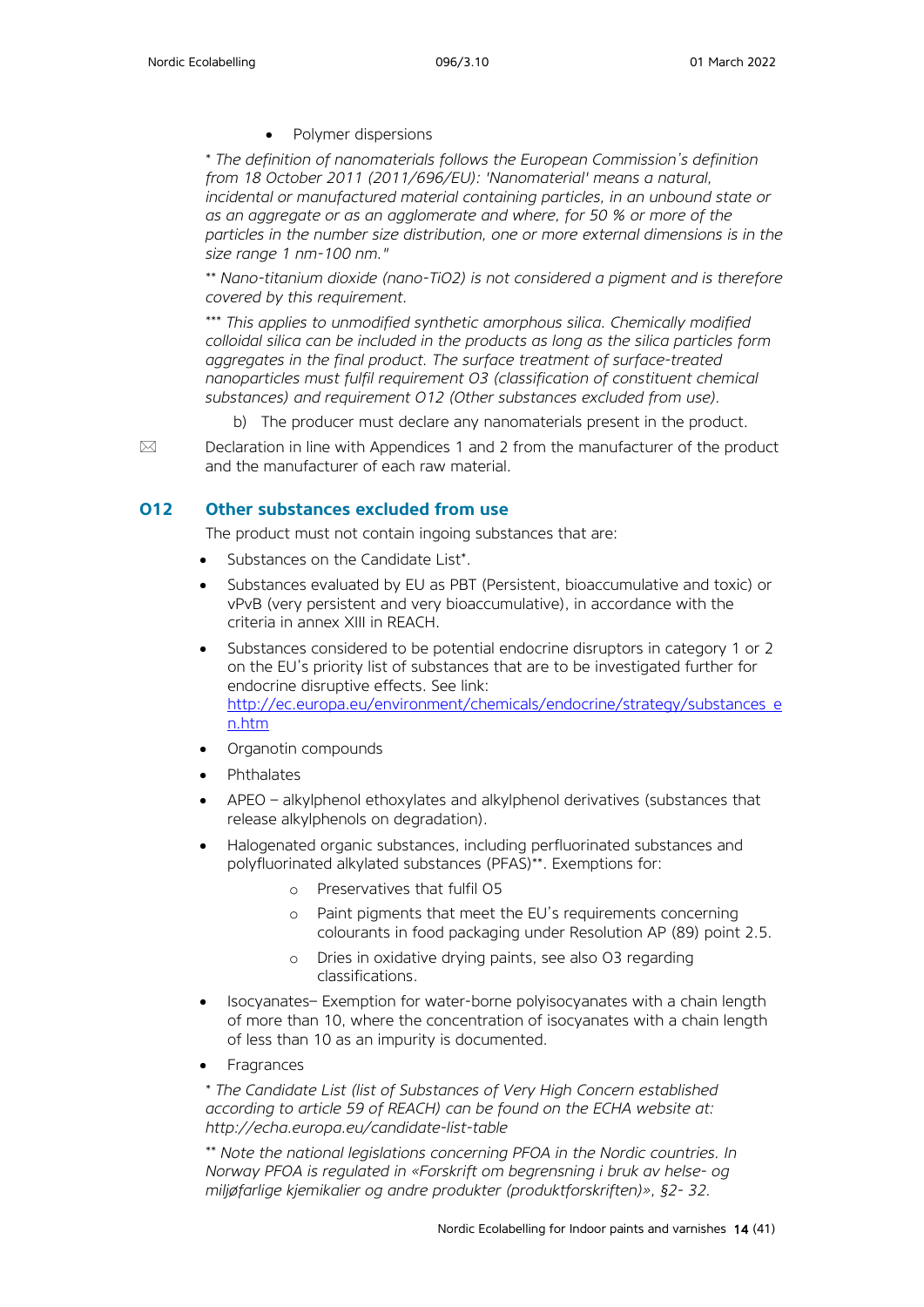- $\boxtimes$  Declaration in line with Appendices 1 and 2 from the manufacturer of the product and the manufacturer of each raw material.
- $\boxtimes$  If halogenated organic pigments are used, a declaration is required from the pigment supplier confirming that the pigment meets the EU's requirement concerning colourants in food packaging under Resolution AP (89) point 2.5.
- $\boxtimes$  If water-borne polyisocyanates with a chain length of more than 10, where the concentration of isocyanates with a chain length of less than 10 as an impurity are used, send documentation showing this.

## **O13 Content of Volatile (VOC) and Semi-volatile Organic Compounds (SVOC)**

The maximum content of Volatile Organic Compounds (VOCs) and Semi-Volatile Organic Compounds (SVOCs) shall not exceed the limits given in Table 6.

The content of VOCs and SVOCs shall be determined for the final product and shall include any recommended additions prior to application such as colourants and/or thinners.

For tinting systems, the content of VOCs and SVOCs shall be determined for the colour with most tinting paste and the base paint with highest content of VOC and SVOC.

The VOC and SVOC content shall be determined either by testing the final product or by calculation based on the raw materials\*.

*\* The test methods given in ISO 11890-2:2020 shall be used.* 

Instead of testing the SVOC content, the emission of Total Semi-Volatile Organic Compounds (TSVOC) can be tested for the final product with test method CEN/TS 16516, EN 16516, ISO 16000-6/-9/-10/-11 or EN 16402 all after 28 days, see table 6a. AgBB, Indoor Air Comfort, Indoor Air Comfort Gold or Blue Angel certification are also accepted as documentation for the level of TSVOC emission.

The test laboratory must fulfil the requirements in appendix 4.

#### Definitions of VOC and SVOC

*Volatile organic compounds (VOC) mean any organic compounds having an initial boiling point less than or equal to 250 °C measured at a standard pressure of 101,3 kPa as defined in Directive 2004/42/EC and which, in a capillary column, are eluting up to and including n-Tetradecane (C14H30).*

*Semi volatile organic compounds (SVOCs) mean any organic compound having a boiling point greater than 250 °C and less than 370 °C measured at a standard pressure of 101,3 kPa and which, in a capillary column are eluting with a retention range after n-Tetradecane (C14H30) and up to and including n-Docosane (C22H46).* 

Products with the Nordic Swan Ecolabel may display the text 'reduced VOC content' and the VOC content in g/l next to the Ecolabel if they wish.

#### Table 6. VOC and SVOC content limits

| Product description (with subcategory denotation<br>according to Directive 2004/42/EC) | <b>VOC limits</b><br>$(q/l$ inclu-<br>ding water) | <b>SVOC limits**</b><br>(g/l including water) |                                   |
|----------------------------------------------------------------------------------------|---------------------------------------------------|-----------------------------------------------|-----------------------------------|
|                                                                                        |                                                   | White<br>paints and<br>varnishes              | Tinted<br>paints and<br>varnishes |
| a. Interior matt walls and ceilings (Gloss $\leq$ 25 $\textcircled{a}60^\circ$ )       | 10                                                | 30                                            | 40                                |
| b. Interior glossy walls and ceilings (Gloss $> 25@60°$ )                              | 40                                                | 30                                            | 40                                |
| d. Interior trim and cladding paints for wood and metal                                | 80                                                | 50                                            | 60                                |
| e. Interior trim varnishes and woodstains, including opaque<br>woodstains              | 65                                                | 30                                            | 30                                |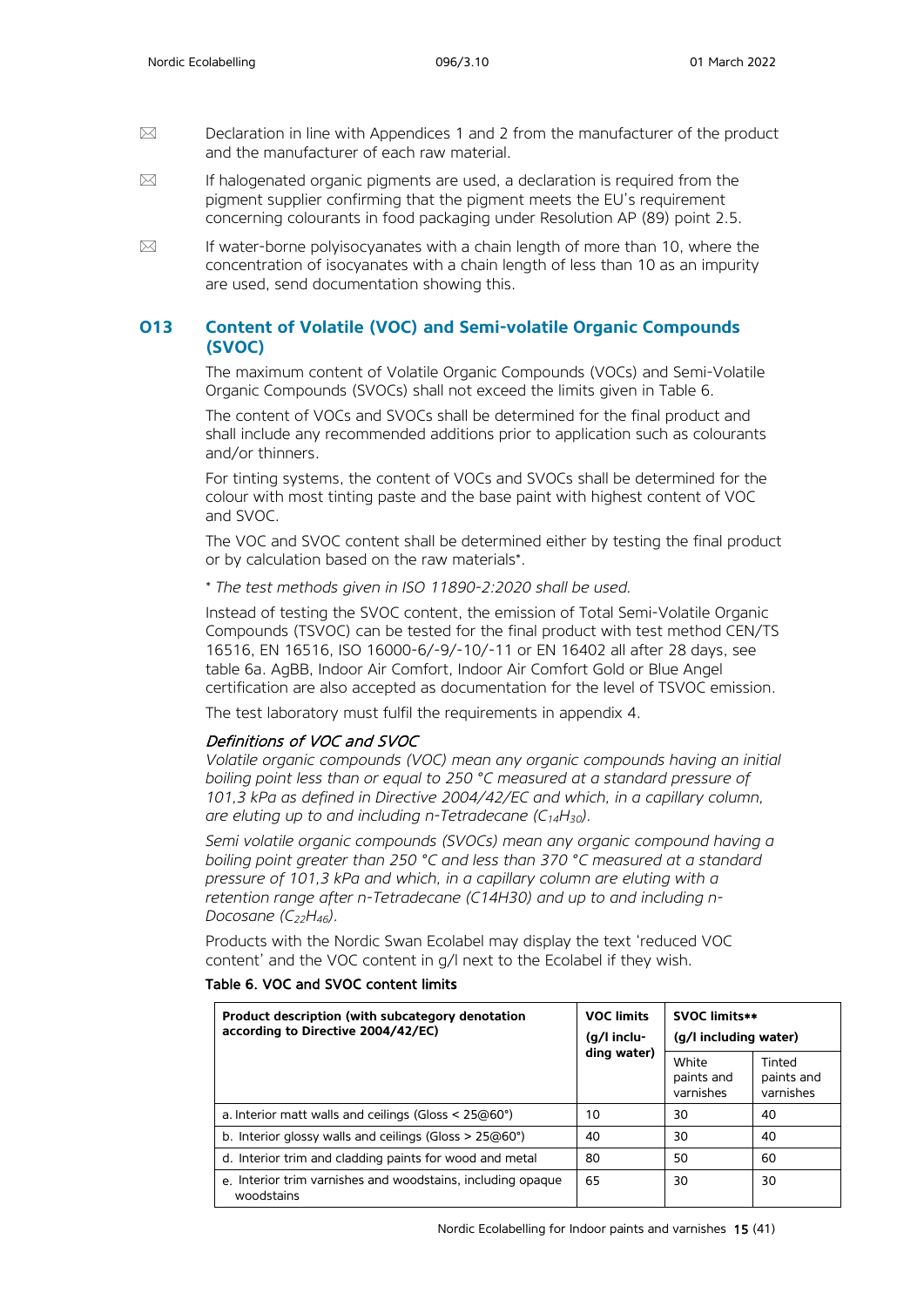| f. Interior minimal build woodstains                                             | 50 | 30 | 40 |
|----------------------------------------------------------------------------------|----|----|----|
| g. Primers                                                                       | 15 | 30 | 40 |
| h. Binding primers                                                               | 15 | 30 | 40 |
| i. One-pack performance coatings                                                 | 80 | 50 | 60 |
| j. Two-pack reactive performance coatings for specific end<br>use such as floors | 80 | 50 | 60 |
| I. Decorative effect coatings                                                    | 80 | 50 | 60 |

#### \*\*Table 6a. TSVOC emission limits from the final product (alternative to SVOC content requirement in table 6)

|              | TSVOC limit (mg/m3 after 28 days) |
|--------------|-----------------------------------|
| All products | 0.1                               |

 $\boxtimes$  Declaration in line with Appendices 1 or 2 from the manufacturer of the product or the manufacturer of each raw material, respectively.

- $\boxtimes$  Test report or calculation showing that the content level of VOC and SVOC in the final product in table 6 is fulfilled, based on test of the final product or on all ingoing raw materials using test methods given in ISO 11890-2:2020.
- $\boxtimes$  If alternative for content of SVOC is used: Test report showing that the level of TSVOC emission from the final product in table 6a is fulfilled, based on test of the final product using methods given in CEN/TS 16516, EN 16516, ISO 16000-6/-9/- 10/-11 or EN 16402 all after 28 days. AgBB, Indoor Air Comfort, Indoor Air Comfort Gold or Blue Angel certification are also accepted as documentation for the level of TSVOC emission.
- $\boxtimes$  Documentation showing that the test laboratory fulfils the requirements in appendix 4.

## **O14 Volatile Aromatic Hydrocarbons - VAH**

Volatile aromatic hydrocarbons (VAH) must not be actively added to the product but may occur as residuals to a total maximum of 100 ppm (0.01% w/w, 100 mg/kg) in the final product.

*Volatile aromatic hydrocarbons are volatile organic compounds where one or more benzene rings are contained within the molecule.* 

- $\boxtimes$  Declaration in line with Appendices 1 and 2 from the manufacturer of the product and the manufacturer of each raw material.
- $\boxtimes$  Calculation of the level of volatile aromatic hydrocarbons in the product (based on data for all ingoing raw materials).

## <span id="page-15-0"></span>**2 Quality requirements**

## **O15 White pigment content**

Indoor wall and ceiling paints for which Class 1 and 2 wet scrub resistance\* claims are made shall have a white pigment content (white inorganic pigments with a refractive index higher than 1.8) per  $m<sup>2</sup>$  of dry film equal to or lower than that described in Table 7a, with 98 % opacity.

All other paints shall have a white pigment content (white inorganic pigments with a refractive index higher than 1.8) per  $m^2$  of dry film equal to or lower than that described in Table 7b, with 98 % opacity.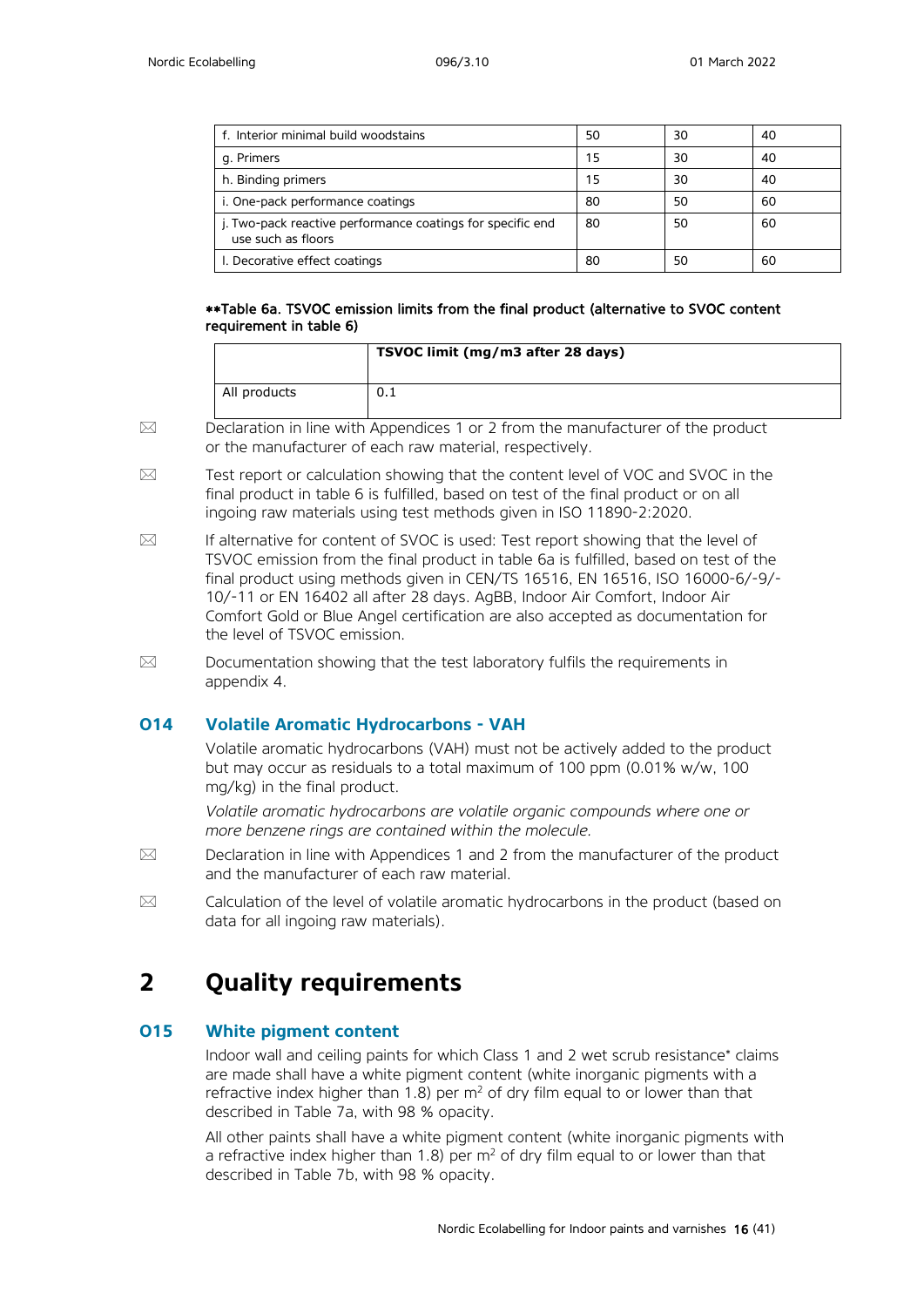For tinting systems this requirement only applies to the base paint with the highest white pigment content or for the paint in a paint series with the highest white pigment content.

*\* Wet scrub resistance is here defined in accordance with EN 13300 and EN ISO 11998, see requirement O16.*

#### Table 7a Relationship between wet scrub resistance and TiO<sub>2</sub> content for indoor wall and ceiling paints with claims of wet scrub resistance

| Wet scrub resistance | Indoor limit $(g/m2)$ |
|----------------------|-----------------------|
| Class 1              | 40                    |
| Class 2              | 36                    |

#### Table 7b. Limits for white pigment content for products not covered by table 7a

| Type of paint                           | Indoor limit $(g/m^2)$ with 98% opacity |
|-----------------------------------------|-----------------------------------------|
| Wall paints                             | 25                                      |
| Other paints (including ceiling paints) | 36                                      |

 $\boxtimes$  The applicant shall provide documentation showing that the content of white pigments is compliant with this requirement.

 $\boxtimes$  For ceiling paints and indoor wall paints the labelling for the packaging, including the accompanying text, shall be provided as evidence regarding claims of wet scrub resistance.

## **O16 Claims for Wet Scrub Resistance**

Only Wet Scrub Resistance class 1 and 2 ecolabelled paints may claim wet scrub resistance on the label or other marketing documentation.

All wall and ceiling paints for which claims of class 1 or 2 in wet scrub is made shall achieve the claimed class according to class 1 or class 2 in wet scrub resistance (WSR) according to EN 13300 and EN ISO 11998.

The test laboratory must fulfil the requirements in appendix 4.

For tinting systems or a paint series with different colours this requirement only has to be demonstrated for one of the paints.

- $\boxtimes$  The applicant shall provide a test report according to EN 13300 using the method EN ISO 11998 (Test for cleanability and scrub resistance). For ceiling paints and indoor wall paints the labelling for the packaging, including the accompanying text, shall be provided as evidence regarding claims of wet scrub resistance.
- $\boxtimes$  Documentation showing that the test laboratory fulfils the requirements in appendix 4.

### **O17 Spreading rate**

The spreading rate should be at least at the levels presented in table 8 below. The test laboratory must fulfil the requirements in appendix 4.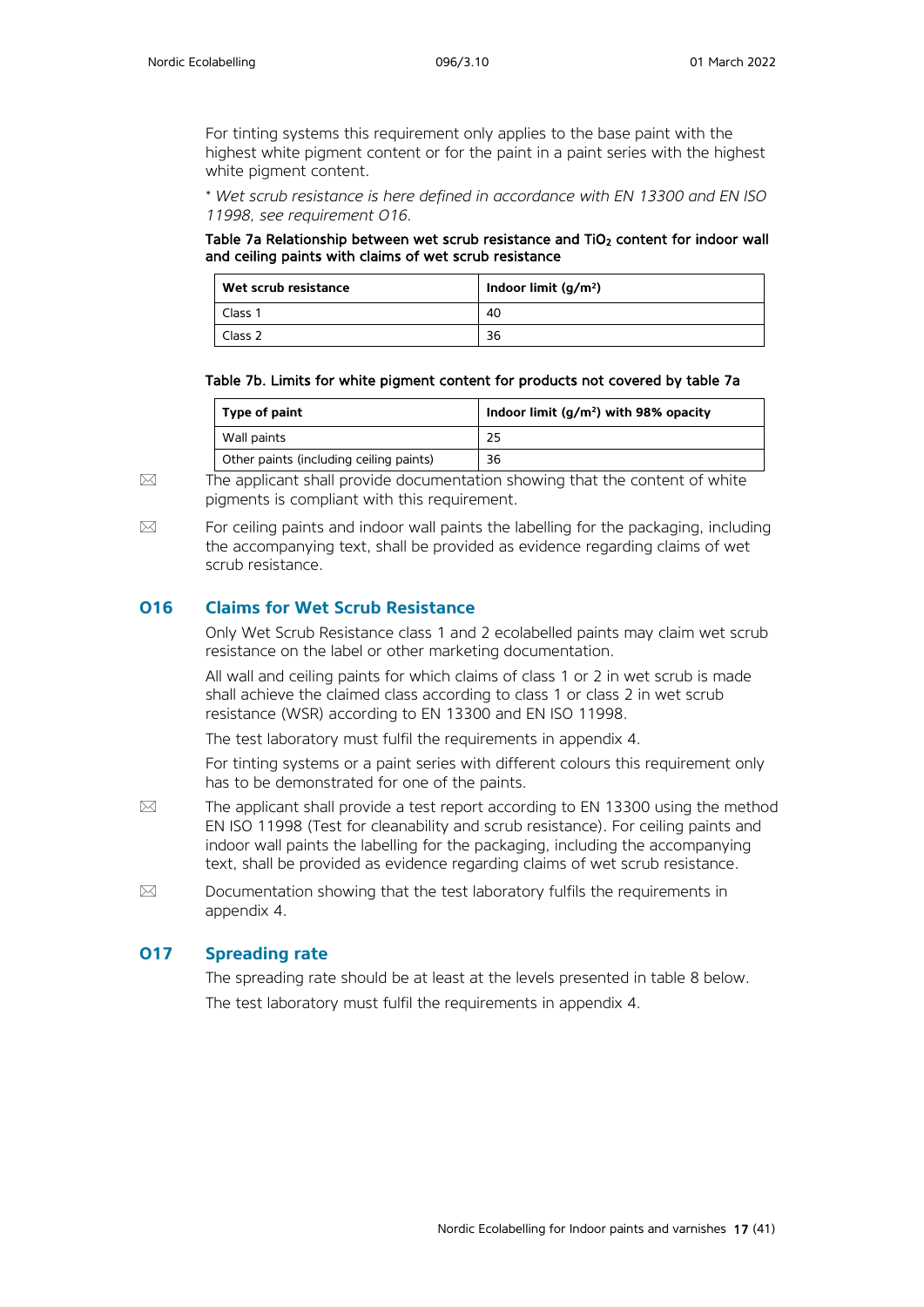#### Table 8. Spreading rate

|                                                                                                                                                                                | Opacity/hiding<br>power                               | Spreading rate of at<br>least the following |
|--------------------------------------------------------------------------------------------------------------------------------------------------------------------------------|-------------------------------------------------------|---------------------------------------------|
| White paints and light-coloured paints (Tri-<br>stimulus (Y-value) > 70%) (including<br>finishes and intermediates)*                                                           | Hiding power 98%                                      | $8 \text{ m}^2$ per litre of product        |
| Semi-transparent primers                                                                                                                                                       | Without opacity or<br>having specific<br>properties** | 6 $m2$ per litre of product                 |
|                                                                                                                                                                                | With opacity                                          | 8 m <sup>2</sup> per litre of product       |
| Thick decorative coatings (paints that are<br>specially designed to give a three-<br>dimensional decorative effect and are<br>therefore characterised by a very thick<br>coat) | Not relevant                                          | 1 $m2$ per kg of product                    |
| Opaque elastomeric paints                                                                                                                                                      | Opaque                                                | 4 $m2$ per litre of product                 |

*\* Base paints to be used with a tinting system.* 

*\*\* Opaque primers with specific blocking/sealing, penetrating/binding properties and primers with special adhesion properties.*

- For paint series that are available in more colours the spreading rate shall apply to the whitest colour.
- For tinting systems, this requirement applies only to the white base (the base containing the most  $TiO<sub>2</sub>$ ). In cases where the white base is unable to achieve this requirement, the requirement shall be met after tinting the white base to produce the standard colour RAL 9010.
- For paints that are a part of a tinting system, the applicant must advise the end-user on the product packaging and at the Point of Sale which shade or primer/undercoat (if possible, bearing the Nordic Swan Ecolabel/EU Ecolabel) should be used as a basecoat before applying the darker shade.
- $\boxtimes$  The applicant shall provide a test report using one of the following:
	- The method ISO 6504/1 (Paints and varnishes determination of hiding power — Part 1: Kubelka-Munk method for white and light-coloured paints) or
	- ISO 6504/3 (Part 3: determination of contrast ratio (opacity) of lightcoloured paints at a fixed spreading rate), or
	- For paints specially designed to give a three-dimensional decorative effect and characterised by a very thick coat the method NF T 30 073.
- $\boxtimes$  For bases used to produce tinted products not evaluated according to the abovementioned requirements, the applicant shall produce evidence of how the end-user will be advised to use a primer and/or grey (or other relevant shade) of undercoat before application of the product.
- $\boxtimes$  Documentation showing that the test laboratory fulfils the requirements in appendix 4.

### **O18 Resistance to water**

All floor varnishes, floor coatings and floor paints shall have resistance to water, as determined by ISO 2812-3 such that after 24 hours' exposure and 16 hours' recovery no change of gloss or of colour occurs.

- $\boxtimes$  The test laboratory must fulfil the requirements in appendix 4.
- $\boxtimes$  The applicant shall provide a test report using the method ISO 2812-3.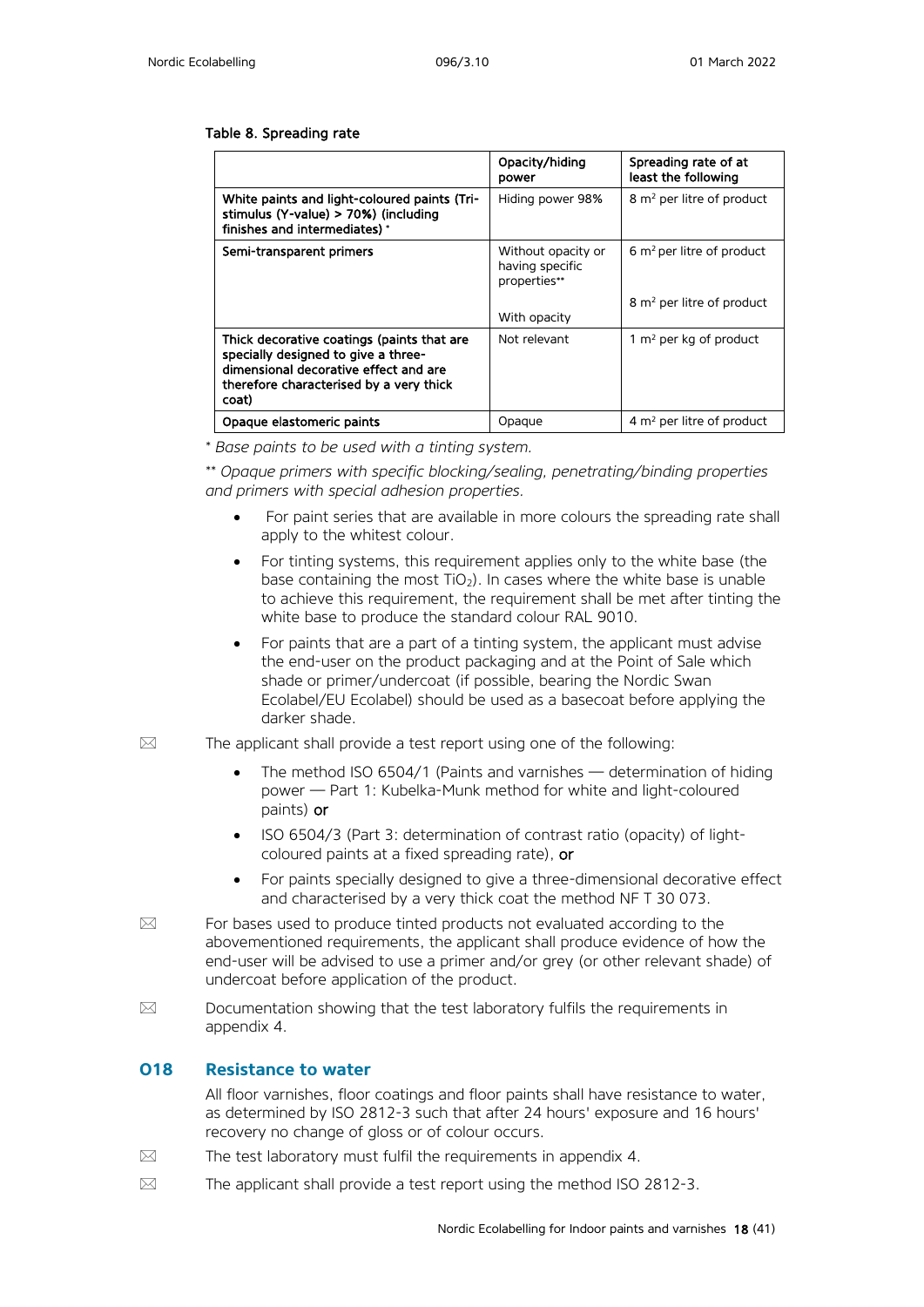$\boxtimes$  Documentation showing that the test laboratory fulfils the requirements in appendix 4

### **O19 Adhesion**

- Pigmented masonry primers shall score a pass in the EN 24624 (ISO 4624) pull-off test where the cohesive strength of the substrate is less than the adhesive strength of the paint, otherwise the adhesion of the paint must be in excess of a pass value of 1.5 MPa.
- Floor coatings, floor paints, floor primers, masonry primers, transparent primers, metal and wood primers shall score 2 or less in the EN 2409 test for adhesion.

The test laboratory must fulfil the requirements in appendix 4.

*The applicant shall evaluate the primer and/or finish alone or both applied together. When testing the finish alone this shall be considered the worst-case scenario concerning adhesion.*

- $\boxtimes$  The applicant shall provide a test report using the method EN ISO 2409 or EN 24624 (ISO 4624) as applicable.
- $\boxtimes$  Documentation showing that the test laboratory fulfils the requirements in appendix 4.

### **O20 Abrasion**

Floor coatings and floor paints shall have an abrasion resistance not exceeding 70 mg weight loss after 1000 test cycles with a 1000 g load and a CS10 wheel according to EN ISO 7784-2.

Alternatively, a test according to ISO 5470-1 with 1000 test cycles with 1000 grams load and the H22 wheel where the weight loss is maximum 3000 mg.

The test laboratory must fulfil the requirements in appendix 4.

- $\boxtimes$  The applicant shall provide a test report showing compliance with this requirement using the method EN ISO 7784-2 or ISO 5470-1.
- $\boxtimes$  Documentation showing that the test laboratory fulfils the requirements in appendix 4.

## <span id="page-18-0"></span>**3 Consumer information, packaging and takeback systems**

### **O21 Consumer information**

The following information must be placed on the packaging or enclosed with each individual product:

- The purpose, substrate and other conditions of application for which the product is intended. This shall include advice on preparation, e.g., correct preparation of the substrate or temperature.
- **•** Estimate of "normal" coverage (e.g.,  $1/m^2$  or equivalent).
- Recommended preventive safety measures for users, such as safety equipment and ventilation (particularly when working in enclosed spaces or similar).
- Recommendations on cleaning used tools and how waste products from cleaning can best be disposed (to limit water pollution). These recommendations are to be adapted to the product types and areas of application. Pictograms shall also be used where appropriate.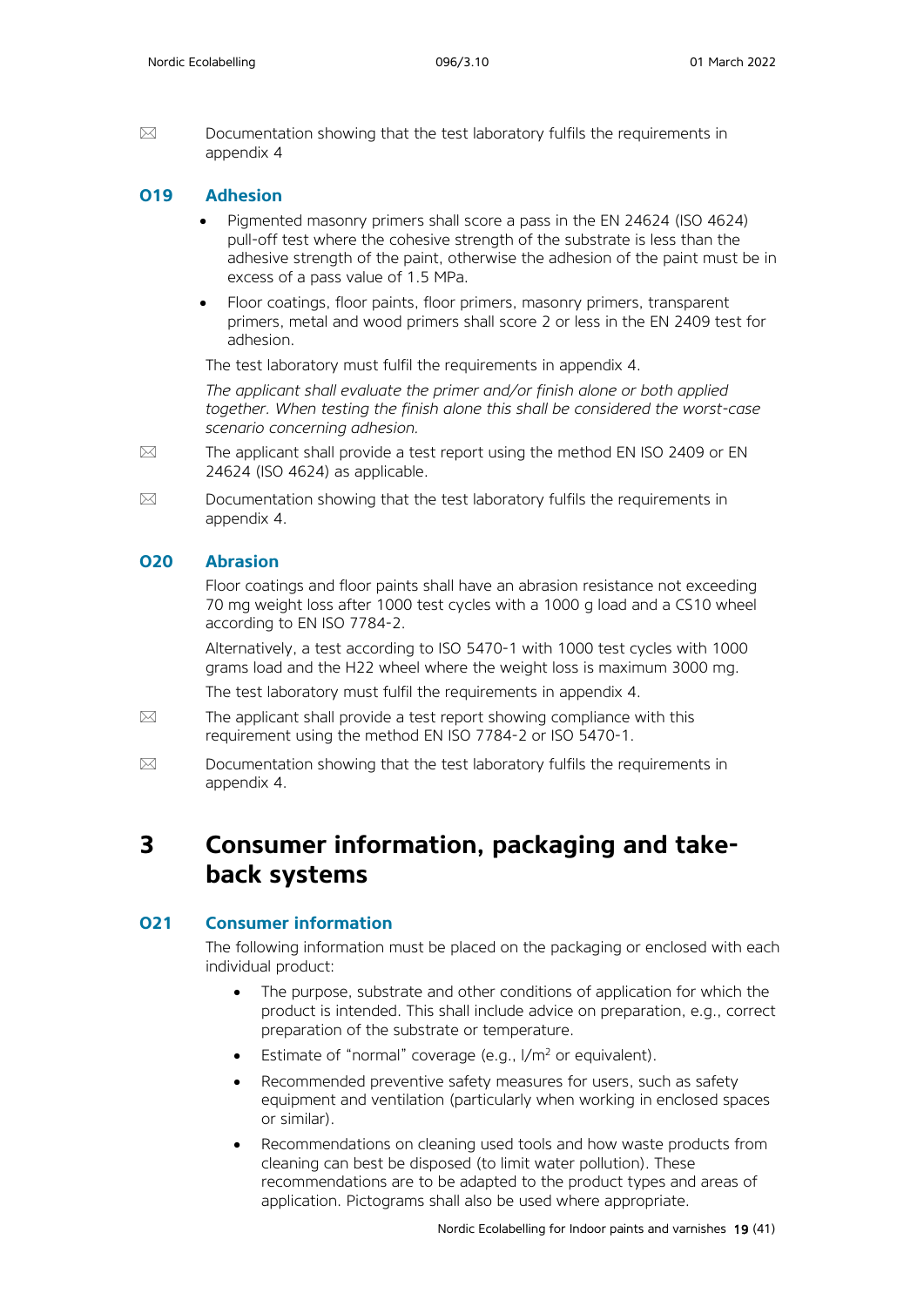- Recommendations on how the product is to be stored after opening, including safety instructions where relevant.
- Recommendations on the disposal of residual product and packaging.
- 

 $\boxtimes$  Label, product sheet or equivalent and description of how the information accompanies each product.

## **O22 Packaging**

- Packaging must be re-sealable, unless documentation can be provided that the entire product will always be used in one go.
- The type of plastic material must be documented by the manufacturer. Product packaging and labels must not contain halogenated plastic.
- Any surface coating of the packaging must not contain halogens.
- $\boxtimes$  Photo of the packaging showing that the packaging can be resealed. Or descriptions of whether the entire product is always used in one go.
- $\boxtimes$  Description of the packaging type and size.
- $\boxtimes$  Declaration from the packaging manufacturer that no halogenated plastics have been used or product data sheets clearly showing that the requirement is met by all parts of the packaging, including lids, caps, etc.
- $\boxtimes$  Declaration from the packaging manufacturer that the packaging has not been surface coated, or that the surface coating does not contain halogens.
- $\boxtimes$  Declaration from the label producer that no halogenated plastics have been used.

## **O23 Take-back systems**

The Nordic Ecolabelling's Criteria Group decided on the 9 October 2017 to remove this requirement.

## <span id="page-19-0"></span>**4 Quality management and regulatory requirements**

To ensure that Nordic Ecolabelling requirements are fulfilled, the following procedures must be implemented.

If manufacturer's environmental management system is certified to ISO 14 001 or EMAS, and the following procedures implemented, it is sufficient for the accredited auditor to certify that the requirements are observed.

## **O24 Laws and regulations**

The licensee shall ensure compliance with all applicable local laws and provisions at all production facilities for the Nordic Swan Ecolabelled product, e.g. with regard to safety, working environment, environmental legislation and site specific requirements/concessions.

 $\boxtimes$  Declaration from the licensee (signed application form where this is stated) that the requirement is fulfilled.

## **O25 Licence administrators**

The company shall appoint an individual responsible for ensuring the fulfilment of Nordic Ecolabelling requirements, and a contactperson for communications with Nordic Ecolabelling.

 $\boxtimes$  Organisational chart showing who is responsible for the above.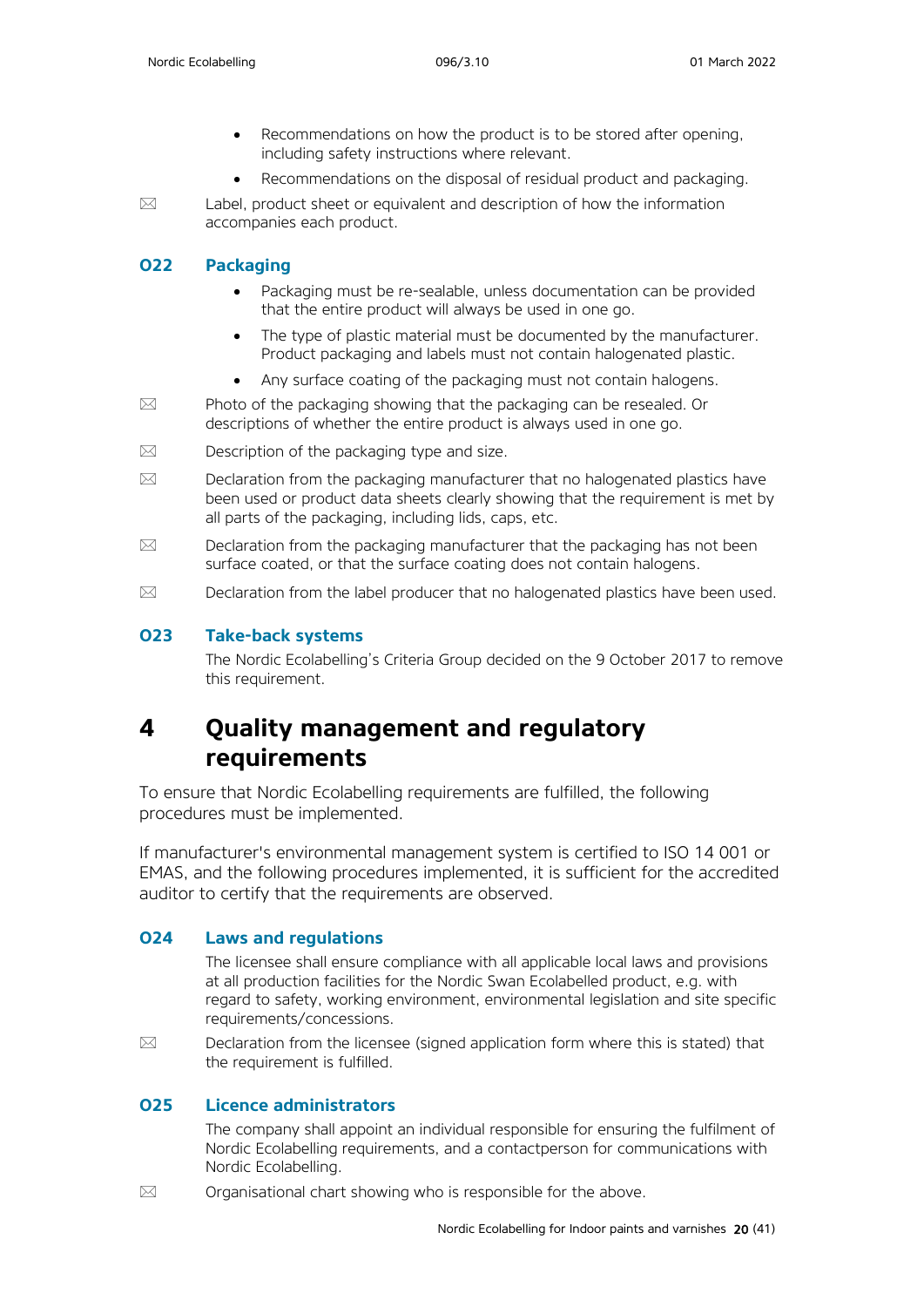## **O26 Documentation**

The licensee must be able to present a copy of the application and factual and calculation data supporting the documents submitted with the application (including test reports, documents from suppliers and suchlike).

 $\mathcal P$ On-site inspection.

## **O27 Product quality**

The licensee must guarantee that the quality of the Nordic Swan Ecolabelled product is maintained throughout the validity period of the licence.

 $\boxtimes$  Procedures for collating and, where necessary, dealing with claims and complaints regarding the quality of the Nordic Swan Ecolabelled product.

## **O28 Planned changes**

Written notice of planned product and marketing changes that affect the Nordic Ecolabelling requirements must be given to Nordic Ecolabelling.

 $\boxtimes$  Procedures detailing how planned product and marketing changes are dealt with.

### **O29 Unforeseen non-conformities**

Unforeseen non-conformities that affect Nordic Ecolabelling requirements must be reported to Nordic Ecolabelling in writing and logged.

 $\boxtimes$  Procedures detailing how unforeseen non-conformities are handled.

## **O30 Traceability**

The licensee must have a traceability system for the production of the Nordic Swan Ecolabelled product.

<span id="page-20-0"></span> $\boxtimes$  Description of/procedures for fulfilment of the requirement.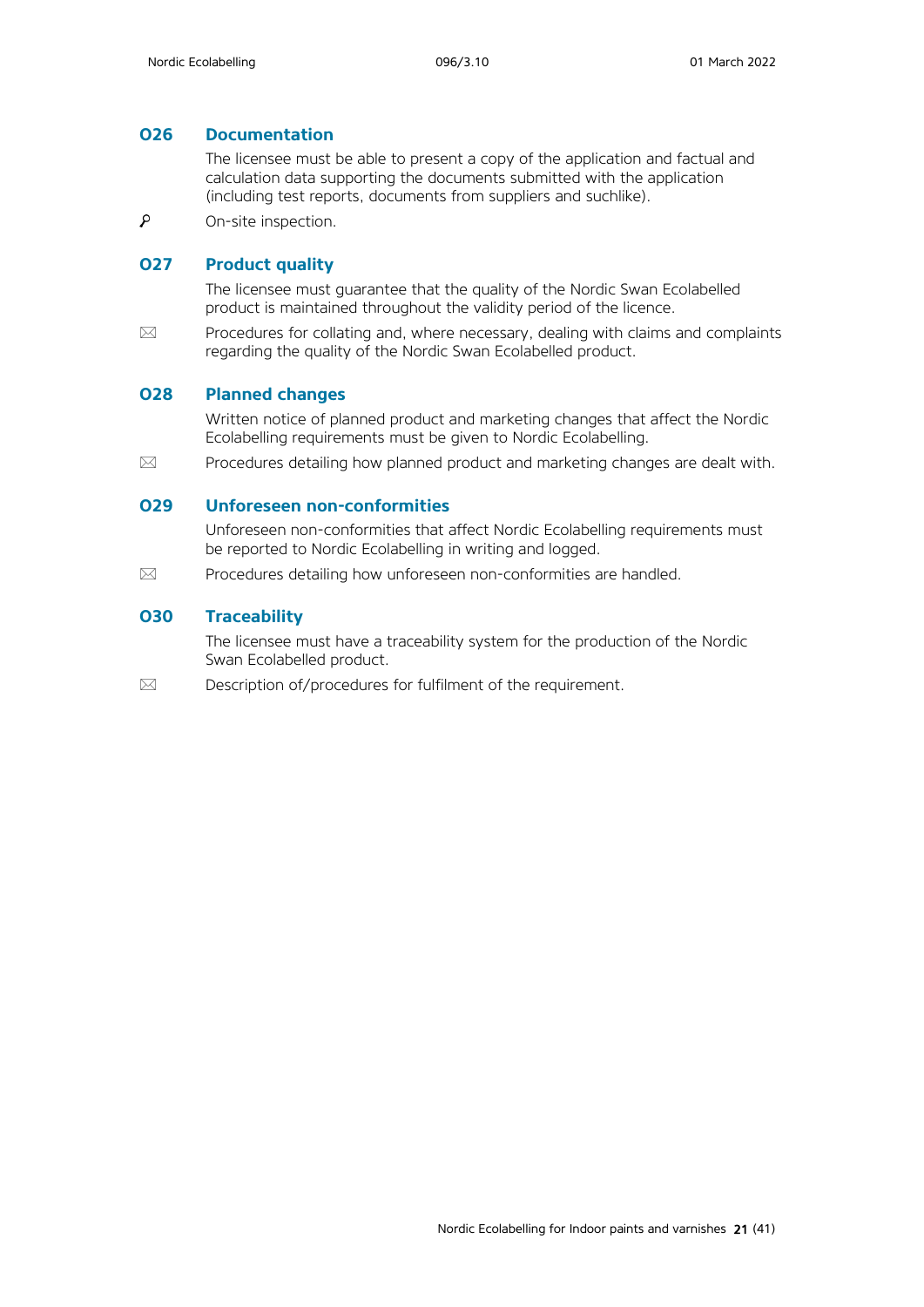# **Regulations for the Nordic Ecolabelling of products**

When the Nordic Swan Ecolabel is used on products the licence number shall be included.

More information on graphical guidelines, regulations and fees can be found out at [www.svanen.se/regulations/](http://www.svanen.se/regulations/) or at [www.nordic-ecolabel.org/regulations/](http://www.nordic-ecolabel.org/regulations/)

# <span id="page-21-0"></span>**Follow-up inspections**

Nordic Ecolabelling may decide to check whether the indoor paint or varnishes fulfils Nordic Ecolabelling requirements during the licence period. This may involve a site visit, random sampling or similar test.

The licence may be revoked if it is evident that the indoor paint or varnishes does not meet the requirements.

Random samples may also be taken in-store and analysed by an independent laboratory. If the requirements are not met, Nordic Ecolabelling may charge the analysis costs to the licensee.

# <span id="page-21-1"></span>**History of the criteria**

Nordic Ecolabelling adopted the criteria for indoor paint or varnishes on 5 November 2015. The criteria are valid until 31 December 2019.

On 6 April 2016 editorial changes of ingoing substances have been made in paragraph 1 and appendix 1 and 2.

Nordic Ecolabelling's Criteria Group decided per capsulam on 1 June 2016 to include exemptions in requirement O3 and O12 regarding driers. The new version is called 3.1.

Nordic Ecolabelling's Criteria Group decided per capsulam on 7 September 2016 and 11 October to allow the raw materials classify with acute tox. At the same time several exemptions were removed from O3 and classification with acute tox was deleted from the list of residual monomers in polymers that can not be present in 100 ppm in O7. Prohibition of metal packaging for pacs of less than 1 liter was deleted too O22. The new version is called 3.2.

Nordic Ecolabelling's Criteria Group decided per capsulam on 7 February 2017 to change the requirement O7 Residual monomers in polymers. The change is published in the version 3.2.

Nordic Ecolabelling's Criteria Group decided per capsulam on 15 March 2017 to change the requirement O3 Classification of ingoing chemical substances. The new version is called 3.3.

On the 9 October 2017 Nordic Ecolabelling's Criteria Group decided to remove O23 Tack-back systems. And on 15 May 2018 Nordic Ecolabelling's Criteria Group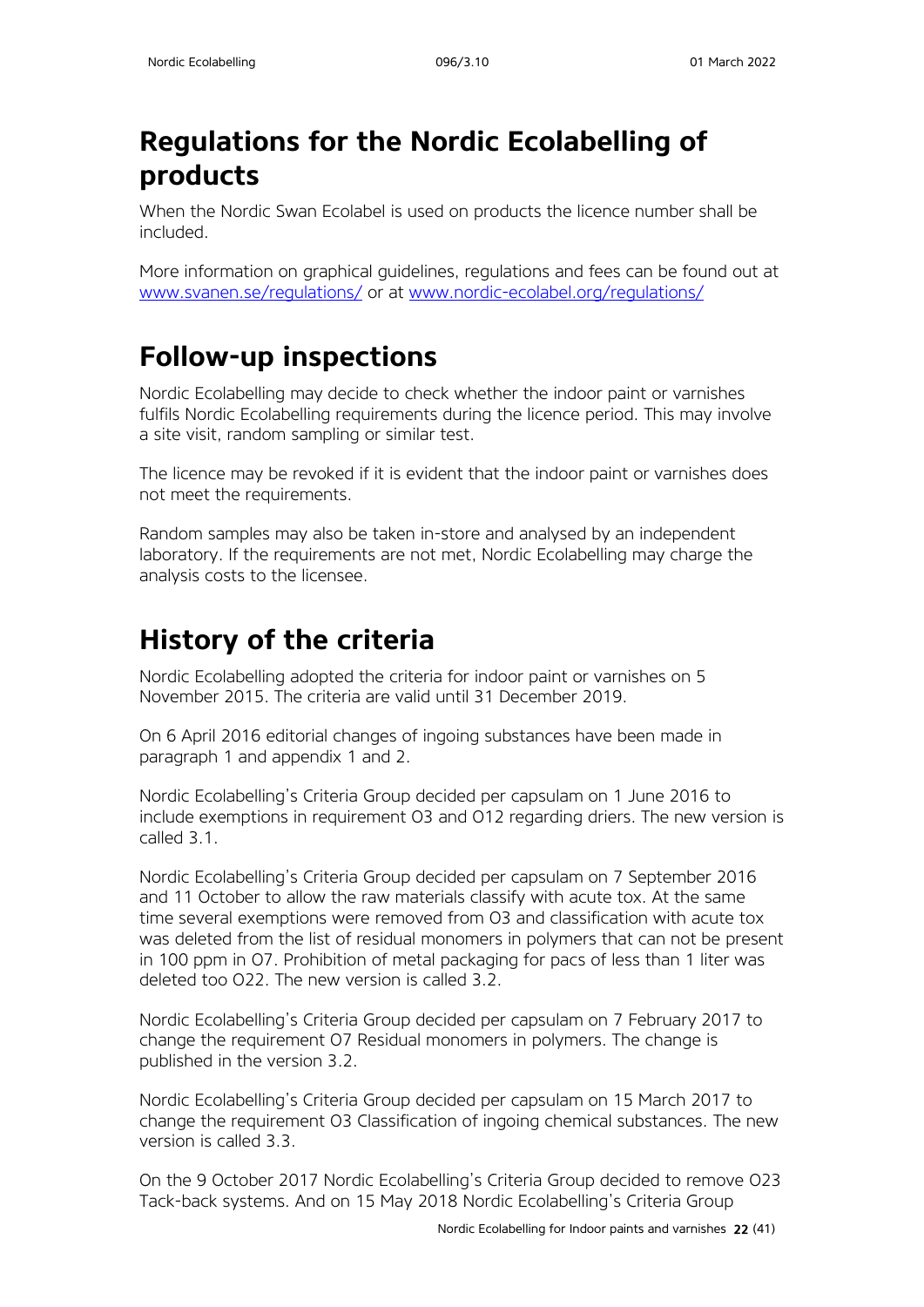decided to prolong the criteria with 18 months to the 30 June 2021 and to adjust requirement O6 rearding formaldehyde releasing substances. The new version is called 3.4.

Nordic Ecolabelling decided on 31 March 2020 to prolong the criteria with 24 months to the 30 June 2023. The new version is called 3.5

Nordic Ecolabelling decided on 19 May 2020 to allow a time-based exemption to O3 Classification of constituent chemical substances. Furthermore, the requirements for O5 Preservatives have been adjusted to harmonize isothiazolinones with current EU-legislation. The new version is called 3.6.

On 23 June 2020, Nordic Ecolabelling decided to adjust the requirements for O3 Classification of chemical substances included in as constituents, O9 Titanium dioxide and O11 Nanoparticles. The new version is called 3.7.

On the 23 of February and the 23 of March, Nordic Ecolabelling decided to adjust the following requirements:

- O3 Classification of constituent chemical substances: Transition period for zinc pyrithione in paint bases until 2023-01-01 and until 2024-01-01 in colourants.
- O4 Environmentally Harmful Substances: Boosters are now excempted from the requirement.
- O5 Preservatives: The limit for total amount of preservation is raised from 700 ppm to 900 ppm. The limit for total amount of isothiazolinones is raised from 500 ppm to 600 ppm.
- O6 Formaldehyde: Specific limit of 25 ppm formaldehyde from formaldehyde donors that are used as in-can preservation is introduced.

Furthermore, Nordic Ecolabelling decided to prolong the criteria with 24 months to the 30 June 2024. The new version is called 3.8.

On 5 October 2021, Nordic Ecolabelling decided to adjust the time-based exemption for trimethylol propane (TMP). The current exemption will last during the validity of the criteria and TMP will be reevaluated during the development of new criteria. The new version is called 3.9.

On 1 Mars 2022, Nordic Ecolabelling decided to include wet room paints in Table 4a for requirement O5 with a separate limit value for the total amount of preservative. The new version is called 3.10.

# <span id="page-22-0"></span>**New criteria**

- Make a new MEKA and RPS (Relevance, Potential, Steerability) analysis.
- Evaluate the limits of preservatives.
- Evaluate the limit of ingoing substances classified as environmentally harmful.
- Evaluate the possibilities to set requirements to renewable raw materials.
- Evaluate the exemption for vinyl acetate in the requirement regarding residual monomers in polymers.
- Evaluate the exemption for glyoxal in the requirement regarding classification of ingoing chemical substances.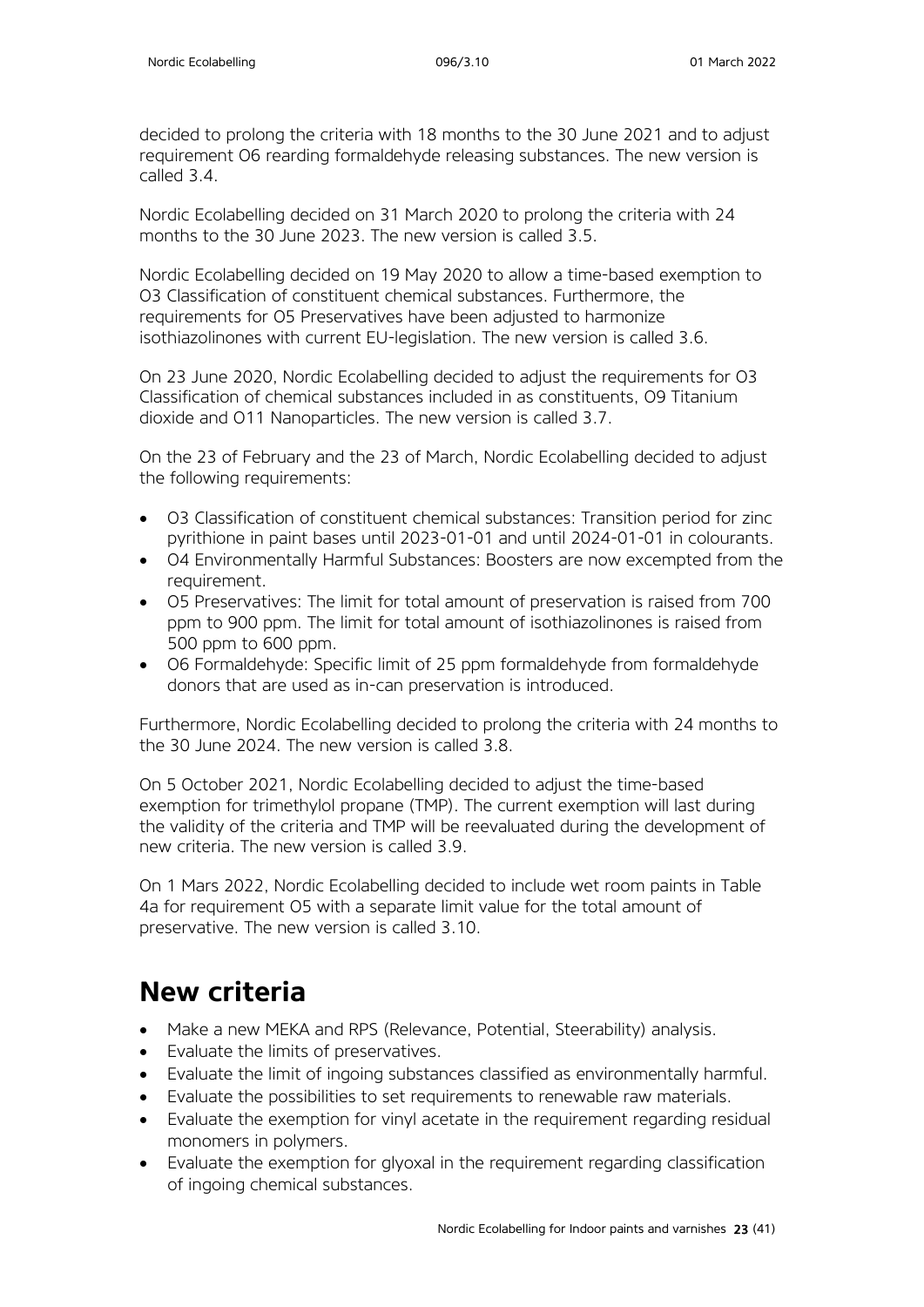• Evaluate the requirements and limits of the content levels of SVOC and emission of TSVOC.

# <span id="page-23-0"></span>**Terms and definitions**

For the purpose of this document, the following definitions shall apply (mainly from article 2 in the EU Ecolabel criteria document):

(1) 'Paint' means a pigmented coating material, supplied in a liquid paste or powder form, which, when applied to a substrate, forms an opaque film having protective, decorative or specific technical properties and after application dries to a solid, adherent and protective coating;

(2) 'Varnish' means a clear coating material which, when applied to a substrate forms a solid transparent film having protective, decorative or specific technical properties and after application dries to a solid, adherent and protective coating;

(3) 'Decorative paints and varnishes' means paints and varnishes that are applied in-situ to buildings, their trim and fittings, for decorative and protective purposes;

(4) 'Lasure' means coatings producing a transparent or semi-transparent film for decoration and protection of wood against weathering, which enables maintenance to be carried out easily;

(5) 'Tinting system' means a method for preparing coloured paints by mixing a 'base' with coloured tints;

(6) 'Masonry coating' means a coating that produces a decorative and protective film for use on concrete, paintable brickwork, blockwork, rendering, calcium silicate board or fibre-reinforced cement;

(7) 'Binding primers' means coatings designed to stabilise loose substrate particles or impact hydrophobic properties;

(8) 'UV curable paint system' means the hardening of coating materials by exposure to artificial ultra-violet radiation;

(9) 'Powder coating' means protective or decorative coating formed by the application of a coating powder to a substrate and fusion to give a continuous film;

(10) Ingoing substances' are defined as all substances in the product – including additives (e.g. preservatives or stabilisers) in the raw materials, but not residuals from production of raw materials.

(11) Residuals' residuals are defined as residuals, pollutants and contaminants derived from production, including production of the raw materials, which are present in the final product in amounts less than 100 ppm (0,0100 w-%, 100 mg/kg), but not substances added to the raw materials or product intentionally and with a purpose – regardless of amount. Residuals in the raw materials above 1,0% are regarded as ingoing substances. Known substances released from the raw materials are also regarded as ingoing substances.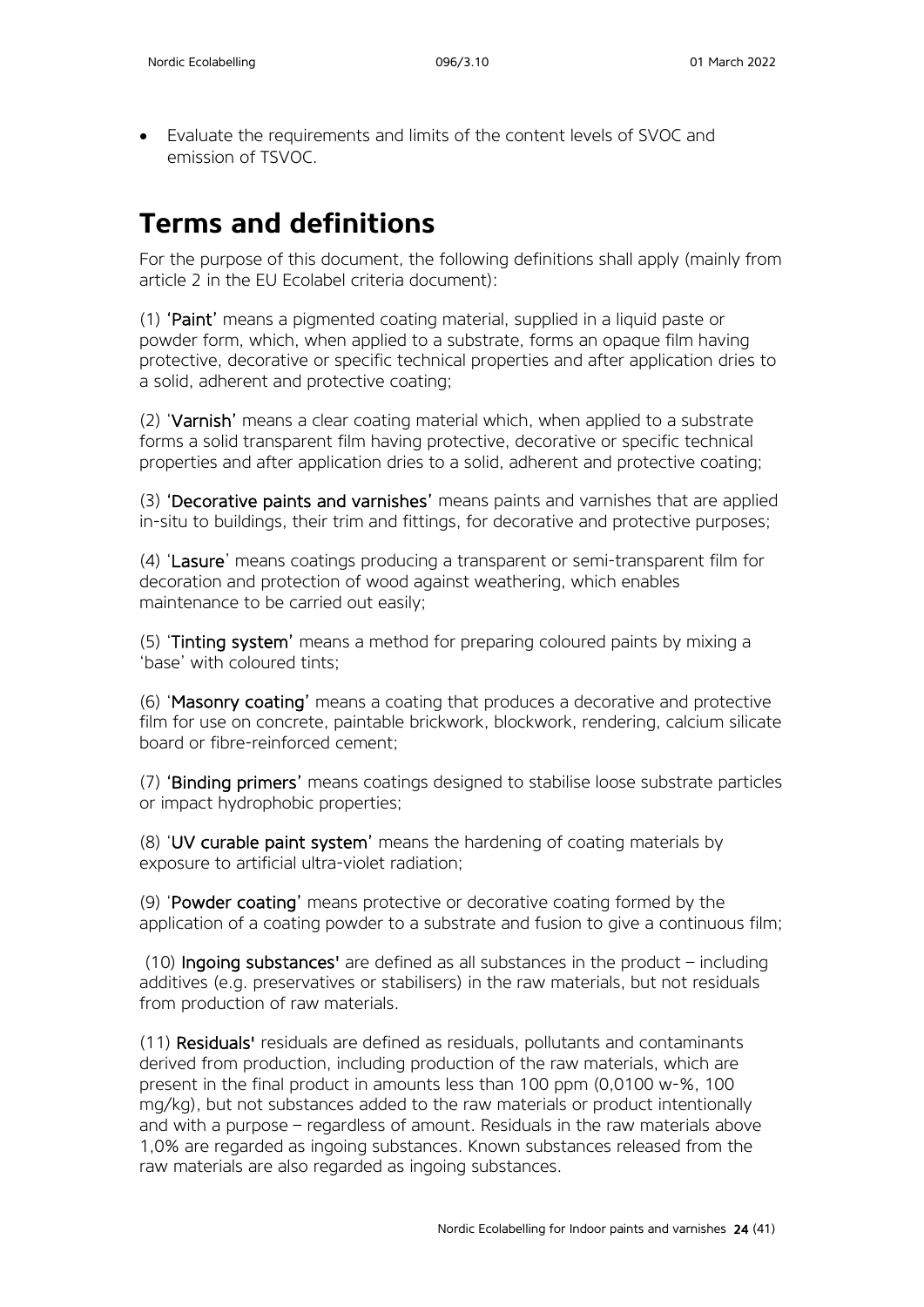(12) 'Raw material' a raw material may consist of one or more ingoing substances. A raw material may e.g. be a drying agent or a neutralising agent.

The raw materials are the materials that are bought by the paint producer and mixed to together to generate the final product e.g. the paint.

(13) 'Preservatives means all preservatives, biocides and biocidal active substances, including in-can preservatives and dry-film preservatives.

(14) 'In-can preservatives' are products used for the preservation of manufactured products during storage by the control of microbial deterioration to ensure their shelf life;

(15)'Dry-film preservatives' are products used for the preservation of films or coatings by the control of microbial deterioration or algal growth in order to protect the initial properties of the surface of materials or objects;

(16)'Anti-skinning substances' are additives that are added to the coating materials to prevent skinning during production or storage of the coating material;

(17) 'Volatile organic compounds' (VOC) means any organic compounds having an initial boiling point less than or equal to 250 °C measured at a standard pressure of 101.3 kPa as defined in Directive 2004/42/EC and which, in a capillary column, are eluting up to and including Tetradecane  $(C_{14}H_{30})$  for non-polar systems or Diethyl adipate  $(C_{10}H_{18}O_4)$  for polar systems;

(18) 'Semi volatile organic compounds' (SVOCs) means any organic compound having a boiling point of greater than 250 °C and which, in a capillary column (1) are eluting with a retention range between n-Tetradecane  $(C_{14}H_{30})$  and n-Docosane  $(C_{22}H_{46})$  for non-polar systems and diethyl adipate  $(C_{10}H_{18}O_4)$  and methyl palmitate  $(C_{17}H_{34}O_2)$  for polar systems:

(19) 'White and light coloured' paints are those with a tri-stimulus (Y-value) > 70%;

(20) 'Gloss paints' are those which at an angle of incidence of 60° show a reflectance of  $> 60$ ;

(21) 'Mid sheen paints' (also referred to as semi-gloss, satin, semi matt) are those which at an angle of incidence of 60° or at 85° show a reflectance of < 60 and ≥ 10;

(22) 'Matt paints' are those which at an angle of incidence of 85° show a reflectance of < 10;

(23) 'Dead matt paints' are those which at an angle of incidence of 85° show a reflectance of < 5;

(24) 'Transparent' and 'semi-transparent' means a film with a contrast ratio of < 98% at 120μ wet film thickness;

(25) 'Opaque' means a film with a contrast ratio of > 98% at 120μ wet film thickness.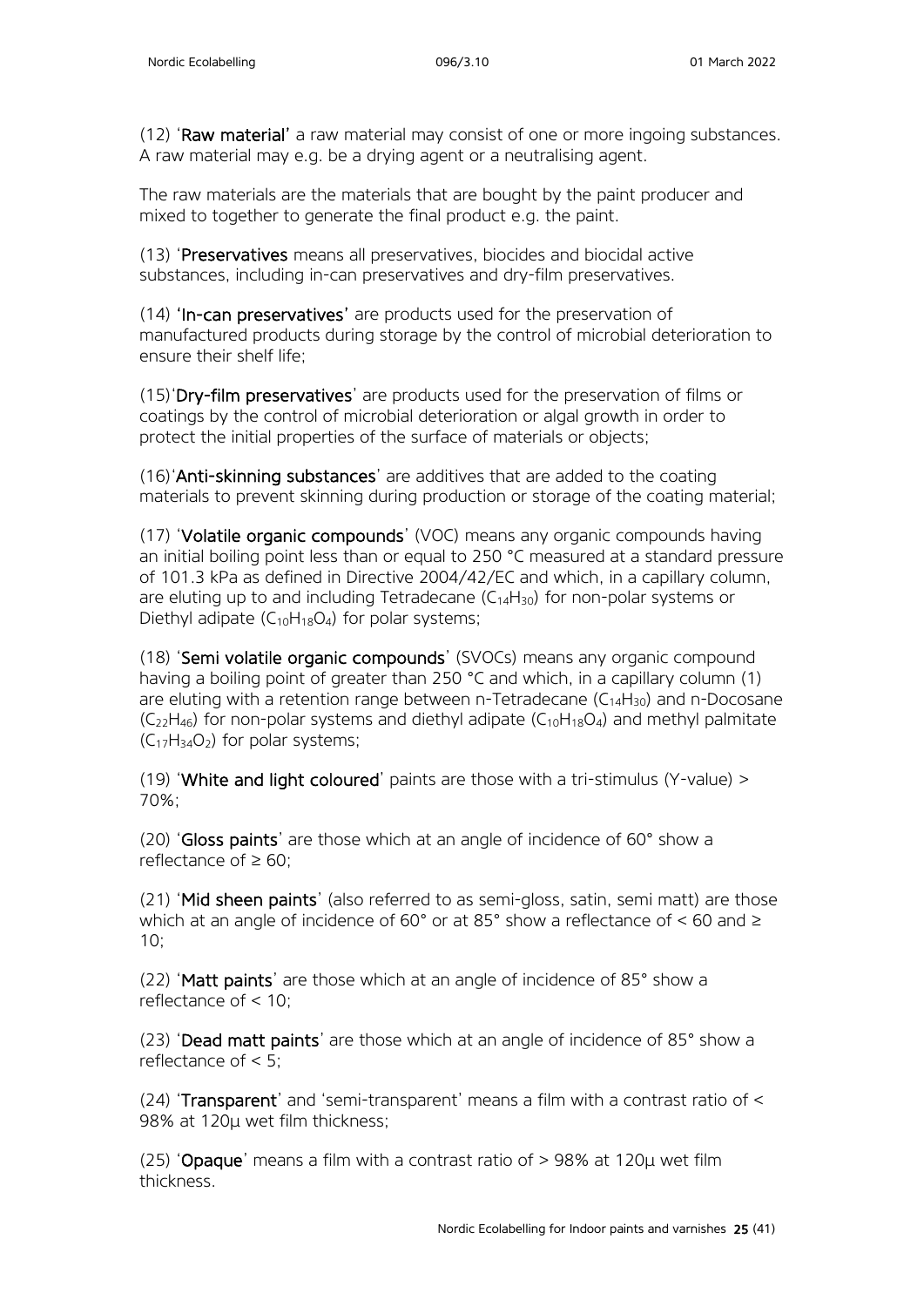## <span id="page-25-0"></span>**Appendix 1 Declaration from the manufacturer of the indoor paint or varnish**

To be used in conjunction with an application for a licence for the Nordic Ecolabelling of indoor paint and varnishes. To complete the following declaration, you will need declarations for all raw materials (Appendix 2 or equivalent declaration).

Declaration is made by the chemical supplier based to the best of his/her knowledge at the given time, also based on information from raw material manufacturers, recipe and available knowledge on the chemical product with reservations for new advances and new knowledge. Should such new knowledge arise, the undersigned is obliged to submit an updated declaration to Nordic Ecolabelling.

Product name:

Product's function/product group (e.g., paint, masonry coatings):

*Ingoing substances are defined as, unless stated otherwise, all substances in the product – including additives (e.g., preservatives or stabilisers) in the raw materials/ingredients, but not residuals from production, incl. production of raw materials).*

\_\_\_\_\_\_\_\_\_\_\_\_\_\_\_\_\_\_\_\_\_\_\_\_\_\_\_\_\_\_\_\_\_\_\_\_\_\_\_\_\_\_\_\_\_\_\_\_\_\_\_\_\_\_\_\_\_\_\_\_\_\_\_\_\_\_\_\_\_\_\_

*Residuals from production, incl. production of raw materials are defined as residuals, pollutants and contaminants derived from the production, incl. production of the raw materials, which are present in the final product in amounts less than 100 ppm (0,0100 w- %, 100 mg/kg), but not substances added to the raw materials or product intentionally and with a purpose – regardless of amount. Residuals in the raw materials above 1,0 % are regarded as ingoing substances. Known substances released from the ingoing substances are also regarded as ingoing substances.*

|                                                                                                                                                                                                                | Yes | No. |
|----------------------------------------------------------------------------------------------------------------------------------------------------------------------------------------------------------------|-----|-----|
| O3: Does the product contain substances classified with any of the<br>hazard phrases below?                                                                                                                    |     |     |
| H350 – Carcinogenic, hazard category 1A and 1B<br>H351 - Carcinogenic, hazard category 2                                                                                                                       |     |     |
| H340 – May cause genetic defects, hazard category 1A and 1B<br>H341 - May cause genetic defects, hazard category 2                                                                                             |     |     |
| H360 – Toxic for reproduction, hazard category 1A and 1B<br>H361 – Toxic for reproduction, hazard category 2<br>$H362$ – Toxic for reproduction – effects on or through breastfeeding (supplementary category) |     |     |
| H334 - Respiratory sensitising                                                                                                                                                                                 |     |     |
| STOT SE 1 H370<br>STOT RE 1 H372                                                                                                                                                                               |     |     |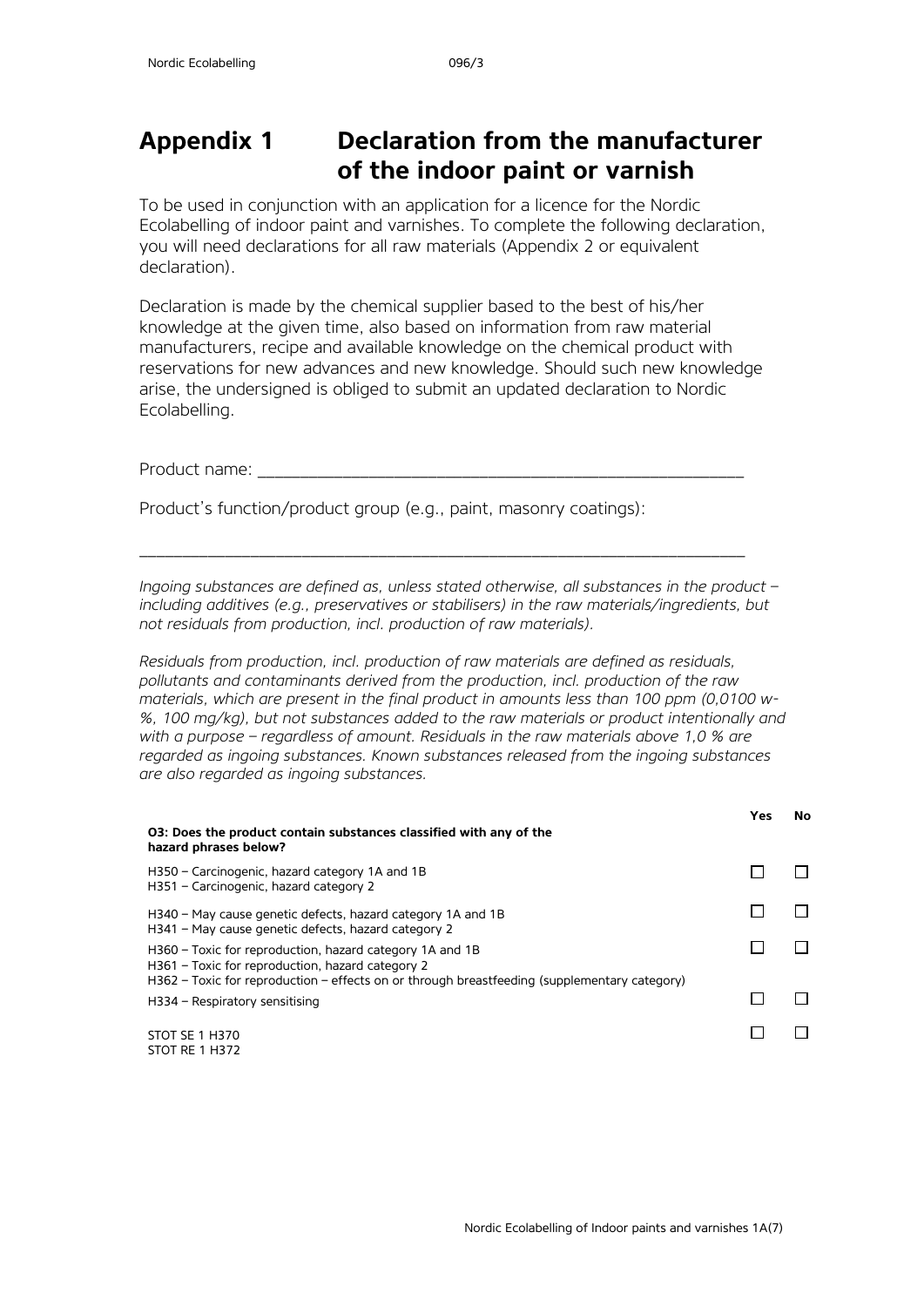H410– Aquatic Chronic 1 H411– Aquatic Chronic 2 H412– Aquatic Chronic 3

preservative or booster and amount in ppm:

If yes, please for each specify which substance, CAS-no. (if possible), function (if appropriate), classification, if substance is added or a residue, and amount in ppm: (If substance is exempted and additional documentation is needed, please attach this) (If it is residual monomers in polymers, please state in point 07 instead)

\_\_\_\_\_\_\_\_\_\_\_\_\_\_\_\_\_\_\_\_\_\_\_\_\_\_\_\_\_\_\_\_\_\_\_\_\_\_\_\_\_\_\_\_\_\_\_\_\_\_\_\_\_\_\_\_\_\_\_\_\_\_\_\_\_\_\_\_\_\_\_\_\_\_

\_\_\_\_\_\_\_\_\_\_\_\_\_\_\_\_\_\_\_\_\_\_\_\_\_\_\_\_\_\_\_\_\_\_\_\_\_\_\_\_\_\_\_\_\_\_\_\_\_\_\_\_\_\_\_\_\_\_\_\_\_\_\_\_\_\_\_\_\_\_\_\_\_\_

\_\_\_\_\_\_\_\_\_\_\_\_\_\_\_\_\_\_\_\_\_\_\_\_\_\_\_\_\_\_\_\_\_\_\_\_\_\_\_\_\_\_\_\_\_\_\_\_\_\_\_\_\_\_\_\_\_\_\_\_\_\_\_\_\_\_\_\_\_\_\_\_\_\_

\_\_\_\_\_\_\_\_\_\_\_\_\_\_\_\_\_\_\_\_\_\_\_\_\_\_\_\_\_\_\_\_\_\_\_\_\_\_\_\_\_\_\_\_\_\_\_\_\_\_\_\_\_\_\_\_\_\_\_\_\_\_\_\_\_\_\_\_\_\_\_\_\_\_

\_\_\_\_\_\_\_\_\_\_\_\_\_\_\_\_\_\_\_\_\_\_\_\_\_\_\_\_\_\_\_\_\_\_\_\_\_\_\_\_\_\_\_\_\_\_\_\_\_\_\_\_\_\_\_\_\_\_\_\_\_\_\_\_\_\_\_\_\_\_\_\_\_\_

\_\_\_\_\_\_\_\_\_\_\_\_\_\_\_\_\_\_\_\_\_\_\_\_\_\_\_\_\_\_\_\_\_\_\_\_\_\_\_\_\_\_\_\_\_\_\_\_\_\_\_\_\_\_\_\_\_\_\_\_\_\_\_\_\_\_\_\_\_\_\_\_\_\_

\_\_\_\_\_\_\_\_\_\_\_\_\_\_\_\_\_\_\_\_\_\_\_\_\_\_\_\_\_\_\_\_\_\_\_\_\_\_\_\_\_\_\_\_\_\_\_\_\_\_\_\_\_\_\_\_\_\_\_\_\_\_\_\_\_\_\_\_\_\_\_\_\_\_

\_\_\_\_\_\_\_\_\_\_\_\_\_\_\_\_\_\_\_\_\_\_\_\_\_\_\_\_\_\_\_\_\_\_\_\_\_\_\_\_\_\_\_\_\_\_\_\_\_\_\_\_\_\_\_\_\_\_\_\_\_\_\_\_\_\_\_\_\_\_\_\_\_\_

\_\_\_\_\_\_\_\_\_\_\_\_\_\_\_\_\_\_\_\_\_\_\_\_\_\_\_\_\_\_\_\_\_\_\_\_\_\_\_\_\_\_\_\_\_\_\_\_\_\_\_\_\_\_\_\_\_\_\_\_\_\_\_\_\_\_\_\_\_\_\_\_\_\_

\_\_\_\_\_\_\_\_\_\_\_\_\_\_\_\_\_\_\_\_\_\_\_\_\_\_\_\_\_\_\_\_\_\_\_\_\_\_\_\_\_\_\_\_\_\_\_\_\_\_\_\_\_\_\_\_\_\_\_\_\_\_\_\_\_\_\_\_\_\_\_\_\_\_

\_\_\_\_\_\_\_\_\_\_\_\_\_\_\_\_\_\_\_\_\_\_\_\_\_\_\_\_\_\_\_\_\_\_\_\_\_\_\_\_\_\_\_\_\_\_\_\_\_\_\_\_\_\_\_\_\_\_\_\_\_\_\_\_\_\_\_\_\_\_\_\_\_\_

If yes, please for each classification specify which substance and CAS no., if substance is a

**O4: Does the product contain any substances classified as harmful to the environment with the following risk phrases or combinations of them?**

Yes No<br>□ □ П

Yes No<br>  $\Box$ 

**O4: Does the product fulfill the requirement regarding maximum content of substances classified as harmful to the environment?**

\_\_\_\_\_\_\_\_\_\_\_\_\_\_\_\_\_\_\_\_\_\_\_\_\_\_\_\_\_\_\_\_\_\_\_\_\_\_\_\_\_\_\_\_\_\_\_\_\_\_\_\_\_\_\_\_\_\_\_\_\_\_\_\_\_\_\_\_\_\_\_\_\_\_

\_\_\_\_\_\_\_\_\_\_\_\_\_\_\_\_\_\_\_\_\_\_\_\_\_\_\_\_\_\_\_\_\_\_\_\_\_\_\_\_\_\_\_\_\_\_\_\_\_\_\_\_\_\_\_\_\_\_\_\_\_\_\_\_\_\_\_\_\_\_\_\_\_\_

\_\_\_\_\_\_\_\_\_\_\_\_\_\_\_\_\_\_\_\_\_\_\_\_\_\_\_\_\_\_\_\_\_\_\_\_\_\_\_\_\_\_\_\_\_\_\_\_\_\_\_\_\_\_\_\_\_\_\_\_\_\_\_\_\_\_\_\_\_\_\_\_\_\_

\_\_\_\_\_\_\_\_\_\_\_\_\_\_\_\_\_\_\_\_\_\_\_\_\_\_\_\_\_\_\_\_\_\_\_\_\_\_\_\_\_\_\_\_\_\_\_\_\_\_\_\_\_\_\_\_\_\_\_\_\_\_\_\_\_\_\_\_\_\_\_\_\_\_

\_\_\_\_\_\_\_\_\_\_\_\_\_\_\_\_\_\_\_\_\_\_\_\_\_\_\_\_\_\_\_\_\_\_\_\_\_\_\_\_\_\_\_\_\_\_\_\_\_\_\_\_\_\_\_\_\_\_\_\_\_\_\_\_\_\_\_\_\_\_\_\_\_\_

\_\_\_\_\_\_\_\_\_\_\_\_\_\_\_\_\_\_\_\_\_\_\_\_\_\_\_\_\_\_\_\_\_\_\_\_\_\_\_\_\_\_\_\_\_\_\_\_\_\_\_\_\_\_\_\_\_\_\_\_\_\_\_\_\_\_\_\_\_\_\_\_\_\_

Please do calculation below clearly showing that requirement is fulfilled: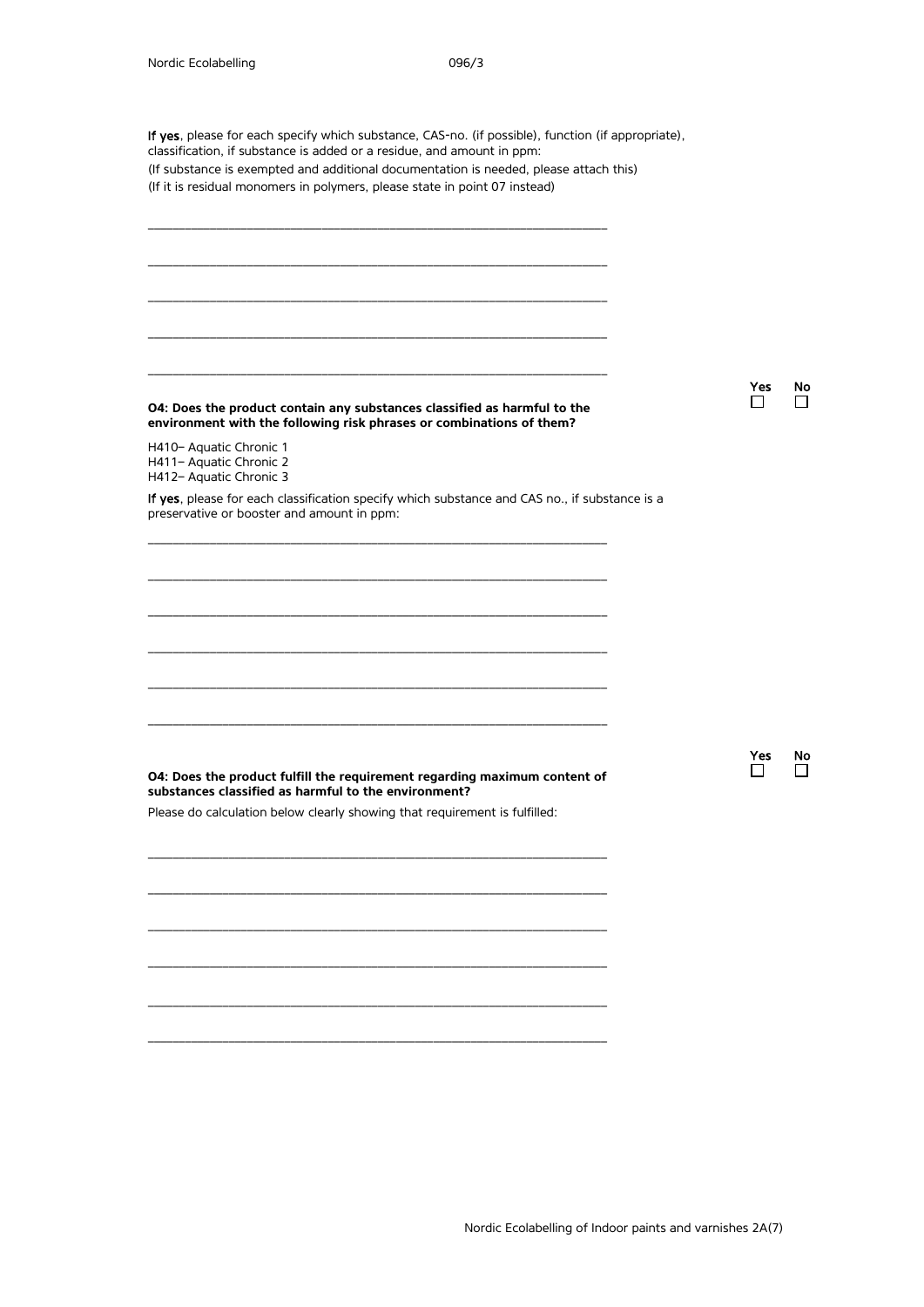| O5: Does the product contain any preservatives?                                                                                                              | Yes          | No        |
|--------------------------------------------------------------------------------------------------------------------------------------------------------------|--------------|-----------|
| If yes, please state:<br>Do the preservativs comply with Directive 98/8/EC of the European Parliament and of the Council and<br>Regulation (EU) No 528/2012: | $\mathsf{L}$ |           |
| Specify each preservative, CAS-no. and amount in ppm for each:                                                                                               |              |           |
|                                                                                                                                                              |              |           |
|                                                                                                                                                              |              |           |
|                                                                                                                                                              |              |           |
| BCF or logKow value of each preservative:                                                                                                                    |              |           |
|                                                                                                                                                              |              |           |
|                                                                                                                                                              |              |           |
|                                                                                                                                                              |              |           |
| O5: Does the product fulfill the requirement regarding maximum contens of<br>preservatives, total isothiazolinones, MIT and CMIT/MIT?                        | <b>Yes</b>   | <b>No</b> |
| Please do calculation below clearly showing that requirement is fulfilled:                                                                                   |              |           |
|                                                                                                                                                              |              |           |
|                                                                                                                                                              |              |           |
|                                                                                                                                                              |              |           |
|                                                                                                                                                              |              |           |
|                                                                                                                                                              |              |           |
| O6: Does the product contain actively added formaldehyde?                                                                                                    | Yes<br>Γı    | No        |
| O6: Does the product contain more than 10 ppm formaldehyde?                                                                                                  |              |           |
| If yes, is it due to preservatives that are formaldehyde releasers required as an in-can preservative?                                                       | П            |           |
| - and is the formaldehyde level below 25 ppm (0,0025 weight percent, 25mg/kg)?                                                                               |              |           |

Please attach test report according to Merckoquant method (see appendix 2 to RAL-UZ 102), EPA 8315A or other equivalent test method.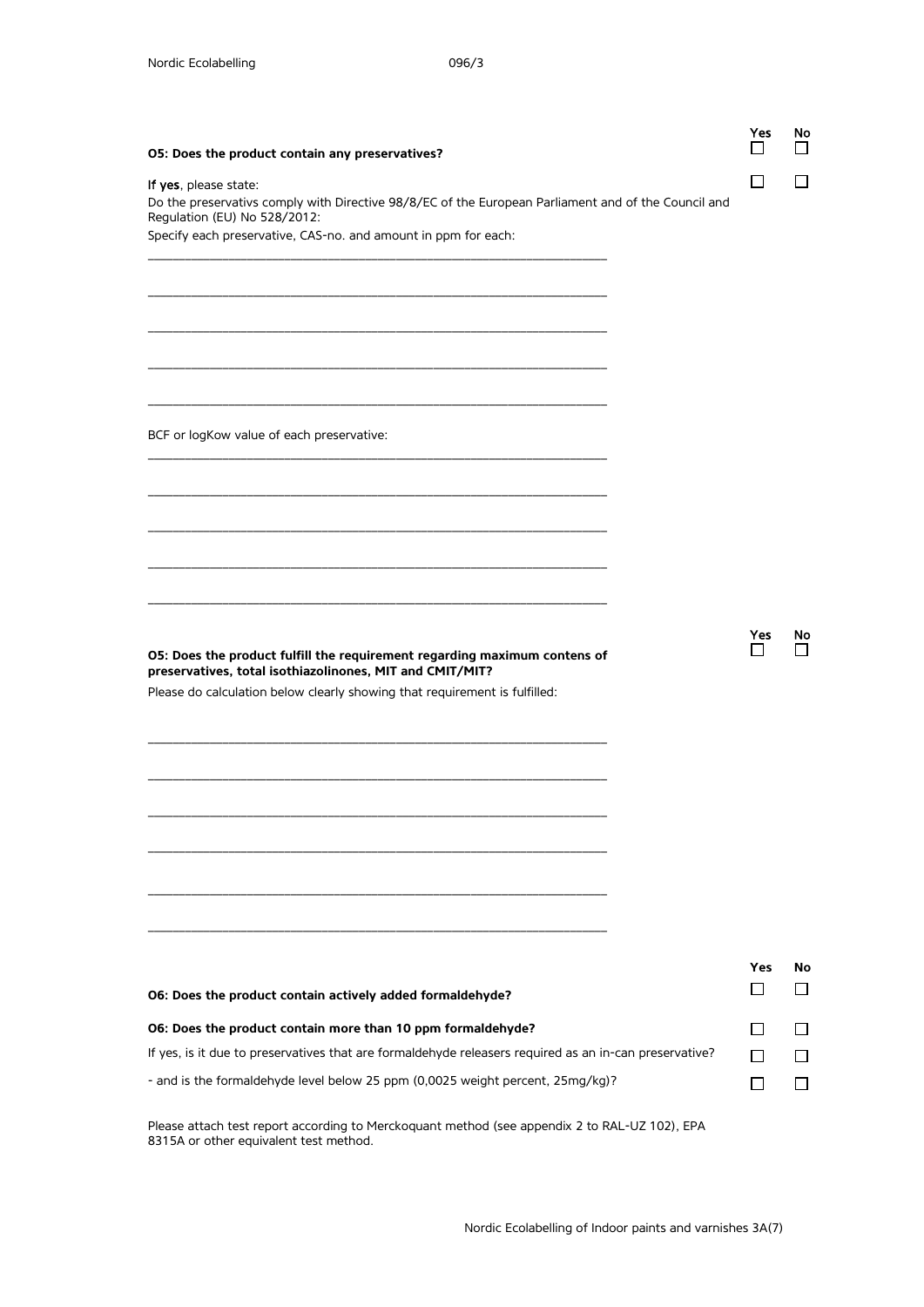**Yes No**

| O7: Does the product contain residual monomer in polymers present in the product >1 %<br>classified with any of these hazard phrases H350, H351, H340, H341, H360, H361, H362, H370,<br>H371, H372, H373, and/or H334?                                                                                                                                                                                                                                                                       |                     |                    |
|----------------------------------------------------------------------------------------------------------------------------------------------------------------------------------------------------------------------------------------------------------------------------------------------------------------------------------------------------------------------------------------------------------------------------------------------------------------------------------------------|---------------------|--------------------|
| If yes, please state the quantity in ppm of residual monomers in newly produced polymers and based<br>on the content in the raw material:                                                                                                                                                                                                                                                                                                                                                    |                     |                    |
| (If vinyl acetate is present in an amount over 100 ppm, please also state the amount in ppm in each<br>polymer)                                                                                                                                                                                                                                                                                                                                                                              |                     |                    |
|                                                                                                                                                                                                                                                                                                                                                                                                                                                                                              |                     |                    |
|                                                                                                                                                                                                                                                                                                                                                                                                                                                                                              |                     |                    |
|                                                                                                                                                                                                                                                                                                                                                                                                                                                                                              |                     |                    |
| O8: Does the product contain any heavy metals (cadmium, lead, chromium <sup>vi</sup> ,<br>mercury, arsenic, barium, selenium, antimony)?                                                                                                                                                                                                                                                                                                                                                     | Yes                 | Nο<br>$\mathsf{L}$ |
| Traces of the above-mentioned metals from residuals can be included up to 100 ppm (100 mg/kg,<br>0.0100% by weight) per single metal in the raw material.                                                                                                                                                                                                                                                                                                                                    |                     |                    |
| - Barium sulphate and other insoluble barium compounds are exempted.                                                                                                                                                                                                                                                                                                                                                                                                                         |                     |                    |
| - An exception is made for antimony in pigments contained in a TiO2 rutile lattice on the following<br>terms: test results must prove that the molecular structure is inert and that the environmental and<br>health effects of the pigment are on the same level as, or better than, the results for C.I Pigment<br>Brown 24 CAS no. 68186-90-3 and C.I Pigment Yellow 53<br>CAS no. 8007-18-9 in the report: UNEF Publications, OECD SIDS Initial Assessment Profile<br>(www.inchem.org)*. |                     |                    |
| If yes, please state the heavy metals, if add or residual and the amount in ppm for each:<br>(*For antimony in pigments that are excepted by the above terms, please attach test<br>according to Test method DIN 53770-1 or equivalent, showing that terms are fulfilled)                                                                                                                                                                                                                    |                     |                    |
|                                                                                                                                                                                                                                                                                                                                                                                                                                                                                              |                     |                    |
|                                                                                                                                                                                                                                                                                                                                                                                                                                                                                              | Yes                 | No                 |
| 09: Does the product contain titanium dioxide?                                                                                                                                                                                                                                                                                                                                                                                                                                               |                     |                    |
| If yes, please state amount in % by weight: (If the product contains more than 3.0% by weight<br>titanium dioxide, a description from the titanium dioxide producer and calculation is to be attach,<br>clearly showing that the requirement is fulfilled)                                                                                                                                                                                                                                   |                     |                    |
| O11: Does the product contain any nanomaterials according to the EU definition, 2011/696/EU,<br>(including nanotitanium dioxide)?                                                                                                                                                                                                                                                                                                                                                            | Yes<br>$\mathsf{I}$ | No<br>$\mathsf{L}$ |
| Definition: 'Nanomaterial' means a natural, incidental or manufactured material containing<br>particles, in an unbound state or as an aggregate or as an agglomerate and where, for 50<br>% or more of the particles in the number size distribution, one or more external dimensions                                                                                                                                                                                                        |                     |                    |

*is in the size range 1 nm-100 nm."*  The following are exempted from the requirement:

- Pigments\*
- Naturally occurring inorganic fillers this applies to fillers covered by Annex V point 7 in REACH.

Nordic Ecolabelling of Indoor paints and varnishes 4A(7)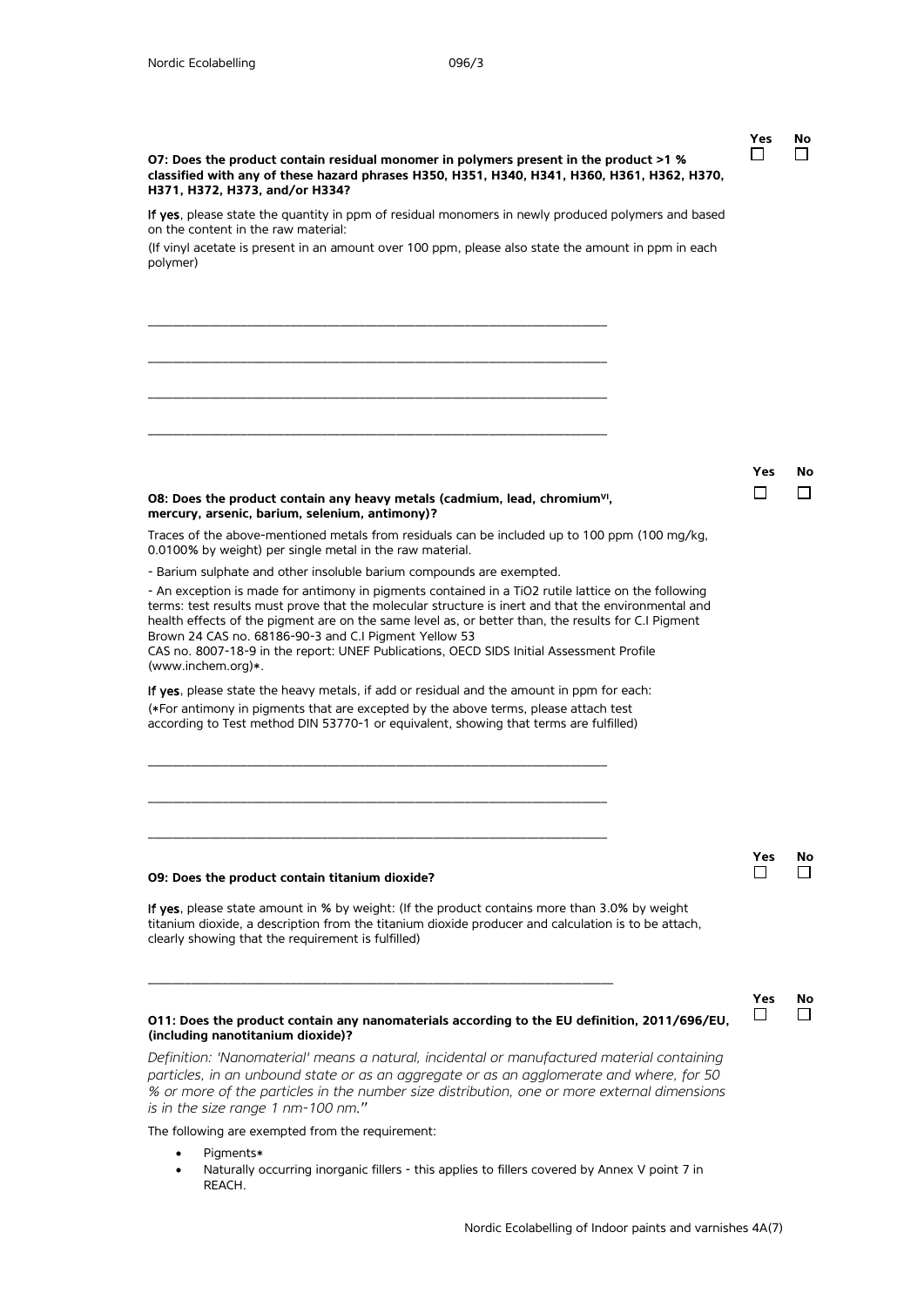- Synthetic amorphous silica\*\*
- Unmodified calcium carbonate (Ground calcium carbonate (GCC) and precipitated calcium carbonate (PCC)
- Polymer dispersions

*\* Nano titanium dioxide (nano-TiO2) is not considered a pigment and is therefore covered by this requirement.*

*\*\*This applies to unmodified synthetic amorphous silica. Chemically modified colloidal silica can be included in the products as long as the silica particles form aggregates in the final product. The surface treatment of surface-treated nanoparticles must fulfil requirement O3 (classification of constituent chemical substances) and requirement O12 (Other substances excluded from use).*

If yes, please state if one of the above exceptions apply and add additional information if needed:

*\_\_\_\_\_\_\_\_\_\_\_\_\_\_\_\_\_\_\_\_\_\_\_\_\_\_\_\_\_\_\_\_\_\_\_\_\_\_\_\_\_\_\_\_\_\_\_\_\_\_\_\_\_\_\_\_\_\_\_\_\_\_\_\_\_\_\_\_\_\_\_\_\_\_*

|           | O12: Does the product contain any of the following substances?                                                                                                                                                                                                                                                                                                                               | <b>Yes</b> | No |
|-----------|----------------------------------------------------------------------------------------------------------------------------------------------------------------------------------------------------------------------------------------------------------------------------------------------------------------------------------------------------------------------------------------------|------------|----|
| ٠         | Substances on the candidate list (The Candidate List can be found on the ECHA website at:<br>http://echa.europa.eu/candidate-list-table)                                                                                                                                                                                                                                                     |            |    |
| $\bullet$ | Substances evaluated by EU as PBT (Persistent, bioaccumulative and toxic) or vPvB (very<br>persistent and very bioaccumulative), in accordance with the criteria in Annex XIII in REACH.                                                                                                                                                                                                     |            |    |
| $\bullet$ | Substances considered to be potential endocrine disruptors in category 1 or 2 on the EU's<br>priority list of substances that are to be investigated further for endocrine disruptive effects.<br>The list can be read in its entirety at<br>http://ec.europa.eu/environment/chemicals/endocrine/strategy/being_en.htm, see<br>appendix L                                                    |            |    |
|           | Organotin compounds                                                                                                                                                                                                                                                                                                                                                                          |            |    |
|           | Phthalates                                                                                                                                                                                                                                                                                                                                                                                   |            |    |
| ٠         | APEO - alkylphenol ethoxylates and alkylphenol derivatives (substances that release<br>alkylphenols on degradation).                                                                                                                                                                                                                                                                         |            |    |
| ٠         | Halogenated organic substances, including perfluorinated substances and polyperfluorinated<br>alkylated substances (PFAS) exempted<br>Preservatives that fulfil O5,<br>$\circ$<br>paint pigments that meet the EU's requirements<br>$\circ$<br>concerning colourants in food packaging under Resolution AP (89) point 2.5 and<br>dries in oxidative drying paints (note: see O3).<br>$\circ$ |            |    |
|           | <b>Isocyanates</b><br>- Water-based polyisocyanates with a chain length of more than 10 are exempted.<br>where the concentration of isocyanates with a chain length of less than 10 as an<br>impurity is documented.                                                                                                                                                                         |            |    |
|           | Fragrances                                                                                                                                                                                                                                                                                                                                                                                   |            |    |
|           |                                                                                                                                                                                                                                                                                                                                                                                              |            |    |

(If an exception applies as above, please attach documentation as appropriate)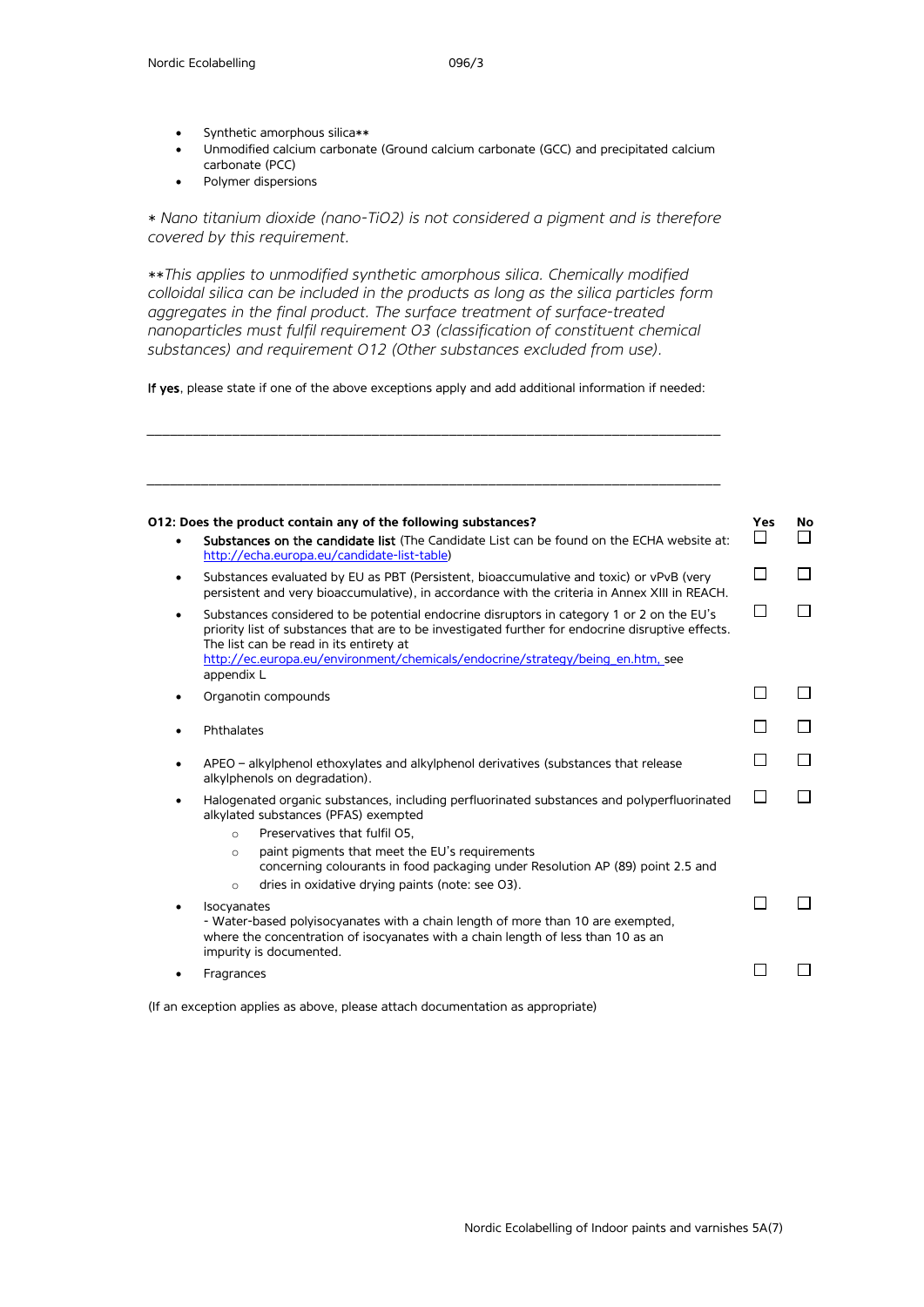#### **O13: VOC and SVOC**

Please state the VOC content in g/l including water of the final product

**\_\_\_\_\_\_\_\_\_\_\_\_\_\_\_\_\_\_\_\_\_\_\_\_\_\_\_\_\_\_\_\_\_\_\_\_\_\_\_\_\_\_\_\_\_\_\_\_\_\_\_\_\_\_\_\_\_\_\_\_\_\_\_\_\_\_\_\_**

**\_\_\_\_\_\_\_\_\_\_\_\_\_\_\_\_\_\_\_\_\_\_\_\_\_\_\_\_\_\_\_\_\_\_\_\_\_\_\_\_\_\_\_\_\_\_\_\_\_\_\_\_\_\_\_\_\_\_\_\_\_\_\_\_\_\_\_\_**

(use method ISO 11890-2:2020)\*\*:

Please state the SVOC content in g/l including water\*\* or the emission of TSVOC in mg/m3 after 28 days\*\*\* of the final product:

\*\* Attach ISO 11890-2:2020 test report for the final product or calculation based on all ingoing raw materials. \*\*\* Attach CEN/TS 16516, EN 16516, ISO 16000-6/-9/-10/-11 or EN 16402 test report for the final product. Or AgBB, Indoor Air Comfort, Indoor Air Comfort Gold or Blue Angel certification for the final product.

| 014: Does the product contains any VAH?                                | <b>Yes</b> | No |
|------------------------------------------------------------------------|------------|----|
| If yes, please state if actively added or a residue and amount in ppm: |            |    |
|                                                                        |            |    |
| 023: Take-back systems                                                 | <b>Yes</b> | No |
| Are any of these systems used:                                         |            |    |
| PYR (Finland)<br>$\bullet$                                             |            |    |
| Grønt Punkt (Norway)<br>$\bullet$                                      |            |    |
| FTi AB (formerly REPA) or TMR AB(Sweden)<br>٠                          |            |    |
| Other system                                                           |            |    |
|                                                                        |            |    |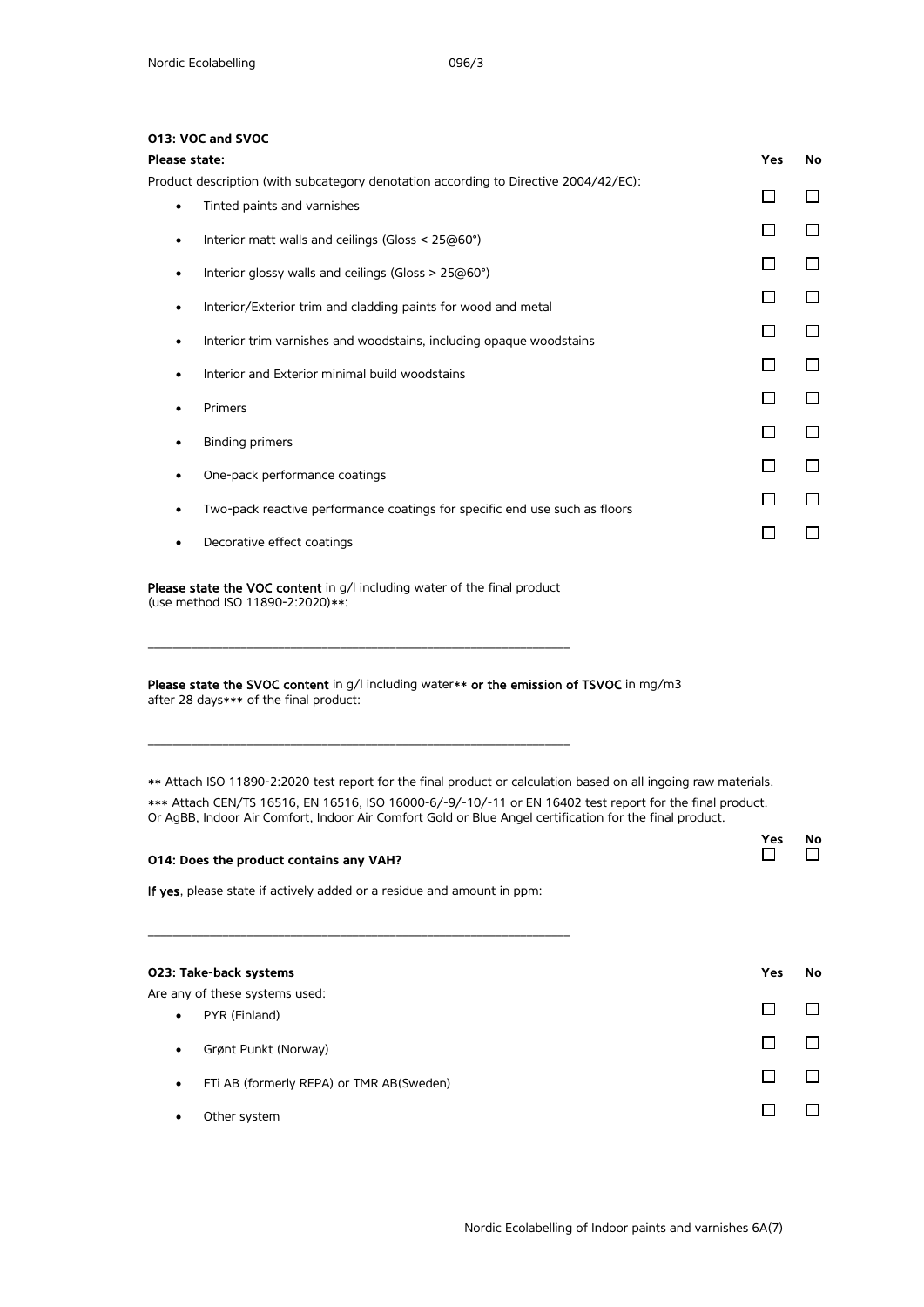If other system is used, please state name of system, country and attach documentation showing that the system is equivalent to the above mentioned systems:

\_\_\_\_\_\_\_\_\_\_\_\_\_\_\_\_\_\_\_\_\_\_\_\_\_\_\_\_\_\_\_\_\_\_\_\_\_\_\_\_\_\_\_\_\_\_\_\_\_\_\_\_\_\_\_\_\_\_\_\_\_\_\_\_\_\_\_\_

\_\_\_\_\_\_\_\_\_\_\_\_\_\_\_\_\_\_\_\_\_\_\_\_\_\_\_\_\_\_\_\_\_\_\_\_\_\_\_\_\_\_\_\_\_\_\_\_\_\_\_\_\_\_\_\_\_\_\_\_\_\_\_\_\_\_\_\_

\_\_\_\_\_\_\_\_\_\_\_\_\_\_\_\_\_\_\_\_\_\_\_\_\_\_\_\_\_\_\_\_\_\_\_\_\_\_\_\_\_\_\_\_\_\_\_\_\_\_\_\_\_\_\_\_\_\_\_\_\_\_\_\_\_\_\_\_

In the event of any change to the composition of the product, a new declaration of fulfilment of the requirements is to be submitted to Nordic Ecolabelling.

| Place and date:     | Company name/stamp:              |
|---------------------|----------------------------------|
| Responsible person: | Signature of responsible person: |
| Phone:              | Email:                           |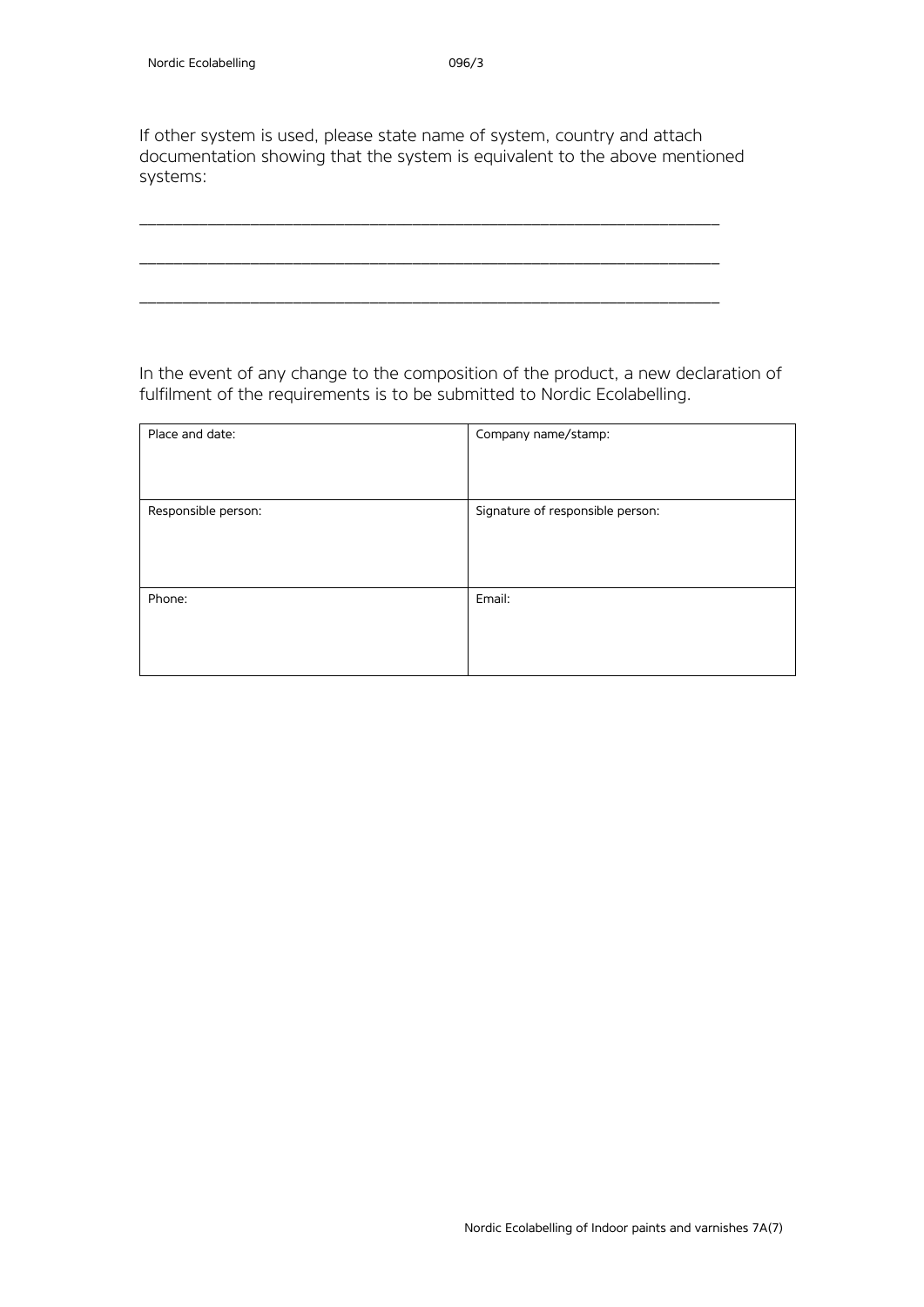## <span id="page-32-0"></span>**Appendix 2 Declaration from the manufacturer of the raw material**

To be used in conjunction with an application for a licence for the Nordic Ecolabelling of indoor paint and varnishes.

Declaration is made by the chemical supplier based to the best of his/her knowledge at the given time, also based on information from raw material manufacturers, recipe and available knowledge on the chemical product with reservations for new advances and new knowledge. Should such new knowledge arise, the undersigned is obliged to submit an updated declaration to Nordic Ecolabelling.

Raw material name: \_\_\_\_\_\_\_\_\_\_\_\_\_\_\_\_\_\_\_\_\_\_\_\_\_\_\_\_\_\_\_\_\_\_\_\_\_\_\_\_\_\_\_\_

Raw material's function: **Example 2018** 

*Ingoing substances are defined as, unless stated otherwise, all substances in the product – including additives (e.g., preservatives or stabilisers) in the raw materials/ingredients, but not residuals from production, incl. production of raw materials).*

*Residuals from production, incl. production of raw materials are defined as residuals, pollutants and contaminants derived from the production, incl. production of the raw materials, which are present in the final product in amounts less than 100 ppm (0,0100 w- %, 100 mg/kg), but not substances added to the raw materials or product intentionally and with a purpose – regardless of amount. Residuals in the raw materials above 1,0 % are regarded as ingoing substances. Known substances released from the ingoing substances are also regarded as ingoing substances.*

| O3: Does the raw material contain substances classified with any of the hazard phrases below?                                                                                                                | Yes | <b>No</b> |
|--------------------------------------------------------------------------------------------------------------------------------------------------------------------------------------------------------------|-----|-----------|
| H350 – Carcinogenic, hazard category 1A and 1B                                                                                                                                                               |     |           |
| H351 - Carcinogenic, hazard category 2                                                                                                                                                                       |     |           |
| H340 – May cause genetic defects, hazard category 1A and 1B<br>H341 - May cause genetic defects, hazard category 2                                                                                           |     |           |
| H360 – Toxic for reproduction, hazard category 1A and 1B<br>H361 - Toxic for reproduction, hazard category 2<br>H362 – Toxic for reproduction – effects on or through breastfeeding (supplementary category) |     |           |
| H334 - Respiratory sensitising                                                                                                                                                                               |     |           |
| STOT SE 1 H370<br><b>STOT RE 1 H372</b>                                                                                                                                                                      |     |           |

If yes, please for each specify which substance, if substance is added or a residue, CAS-no. (if possible), function (if appropriate), classification and amount in ppm: (If it is residual monomers in polymers, please state in point 07 instead)

\_\_\_\_\_\_\_\_\_\_\_\_\_\_\_\_\_\_\_\_\_\_\_\_\_\_\_\_\_\_\_\_\_\_\_\_\_\_\_\_\_\_\_\_\_\_\_\_\_\_\_\_\_\_\_\_\_\_\_\_\_\_\_\_\_\_\_\_\_\_\_\_\_\_

\_\_\_\_\_\_\_\_\_\_\_\_\_\_\_\_\_\_\_\_\_\_\_\_\_\_\_\_\_\_\_\_\_\_\_\_\_\_\_\_\_\_\_\_\_\_\_\_\_\_\_\_\_\_\_\_\_\_\_\_\_\_\_\_\_\_\_\_\_\_\_\_\_\_

\_\_\_\_\_\_\_\_\_\_\_\_\_\_\_\_\_\_\_\_\_\_\_\_\_\_\_\_\_\_\_\_\_\_\_\_\_\_\_\_\_\_\_\_\_\_\_\_\_\_\_\_\_\_\_\_\_\_\_\_\_\_\_\_\_\_\_\_\_\_\_\_\_\_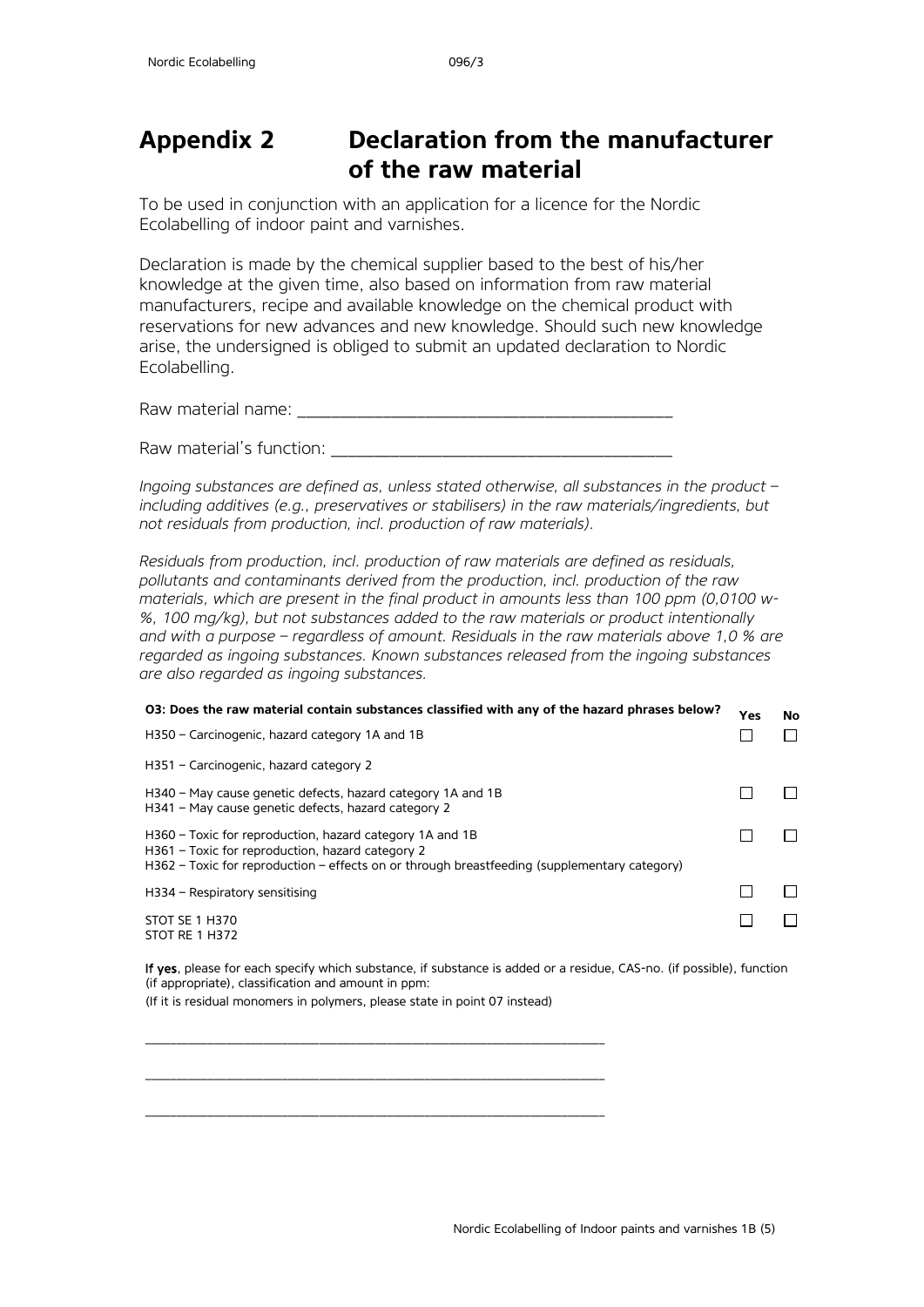| O4: Does the raw material contain any substances classified as harmful to the environment<br>with the following risk phrases or combinations of them?                                                           |            |         |  |  |  |  |
|-----------------------------------------------------------------------------------------------------------------------------------------------------------------------------------------------------------------|------------|---------|--|--|--|--|
| H410- Aquatic Chronic 1<br>H411- Aquatic Chronic 2<br>H412- Aquatic Chronic 3                                                                                                                                   | ΙI         |         |  |  |  |  |
| If yes, please for each classification specify which substance, if substance is a preservative<br>and amount in ppm:                                                                                            |            |         |  |  |  |  |
|                                                                                                                                                                                                                 |            |         |  |  |  |  |
|                                                                                                                                                                                                                 |            |         |  |  |  |  |
|                                                                                                                                                                                                                 |            |         |  |  |  |  |
| O5: Does the raw material contain any preservatives?                                                                                                                                                            | Yes        | No      |  |  |  |  |
| If yes, please state:                                                                                                                                                                                           |            |         |  |  |  |  |
| Is the preservativ compliant with Directive 98/8/EC of the European Parliament and of the Council<br>and Regulation (EU) No 528/2012:                                                                           |            |         |  |  |  |  |
| Specify each preservative, CAS-no. and amount in ppm for each:                                                                                                                                                  |            |         |  |  |  |  |
|                                                                                                                                                                                                                 |            |         |  |  |  |  |
|                                                                                                                                                                                                                 |            |         |  |  |  |  |
| BCF or logKow value of each preservative:                                                                                                                                                                       |            |         |  |  |  |  |
|                                                                                                                                                                                                                 |            |         |  |  |  |  |
|                                                                                                                                                                                                                 |            |         |  |  |  |  |
|                                                                                                                                                                                                                 | <b>Yes</b> | NO      |  |  |  |  |
| O6: Does the raw material contain added formaldehyde?                                                                                                                                                           |            | l 1     |  |  |  |  |
| O7: Does the raw material contain residual monomer in polymers present in the<br>product > 1 % classified with any of the hazard phrases below?                                                                 | Yes        | No      |  |  |  |  |
| H350 - Carcinogenic, hazard category 1A and 1B<br>H351 - Carcinogenic, hazard category 2                                                                                                                        |            |         |  |  |  |  |
| H340 - May cause genetic defects, hazard category 1A and 1B<br>H341 - May cause genetic defects, hazard category 2                                                                                              |            | $\perp$ |  |  |  |  |
| H360 - Toxic for reproduction, hazard category 1A and 1B<br>H361 - Toxic for reproduction, hazard category 2<br>H362 - Toxic for reproduction - effects on or through breastfeeding<br>(supplementary category) |            |         |  |  |  |  |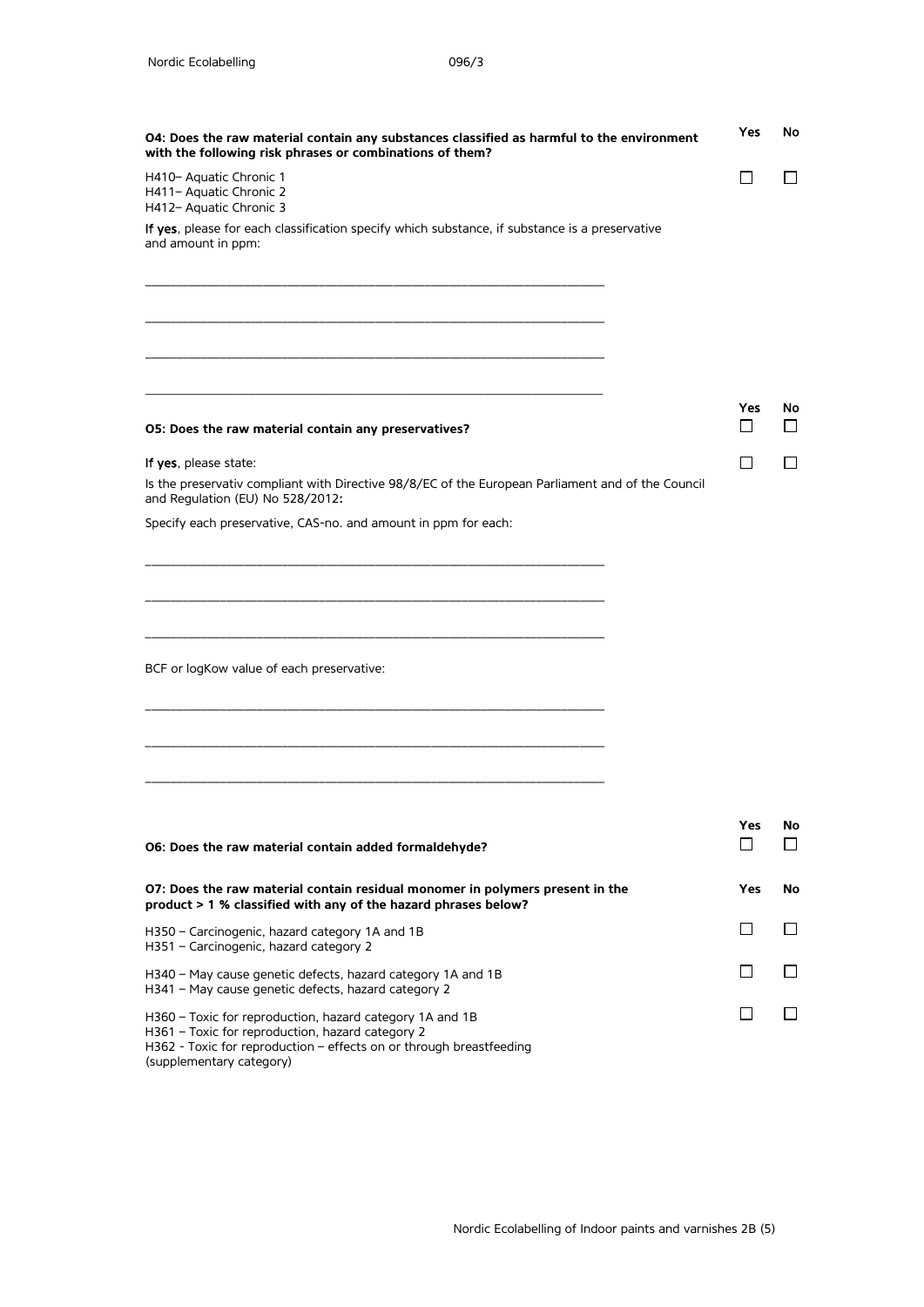$\Box$ 

| STOT SE 1 H370<br><b>STOT SE 2 H371</b><br>STOT RE 1 H372<br>STOT RE 2 H373                                                                                                                                                                                                                                                                                                                                                                                                               |            |    |
|-------------------------------------------------------------------------------------------------------------------------------------------------------------------------------------------------------------------------------------------------------------------------------------------------------------------------------------------------------------------------------------------------------------------------------------------------------------------------------------------|------------|----|
| H334 - Respiratory sensitisation                                                                                                                                                                                                                                                                                                                                                                                                                                                          |            |    |
| If yes, please state for each polymer the level of residual monomers (to be stated for newly<br>produced polymers and on the basis of the content in the raw material) with each of the<br>above classifications in ppm:<br>(If vinyl acetate as residual monomer is present, please state this seperately together with<br>amount in ppm)                                                                                                                                                |            |    |
|                                                                                                                                                                                                                                                                                                                                                                                                                                                                                           |            |    |
| O8: Does the raw material contain any heavy metals (cadmium, lead, chromium <sup>v</sup> ', mercury,<br>arsenic, barium, selenium, antimony)?                                                                                                                                                                                                                                                                                                                                             | <b>Yes</b> | No |
| Traces of the above-mentioned metals from residuals can be included up to 100 ppm                                                                                                                                                                                                                                                                                                                                                                                                         |            |    |
| (100 mg/kg, 0.0100% by weight) per single metal in the raw material.<br>- Barium sulphate and other insoluble barium compounds are exempted.                                                                                                                                                                                                                                                                                                                                              |            |    |
| - An exception is made for antimony in pigments contained in a TiO2 rutile lattice on the following<br>terms: test results must prove that the molecular structure is inert and that the environmental and<br>health effects of the pigment are on the same level as, or better than, the results for C.I Pigment<br>Brown 24 CAS no. 68186-90-3 and C.I Pigment Yellow 53 CAS no. 8007-18-9 in the report: UNEF<br>Publications, OECD SIDS Initial Assessment Profile (www.inchem.org)*. |            |    |
| If yes, please state the heavy metals, if added or residual and the amount in ppm for each:<br>(*For antimony in pigments that are excepted by the above terms, please attach test<br>according to Test method DIN 53770-1 or equivalent, showing that terms are fulfilled)                                                                                                                                                                                                               |            |    |
|                                                                                                                                                                                                                                                                                                                                                                                                                                                                                           |            |    |
|                                                                                                                                                                                                                                                                                                                                                                                                                                                                                           | Yes        | No |
| O9: Does the raw material contain titanium dioxide?                                                                                                                                                                                                                                                                                                                                                                                                                                       |            |    |
| If yes, please state amount in ppm:                                                                                                                                                                                                                                                                                                                                                                                                                                                       |            |    |
|                                                                                                                                                                                                                                                                                                                                                                                                                                                                                           | Yes        | No |
| 011: Does the raw material contain any nanomaterials according to the EU definition,<br>2011/696/EU, (including nanotitanium dioxide)?                                                                                                                                                                                                                                                                                                                                                    |            |    |
| Definition: 'Nanomaterial' means a natural, incidental or manufactured material containing<br>particles, in an unbound state or as an aggregate or as an agglomerate and where, for 50                                                                                                                                                                                                                                                                                                    |            |    |

*% or more of the particles in the number size distribution, one or more external dimensions is in the size range 1 nm-100 nm."*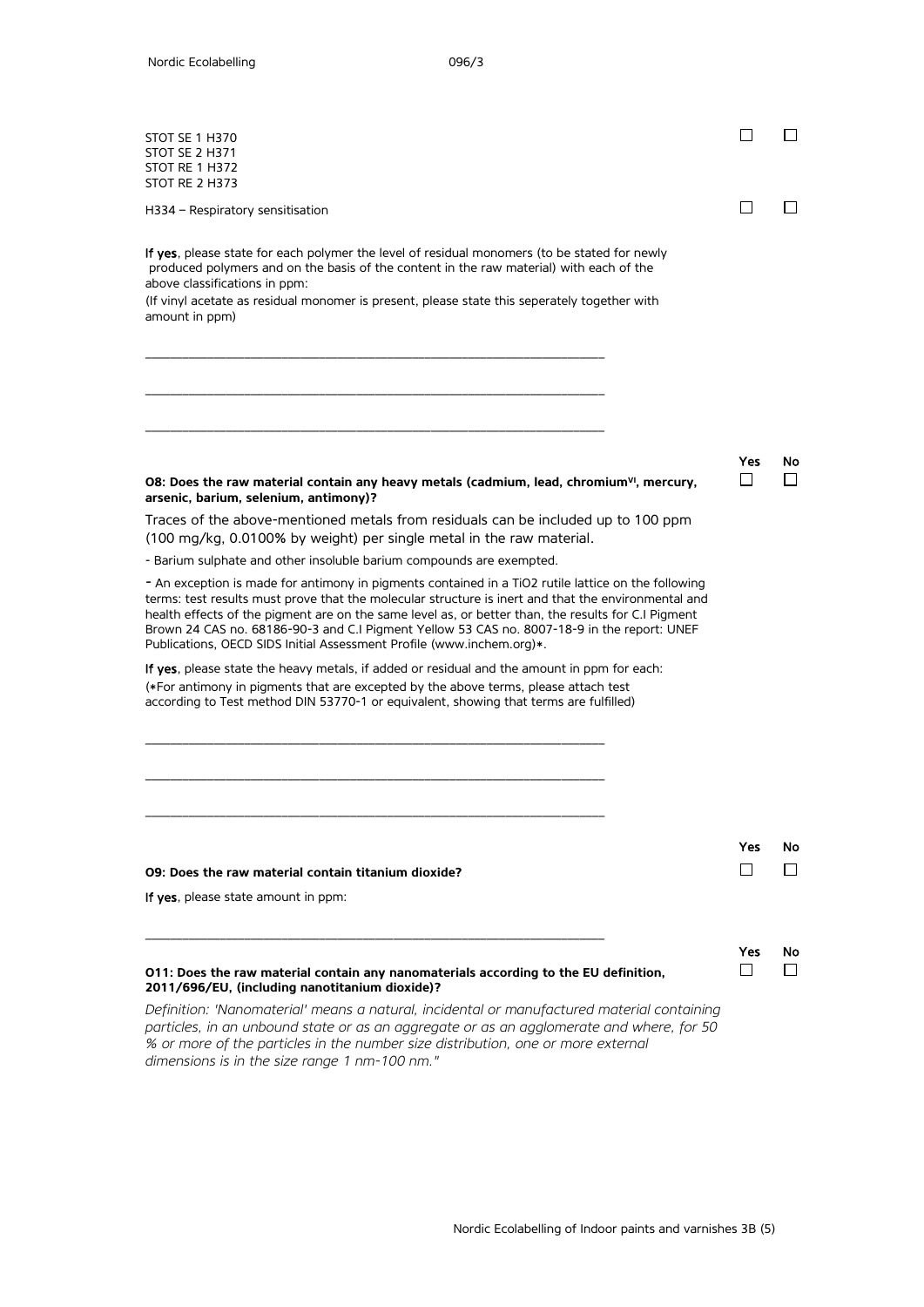The following are exempted from the requirement:

- Pigments\*
- Naturally occurring inorganic fillers this applies to fillers covered by Annex V point 7 in REACH.
- Synthetic amorphous silica\*\*
- Unmodified calcium carbonate (ground calcium carbonate (GCC) and precipitated calcium carbonate (PCC))
- Polymer dispersions

*\* Nano-titanium dioxide (nano-TiO2) is not considered a pigment and is therefore covered by this requirement.*

*\*\*This applies to unmodified synthetic amorphous silica. Chemically modified colloidal silica can be included in the products as long as the silica particles form aggregates in the*  final product. The surface treatment of surface-treated nanoparticles must fulfil *requirement O3 (classification of constituent chemical substances) and requirement O12 (Other substances excluded from use).* 

If yes, please state if one of the above exceptions apply and add additional information if needed:

| O12: Does the raw material contain any of the following substances? |                                                                                                                                                                                                                                                                                                                                             |              |              |  |  |  |
|---------------------------------------------------------------------|---------------------------------------------------------------------------------------------------------------------------------------------------------------------------------------------------------------------------------------------------------------------------------------------------------------------------------------------|--------------|--------------|--|--|--|
| $\bullet$                                                           | Substances on the candidate list (The Candidate List can be found on the ECHA website at:<br>http://echa.europa.eu/candidate-list-table)                                                                                                                                                                                                    |              |              |  |  |  |
| $\bullet$                                                           | Substances evaluated by EU as PBT (Persistent, bioaccumulative and toxic) or vPvB (very<br>persistent and very bioaccumulative), in accordance with the criteria in Annex XIII in<br>REACH.                                                                                                                                                 |              |              |  |  |  |
| $\bullet$                                                           | Substances considered to be potential endocrine disruptors in category 1 or 2 on the EU's<br>priority list of substances that are to be investigated further for endocrine disruptive<br>effects. The list can be read in its entirety at<br>http://ec.europa.eu/environment/chemicals/endocrine/strategy/being en.htm.<br>See Appendix L S | П            | $\mathsf{L}$ |  |  |  |
| $\bullet$                                                           | Organotin compounds                                                                                                                                                                                                                                                                                                                         | $\mathbf{I}$ |              |  |  |  |
|                                                                     | Phthalates                                                                                                                                                                                                                                                                                                                                  |              |              |  |  |  |
| $\bullet$                                                           | APEO - alkylphenol ethoxylates and alkylphenol derivatives (substances that release<br>alkylphenols on degradation).                                                                                                                                                                                                                        |              |              |  |  |  |
| $\bullet$                                                           | Halogenated organic substances, including perfluorinated substances and<br>polyperfluorinated alkylated substances (PFAS)exempted                                                                                                                                                                                                           |              |              |  |  |  |
|                                                                     | Preservatives that fulfil O5<br>$\circ$                                                                                                                                                                                                                                                                                                     |              |              |  |  |  |
|                                                                     | paint pigments that meet the EU's requirements concerning colourants in food<br>$\circ$<br>packaging under Resolution AP (89) point 2.5 and                                                                                                                                                                                                 |              |              |  |  |  |
|                                                                     | dries in oxidative drying paints (note: see O3).<br>$\circ$                                                                                                                                                                                                                                                                                 |              |              |  |  |  |
|                                                                     | Isocyanates                                                                                                                                                                                                                                                                                                                                 |              |              |  |  |  |
|                                                                     | Water-based polyisocyanates with a chain length of more than 10 are exempted,<br>where the concentration of isocyanates with a chain length of less than 10 as an<br>impurity is documented.                                                                                                                                                |              |              |  |  |  |
| Fragrances                                                          |                                                                                                                                                                                                                                                                                                                                             |              |              |  |  |  |
|                                                                     | (If an exception applies as above, please attach documentation as appropriate)                                                                                                                                                                                                                                                              |              |              |  |  |  |
|                                                                     | 013: Does the raw material contain any VOC* and/or SVOC*?                                                                                                                                                                                                                                                                                   | Yes          | No.          |  |  |  |
|                                                                     | (If the contents of SVOC is unknown, please state this)                                                                                                                                                                                                                                                                                     |              |              |  |  |  |
|                                                                     |                                                                                                                                                                                                                                                                                                                                             |              |              |  |  |  |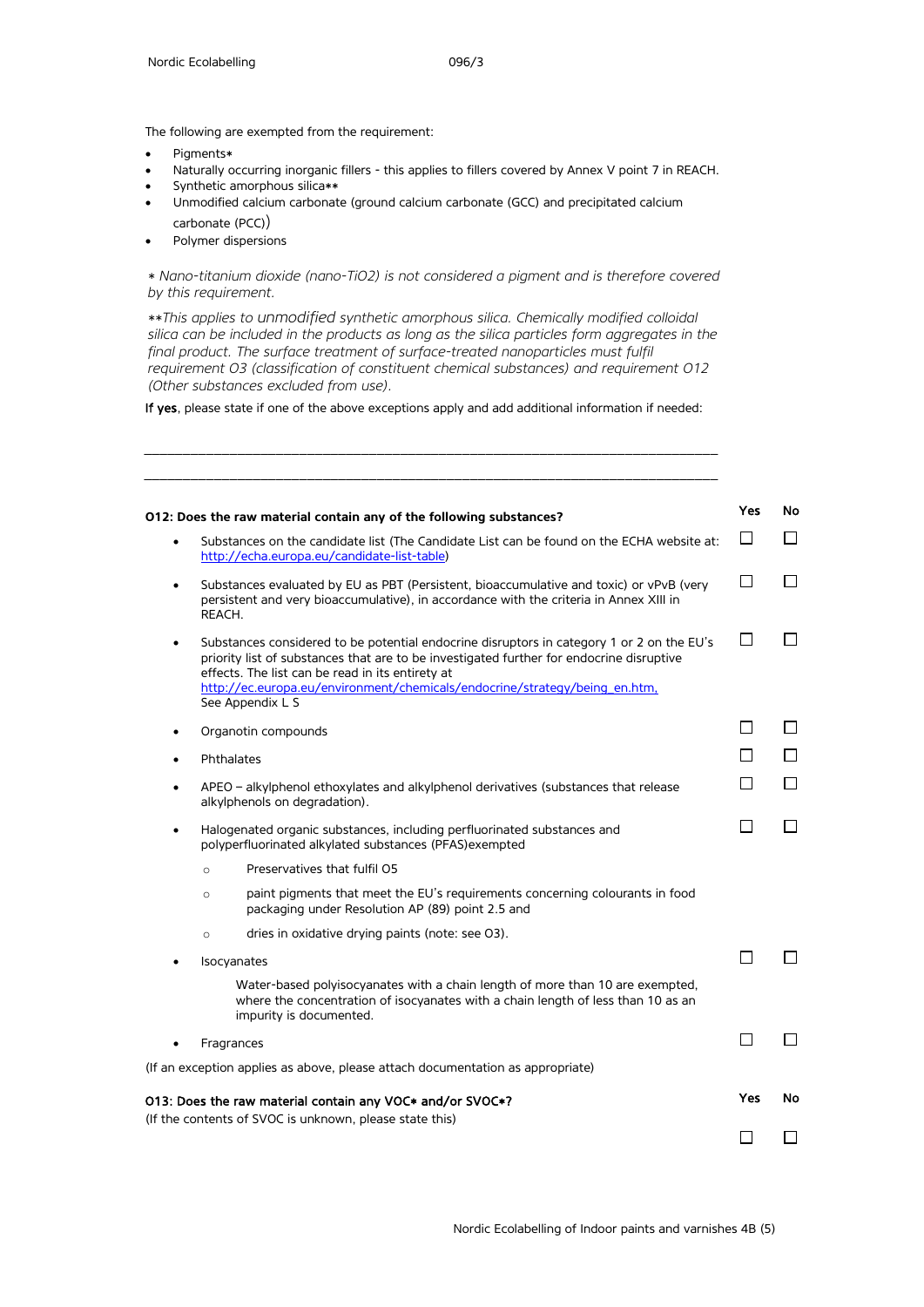#### \*Definitions of VOC and SVOC

*Volatile organic compounds (VOC) mean any organic compounds having an initial boiling point less than or equal to 250 °C measured at a standard pressure of 101,3 kPa as defined in Directive 2004/42/EC and which, in a capillary column, are eluting up to and including n-Tetradecane (C14H30).*

*Semi volatile organic compounds (SVOCs) mean any organic compound having a boiling point greater than 250 °C and less than 370 °C measured at a standard pressure of 101,3 kPa and which, in a capillary column are eluting with a retention range after n-Tetradecane (C14H30) and up to and including n-Docosane (C22H46).* 

If yes, please state amount in g/l for VOC:

If yes, please state amount in g/l for SVOC: (If the contents of SVOC is unknown, please state this)

**O14: Does the raw material contain any VAH?**

If yes, please state if actively added or a residue and amount in ppm:

\_\_\_\_\_\_\_\_\_\_\_\_\_\_\_\_\_\_\_\_\_\_\_\_\_\_\_\_\_\_\_\_\_\_\_\_\_\_\_\_\_\_\_\_\_\_\_\_\_\_\_\_\_\_\_\_\_\_\_\_\_\_\_\_\_\_\_\_\_\_\_\_\_

\_\_\_\_\_\_\_\_\_\_\_\_\_\_\_\_\_\_\_\_\_\_\_\_\_\_\_\_\_\_\_\_\_\_\_\_\_\_\_\_\_\_\_\_\_\_\_\_\_\_\_\_\_\_\_\_\_\_\_\_\_\_\_\_\_\_\_\_\_\_\_\_

\_\_\_\_\_\_\_\_\_\_\_\_\_\_\_\_\_\_\_\_\_\_\_\_\_\_\_\_\_\_\_\_\_\_\_\_\_\_\_\_\_\_\_\_\_\_\_\_\_\_\_\_\_\_\_\_\_\_\_\_\_\_\_\_\_\_\_\_\_\_\_\_\_

| Place and date:            | Company name/stamp:              |
|----------------------------|----------------------------------|
| <b>Responsible person:</b> | Signature of responsible person: |
| Phone:                     | Email:                           |

where the contract of the contract of the contract of the contract of the contract of the contract of the contract of the contract of the contract of the contract of the contract of the contract of the contract of the cont

 $\Box$ 

 $\Box$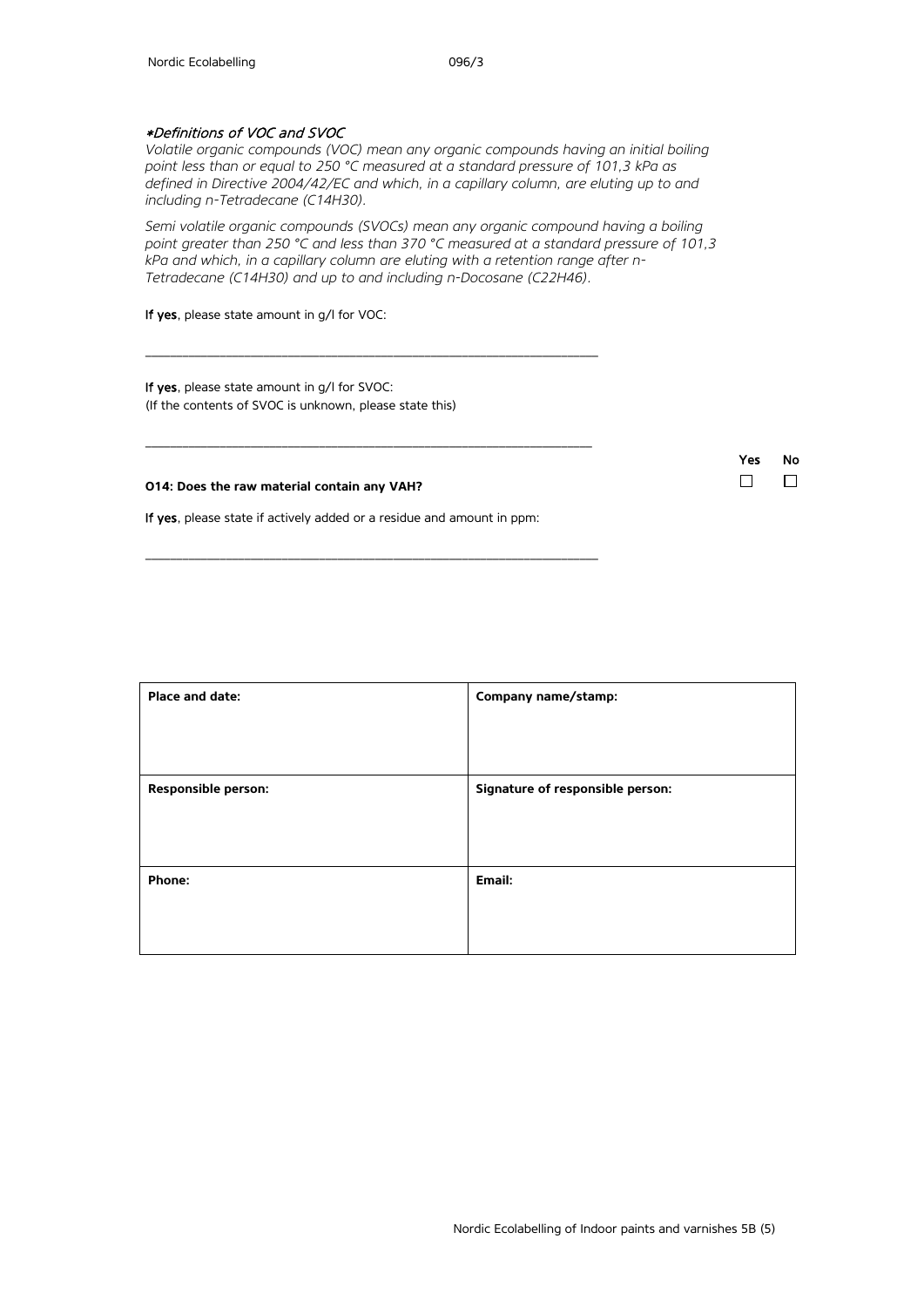# <span id="page-37-0"></span>**Appendix 3 Example of recipe structure**

Example of recipe structure to be used when applying for the Nordic Ecolabelling indoor paint and varnishes

| Paint or varnish Name: Xxx            |                        |                           | Paint or varnished Formula nr. Xxx      |                              |                                            |                  |                |                                              |                                                           |                                                     |
|---------------------------------------|------------------------|---------------------------|-----------------------------------------|------------------------------|--------------------------------------------|------------------|----------------|----------------------------------------------|-----------------------------------------------------------|-----------------------------------------------------|
| Raw<br>material<br>refe-<br>rence nr. | $Com-$<br>pany<br>name | Raw<br>materia<br>I name: | Function<br>in the<br>paint/var<br>nish | CAS nr.                      | Substance<br>content                       | % sub-<br>stance | CAS nr.        | Classifi-<br>cation<br>peer<br>substanc<br>e | Raw<br>material<br>content in<br>the<br>paint/varni<br>sh | Substance<br>content in<br>the<br>paint/varni<br>sh |
| 1                                     | $\overline{a}$         | Water                     | Solvent                                 | 7732-<br>$18 - 5$            | Water                                      | 100,000          | 7732-18-5      | $\blacksquare$                               | 14,97                                                     | 14,9700                                             |
| 2                                     | Xxx                    | Xxx                       | pH regu-<br>lator                       | 1310-<br>$73-2$              | Sodium<br>hydroxide                        | 95,000           | 1310-73-2      | H314                                         | 9                                                         | 8,5500                                              |
|                                       |                        |                           |                                         |                              | Water                                      | 5,000            | 7732-18-5      |                                              |                                                           | 0,4500                                              |
| 3                                     |                        |                           | Disper-<br>sing<br>agents               | $\qquad \qquad \blacksquare$ | Acrylic<br>Polymers                        | 30,000           | ÷              |                                              | $\overline{7}$                                            | 2,1000                                              |
|                                       | Xxx                    | Xxx                       |                                         |                              | Water                                      | 69,995           | 7732-18-5      | $\overline{\phantom{a}}$                     |                                                           | 4,9000                                              |
|                                       |                        |                           |                                         |                              | $1.2 -$<br>Benzisothiazol-<br>$3(2H)$ -one | 0,005            | 2634-33-5      | H314,<br>H317,<br>H412                       |                                                           | 0.0004                                              |
| 4                                     |                        | Xxx                       | Pigment                                 | XXXX-<br>$XX-X$              | Titanium<br>dioxide                        | 96,000           | 13463-67-<br>7 |                                              |                                                           | 19,2000                                             |
|                                       | <b>Xxx</b>             |                           |                                         |                              | Aluminium<br>hydroxide                     | 4,000            | 21645-51-<br>2 |                                              | 20                                                        | 0,8000                                              |
| And so<br>on                          |                        |                           |                                         |                              |                                            |                  |                |                                              |                                                           |                                                     |